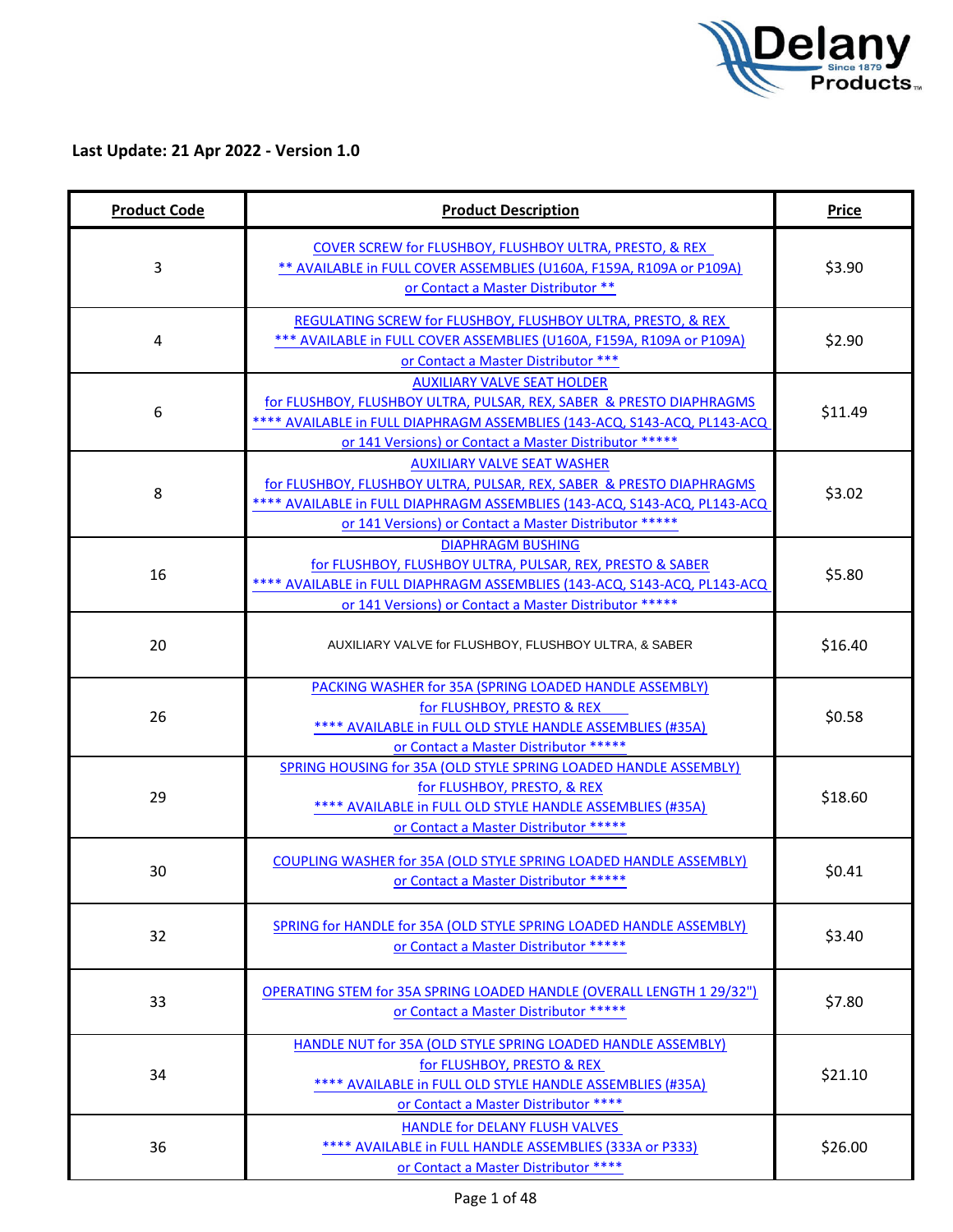

| 42  | <b>WHEEL HANDLE - Chrome Plated - for CONTROL STOP</b><br>*** AVAILABLE in FULL WHEELHANDEL CONTROL STOPS - "R" VARIATIONS<br>or Contact a Master Distributor ****                                               | \$14.80                               |
|-----|------------------------------------------------------------------------------------------------------------------------------------------------------------------------------------------------------------------|---------------------------------------|
| 47  | No. 8 SCREW SIZE, FLAT WASHER for WHEEL HANDLE<br>**** Contact a Master Distributor *****                                                                                                                        | \$1.21                                |
| 48  | <b>SCREW for WHEEL HANDLE</b><br>**** Contact a Master Distributor *****                                                                                                                                         | \$0.94                                |
| 57  | <b>CLAMPING NUT for USE w/ KWIKFIT TAILPIECE</b><br>of FLUSHBOY, FLUSHBOY ULTRA, PRESTO & REX<br>**** AVAILABLE in #64, KWIKFIT GROUND TAILPIECES & EXTENSIONS<br>or Contact a Master Distributor ****           | \$15.90                               |
| 58  | UNION NUT for USE w/ KWIKFIT TAILPIECE<br>of FLUSHBOY, FLUSHBOY ULTRA, PRESTO & REX<br>**** AVAILABLE in #64, KWIKFIT GROUND TAILPIECES & EXTENSIONS<br>or Contact a Master Distributor ****                     | \$17.30                               |
| 60  | <b>BONNET WASHER for ALL CONTROL STOPS</b><br>**** Contact a Master Distributor *****                                                                                                                            | \$0.74                                |
| 62  | BACK CHECK SPRING for BONNET ASSEMBLY for ALL CONTROL STOPS<br>*** NOT SOLD SEPARATELY ***                                                                                                                       | Offered in Internal<br>Stop Assy Only |
| 64  | KWIKFIT UNION TAILPIECE w/ No. 65 & No. 66 (2" OVERALL LENGTH - Allows for 4-1/2" to 5-<br>1/2" Centers) for GROUND JOINT versions of FLUSHBOY, FLUSHBOY ULTRA, PRESTO &<br><b>REX</b>                           | \$32.60                               |
| 65  | O-RING for ALL DELANY TAILPIECES (GROUND JOINT or SLIPFIT CONNECTION)<br>& for BEDPAN DIVERTER SIDE PLATE<br>**** Contact a Master Distributor *****                                                             | \$1.51                                |
| 66  | CLAMPING RING #64 DELANY ADJUSTABLE GROUND JOINT TAILPIECE<br>of FLUSHBOY, FLUSHBOY ULTRA, PRESTO, & REX<br>*** AVAILABLE in #64, KWIKFIT GROUND TAILPIECES & EXTENSIONS<br>or Contact a Master Distributor **** | \$2.30                                |
| 69  | PROTECTING CAP for CONTROL STOPS                                                                                                                                                                                 | \$5.60                                |
| 81  | BUMPER HOLDER for CONTROL STOP **** NOT SOLD SEPARATELY ****                                                                                                                                                     | See #83A                              |
| 83  | RUBBER SEAT BUMPER for ALL "G" VARIATION VALVES & CONTROL STOPS<br>**** NOT SOLD SEPARATELY ****                                                                                                                 | See #83A                              |
| 104 | <b>AUXILIARY VALVE SEAT HOLDER</b><br>for PRESTO & REX DIAPHRAGMS<br>**** ONLY AVAILABLE in FULL DIAPHRAGM ASSEMBLIES (Ex: R107-AC or P107-AC)<br>or Contact a Master Distributor ****                           | \$11.20                               |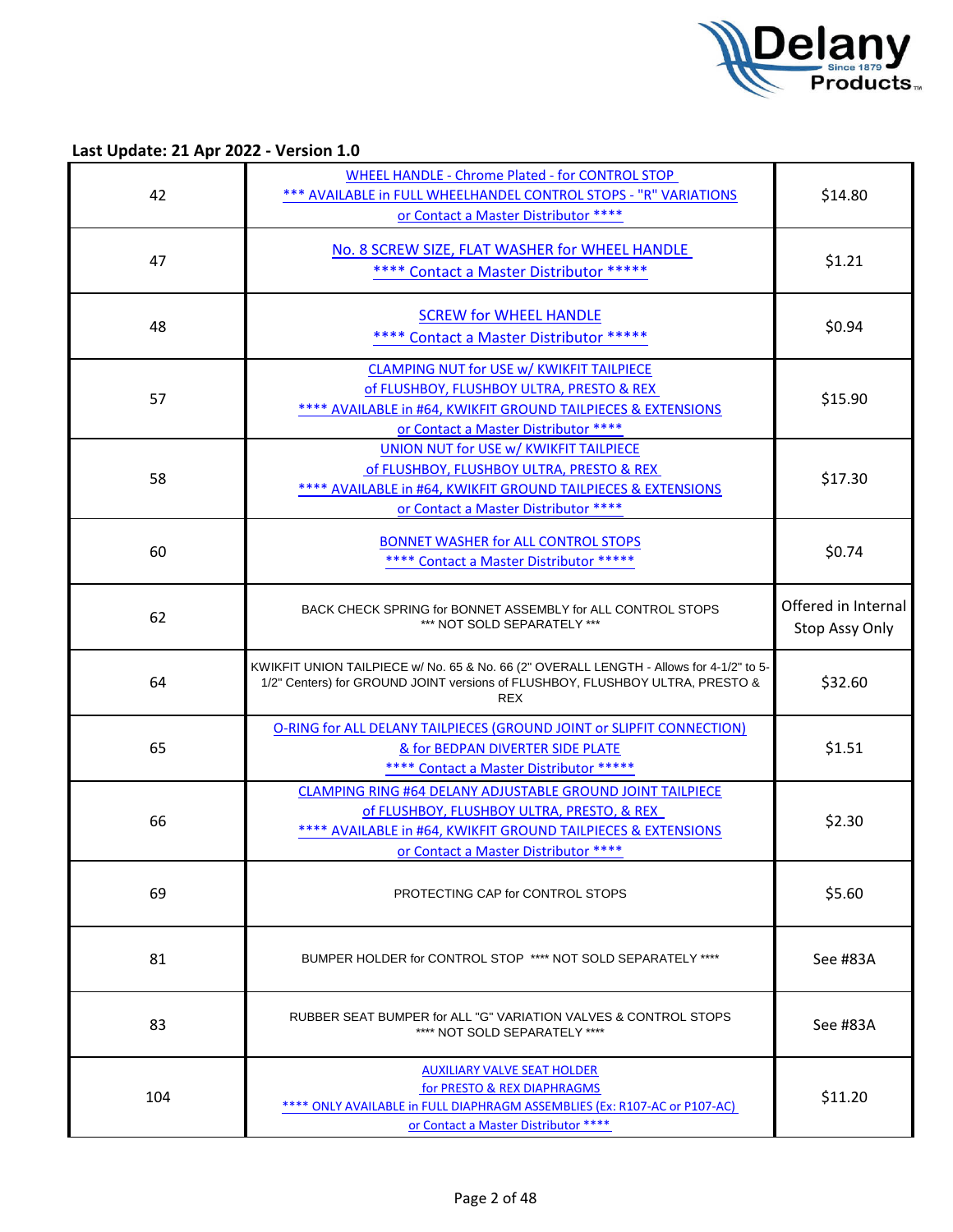

| 114 | AUXILIARY VALVE for PRESTO & REX                                                                                                                                                                           | \$16.90                                      |
|-----|------------------------------------------------------------------------------------------------------------------------------------------------------------------------------------------------------------|----------------------------------------------|
| 120 | WALL FLANGE (for DISCS, HANDLES, or FOOT PEDALS)<br>**** AVAILABLE in FULL CONCEALED HANDLE ASSEMBLIES (Ex: 339A-B)<br>or Contact a Master Distributor ****                                                | \$42.00                                      |
| 122 | 3" OSCILLATING DISC w/ DELANY LOGO for DELANY MANUAL CONCEALED VALVES<br>**** AVAILABLE in FULL CONCEALED HANDLE ASSEMBLIES (Ex: 339A-C)<br>or Contact a Master Distributor ****                           | \$46.20                                      |
| 123 | WASHER for COUPLING NUT or HANDLE OPENING CAP<br>for ALL DELANY MANUAL CONCEALED VALVES<br>**** AVAILABLE in HANDLE CAP ASSEMBLY - #278A<br>or Contact a Master Distributor ****                           | \$0.55                                       |
| 124 | SINK FLANGE (for Use w/ 1/2" PUSH BUTTON ONLY)<br>**** AVAILABLE in FULL CONCEALED HANDLE ASSEMBLIES (Ex: 339A-B)<br>or Contact a Master Distributor ****                                                  | \$42.00                                      |
| 130 | SLIPFIT UNION ADJUSTABLE TAILPIECE of FLUSHBOUY ULTRA & SABER VALVE<br>**** NOT SOLD SEPARATELY ****                                                                                                       | Only Offered with<br><b>Full Valves</b>      |
| 132 | <b>CLAMPING RING for SLIP UNION ADJUSTABLE TAILPIECE</b><br>for FLUSHBOY ULTRA, EMPIRE & SABER VALVE<br>or Contact a Master Distributor ****                                                               | \$2.00                                       |
| 133 | <b>UNION NUT for SLIPFIT UNION TAILPIECE</b><br>for FLUSHBOY ULTRA, EMPIRE & SABER<br>or Contact a Master Distributor ****                                                                                 | \$12.80                                      |
| 135 | SLIPFIT UNION ADJUSTABLE TAILPIECE for EMPIRE VALVE<br>**** NOT SOLD SEPARATELY ****                                                                                                                       | Only Offered w/<br><b>Full Empire Valves</b> |
| 151 | HOLDER for 3" OSCILLATING DISCS used on ALL DELANY CONCEALED HANDLE<br>ASSEMBLIES *** NOT SOLD SEPARATELY ***                                                                                              | See Conc. Handle<br>Assy                     |
| 152 | RETAINING RING for Use w/ No. 151L HOLDING SCREW for 3" OSCILLATING DISC w/<br><b>ACCESS PANELS</b><br>*** NOT SOLD SEPARATELY ***                                                                         | See Conc. Handle<br>Assy                     |
| 180 | AUXILIARY VALVE w/ NON-HOLD OPEN FEATURE for FLUSHBOY, FLUSHBOY ULTRA, REX<br>& SABER                                                                                                                      | \$22.40                                      |
| 186 | <b>OPERATING STEM for NON-HOLD-OPEN FEATURE (OVERALL LENGTH 1-7/8")</b><br>for FLUSHBOY, FLUSHBOY ULTRA, REX & SABER<br>**** REPLACED BY 186A-K (The Full Assmbly)<br>or Contact a Master Distributor **** | \$8.00                                       |
| 194 | 1" SWEAT ADAPTER - BUSHING ONLY (for Use w/ Concealed Valves)<br>**** AVAILABLE in FULL SWEAT ADAPTER KIT ASSEMBLY<br>or Contact a Master Distributor ****                                                 | \$8.30                                       |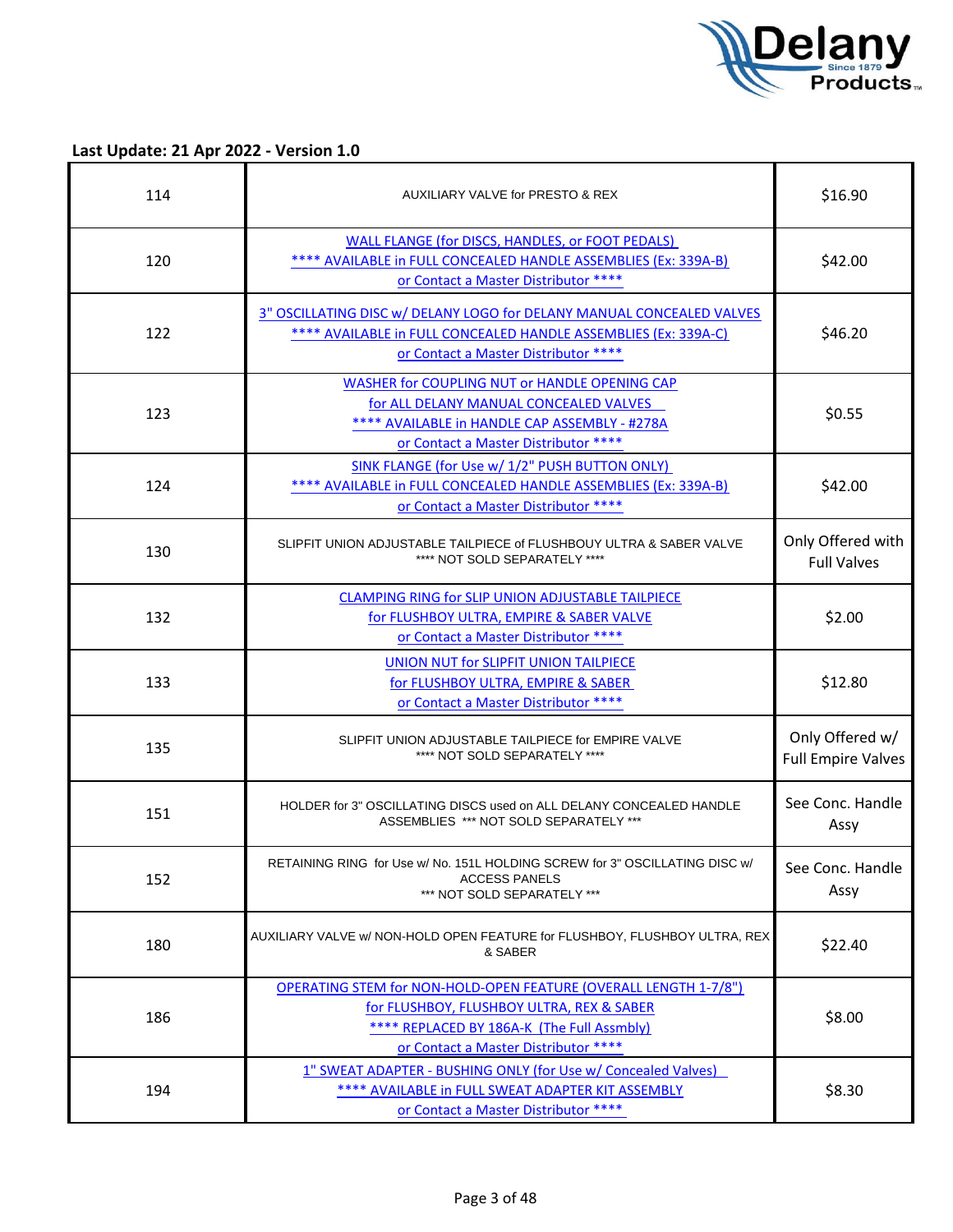

Last Update: 21 Apr 2022 - Version 1.0

| 195 | 0.75" SWEAT BUSHING (for Use w/ Concealed Valves)<br>**** AVAILABLE in FULL SWEAT ADAPTER KIT ASSEMBLY<br>or Contact a Master Distributor ****                                                                               | \$8.30                              |
|-----|------------------------------------------------------------------------------------------------------------------------------------------------------------------------------------------------------------------------------|-------------------------------------|
| 224 | <b>HANDLE NUT</b><br>for FLUSHBOY, FLUSHBOY ULTRA, EMPIRE, PRESTO, REX & SABER<br>**** AVAILABLE in FULL HANDLE ASSEMBLIES<br>or Contact a Master Distributor ****                                                           | \$24.50                             |
| 225 | 0.5" PUSH BUTTON for ALL EXPOSED VALVES<br>**** AVAILABLE in FULL PUSH BUTTON HANDLE ASSEMBLIES<br>or Contact a Master Distributor ****                                                                                      | \$15.90                             |
| 226 | 0.5" PUSH BUTTON for ALL CONCEALED VALVES<br>**** AVAILABLE in FULL PUSH BUTTON HANDLE ASSEMBLIES<br>or Contact a Master Distributor ****                                                                                    | \$19.80                             |
| 243 | LOCKNUT for Use w/ ALL CONCEALED DELANY VALVES<br>**** AVAILABLE in FULL CONCEALED HANDLE ASSEMBLIES<br>or Contact a Master Distributor ****                                                                                 | \$17.90                             |
| 244 | COUPLING NUT for Use w/ ALL CONCEALED VALVES<br>**** AVAILABLE in FULL CONCEALED HANDLE ASSEMBLIES<br>or Contact a Master Distributor ****                                                                                   | \$20.50                             |
| 293 | <b>BEARING PLATE</b><br>**** AVAILABLE in FULL CONCEALED HANDLE ASSEMBLIES<br>or Contact a Master Distributor ****                                                                                                           | \$9.30                              |
| 306 | 1.5" SPUD FLANGE for DELANY WATER CLOSETs **** NOT SOLD SEPARATELY ****                                                                                                                                                      | See #386A-K                         |
| 314 | 1" WALL FLANGE for COPPER PIPE (w/ No. 341 ALLEN HEAD SET SCREW, SLIPS OVER<br>COVERING TUBE) **** NOT SOLD SEPARATELY ****                                                                                                  | See #314A                           |
| 315 | COVERING TUBE 4" LONG (for 1" SWEAT STOP)                                                                                                                                                                                    | \$15.60                             |
| 316 | COVERING TUBE 2" LONG (for 0.75" SWEAT STOP)                                                                                                                                                                                 | \$15.60                             |
| 340 | 0.125" SET SCREW for USE w/ WALL FLANGE (#2107) & PULSAR COVER (#3018)<br>**** NOT SOLD SEPARATELY ****                                                                                                                      | \$0.00                              |
| 353 | REFILL RING for FLUSHBOY, FLUSHBOY ULTRA, PRESTO & SABER (1.28, 1.6 & 3.5 GPFs)<br>**** ONLY AVAILABLE in FULL DIAPHRAGM ASSEMBLIES (143-ACQ, S143-ACQ, PL143-ACQ<br>or 141 Versions) *****                                  | See Appropriate<br>Drop-in Dia. Kit |
| 354 | <b>SEAT GUIDE</b><br>for FLUSHBOY, FLUSHBOY ULTRA, PRESTO & SABER (1.28, 1.6, & 3.5 GPFs)<br>**** AVAILABLE in FULL DIAPHRAGM ASSEMBLIES (143-ACQ or or 141-ACQ Versions)<br>or Contact a Master Distributor ****            | \$11.80                             |
| 355 | CHOKE RING for MAIN VALVE SEAT<br>for FLUSHBOY, FLUSBOY ULTRA, PRESTO & SABER (1.28, 1.6 & 3.5 GPFs)<br>**** AVAILABLE in FULL DIAPHRAGM ASSEMBLIES (143-ACQ or or 141-ACQ Versions)<br>or Contact a Master Distributor **** | \$7.10                              |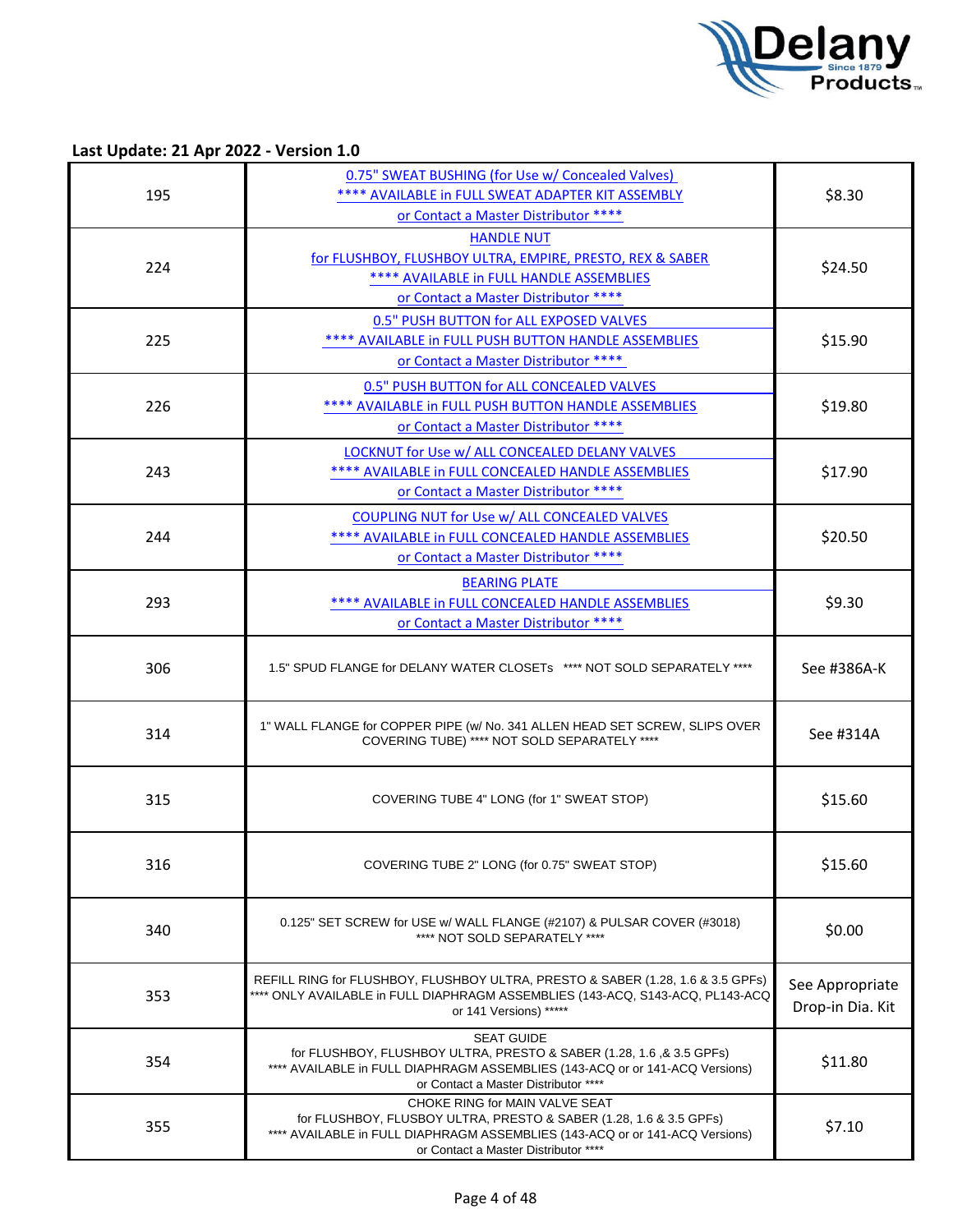

| 366 | WALL SLEEVE BUSHING for Use w/ CONCEALED FLUSHBOY, FLUSHBOY ULTRA &<br><b>PRESTO</b>                                                                                        | \$23.50     |
|-----|-----------------------------------------------------------------------------------------------------------------------------------------------------------------------------|-------------|
| 368 | <b>OPERATING STEM (OVERALL LENGTH 3-1/8")</b><br>for Use w/ CONCEALED FLUSHBOY & PRESTO<br>*** AVAILABLE IN FULL ASSEMBLY - #368A-K<br>or Contact a Master Distributor **** | \$8.70      |
| 376 | 0.75" RUBBER SPUD WASHER for CONCEALED URINALS<br>**** NOT SOLD SEPARATELY ****                                                                                             | See #375A-K |
| 426 | <b>COWL NUT for ALL DELANY PRODUCT VALVES</b><br>**** AVAILABLE as PART of FULL VACUUM BREAKER ASSEMBLIES<br>or Contact a Master Distributor ****                           | \$28.90     |
| 750 | DIVERTER SPRAY HEAD DISC **** NOT SOLD SEPARATELY ****                                                                                                                      | See #750A   |
| 751 | 18-8 STAINLESS STEEL SCREW for SPRAY HEAD **** NOT SOLD SEPARATELY ****                                                                                                     | See #750A   |
| 752 | SPRAY HEAD SCREEN **** NOT SOLD SEPARATELY ****                                                                                                                             | See #750A   |
| 753 | SPRAY HEAD SPACER **** NOT SOLD SEPARATELY ****                                                                                                                             | See #750A   |
| 757 | SHEAR PLATE WASHER for USE w/ BEDPAN DIVERTER SPRAY ARM                                                                                                                     | \$12.30     |
| 758 | <b>DIVERTER BODY SIDE PLATE</b><br>**** AVAILABLE in FULL DIVERTER BODY ASSEMBLY - #758A<br>or Contact a Master Distributor ****                                            | \$162.80    |
| 759 | 18-8 SS CONE POINT SOCKET SET SCREW for SPINDLE NUT of BEDPAN DIVERTER<br>**** ONLY AVAILABLE in FULL DIVERTER BODY ASSEMBLY - #758A ****                                   | See #758A   |
| 761 | <b>BLANK SPINDLE NUT for BEDPAN DIVERTER</b><br>**** AVAILABLE in FULL DIVERTER BODY ASSEMBLY - #758A<br>or Contact a Master Distributor ****                               | \$20.20     |
| 765 | O' RING for BEDPAN DIVERTER SPINDLE<br>**** AVAILABLE in FULL DIVERTER BODY ASSEMBLY - #758A<br>or Contact a Master Distributor ****                                        | \$0.70      |
| 766 | <b>SCREW for BEDPAN DIVERTER SIDE PLATE</b><br>**** AVAILABLE in FULL DIVERTER BODY ASSEMBLY - #758A<br>or Contact a Master Distributor ****                                | \$2.80      |
| 767 | O-RING for BEDPAN DIVERTER SIDE PLATE SCREW<br>**** AVAILABLE in FULL DIVERTER BODY ASSEMBLY - #758A<br>or Contact a Master Distributor ****                                | \$1.80      |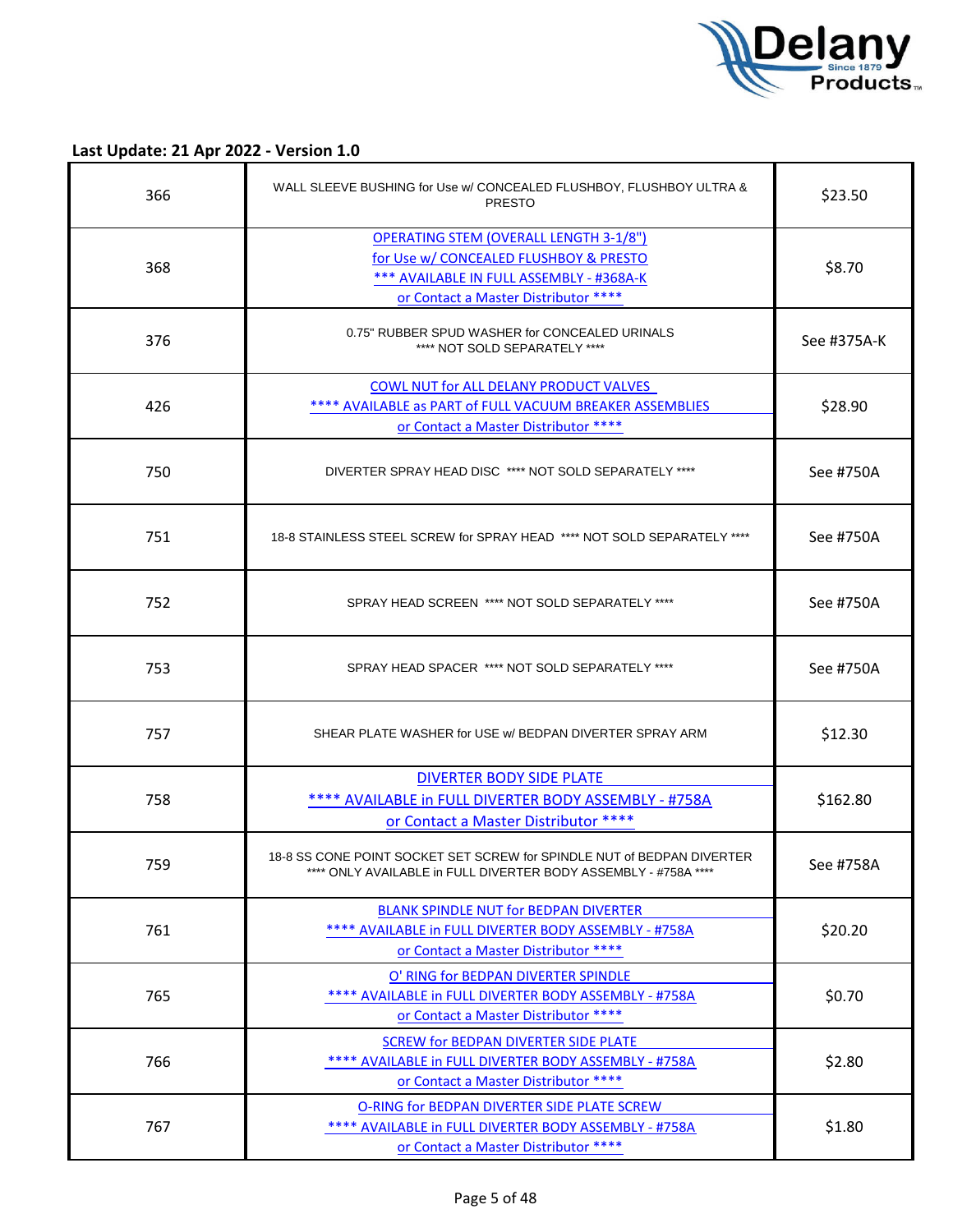

| 768  | <b>O-RING for BEDPAN DIVERTER SIDE PLATE</b><br>**** AVAILABLE in FULL DIVERTER BODY ASSEMBLY - #758A                                                                                                              | \$0.35     |
|------|--------------------------------------------------------------------------------------------------------------------------------------------------------------------------------------------------------------------|------------|
|      | or Contact a Master Distributor ****<br><b>WALL SUPPORT ROD for BEDPAN DIVERTER</b>                                                                                                                                |            |
| 770  | **** ONLY AVAILABLE in FULL WALL SUPPORT ASSEMBLY for BEDPAN - #770A<br>or Contact a Master Distributor ****                                                                                                       | \$12.30    |
| 771  | <b>WALL PLATE for BEDPAN DIVERTER</b><br>**** ONLY AVAILABLE in FULL WALL SUPPORT ASSEMBLY for BEDPAN - #770A<br>or Contact a Master Distributor ****                                                              | \$46.70    |
| 773  | SET SCREW (8-32) for use w/ WALL SUPPORT<br>of BEDPAN DIVERTER or WALL FLANGE for PULSAR HARDWIRED<br>**** ONLY AVAILABLE in FULL WALL SUPPORT ASSEMBLY for BEDPAN - #770A<br>or Contact a Master Distributor **** | \$1.30     |
| 775  | <b>WALL SUPPORT SCREW</b><br>**** ONLY AVAILABLE in FULL WALL SUPPORT ASSEMBLY for BEDPAN - #770A<br>or Contact a Master Distributor ****                                                                          | \$3.20     |
| 776  | <b>BEDPAN DIVERTER BODY</b><br>**** Contact a Master Distributor ****                                                                                                                                              | \$190.30   |
| 788  | O-RING to Use for Convertering 3-HOLE HYDRO-FLUSH to 2-HOLE HYDRO-FLUSH VERSION                                                                                                                                    | <b>NLA</b> |
| 799  | 1.5" x 8" STRAIGHT FLUSH CONNECTION for BEDPAN WASHER<br>**** AVAILABLE in FULL ASSEMBLY - #799A<br>or Contact a Master Distributor ****                                                                           | \$27.60    |
| 2104 | 0.5" PUSH BUTTON used w/ HYDRO-FLUSH VALVES<br>**** AVAILABE in FULL HANDLE ASSEMBLIES - #2117A-B or#2119A-B<br>or Contact a Master Distributor ****                                                               | \$13.80    |
| 2105 | 3" OSCILLATING DISC w/ DELANY PRODUCTS LOGO used w/ HYDRO-FLUSH VALVES<br>** AVAILABLE in FULL OSCILLATING DISC HANDLE ASSEMBLY - #2105A<br>**** Contact a Master Distributor ****                                 | \$48.40    |
| 2106 | 3" OSCILLATING DISC RETAINER for HYDRO-FLUSH<br>**** AVAILABLE in FULL OSCILLATING DISC HANDLE ASSEMBLY - #2105A<br>or Contact a Master Distributor ****                                                           | \$3.00     |
| 2107 | WALL FLANGE (w/ No. 340 Allen Head Set Screw) for 3" OSCILLATING DISC ONLY<br>**** AVAILABLE in FULL OSCILLATING DISC HANDLE ASSEMBLY - #2105A<br>or Contact a Master Distributor ****                             | \$49.60    |
| 2108 | 3" OSCILLATING DISC RETAINER SCREW for HYDRO-FLUSH VALVES<br>**** AVAILABLE in FULL OSCILLATING DISC HANDLE ASSEMBLY - #2105A<br>or Contact a Master Distributor ****                                              | \$3.40     |
| 2109 | WALL FLANGE w/ SET SCREW for HYDRO-FLUSH VALVES<br>**** AVAILABLE in FULL HANDLE ASSEMBLies - #2117A-B or #2119A-B<br>or Contact a Master Distributor ****                                                         | \$43.50    |
| 2111 | RETURN SPRING for ACTUATOR ASSMBLY for HYDRO-FLUSH VALVES<br>**** AVAILABLE in INTERNAL ACTUATOR ASSEMBLY<br>or Contact a Master Distributor ****                                                                  | \$2.20     |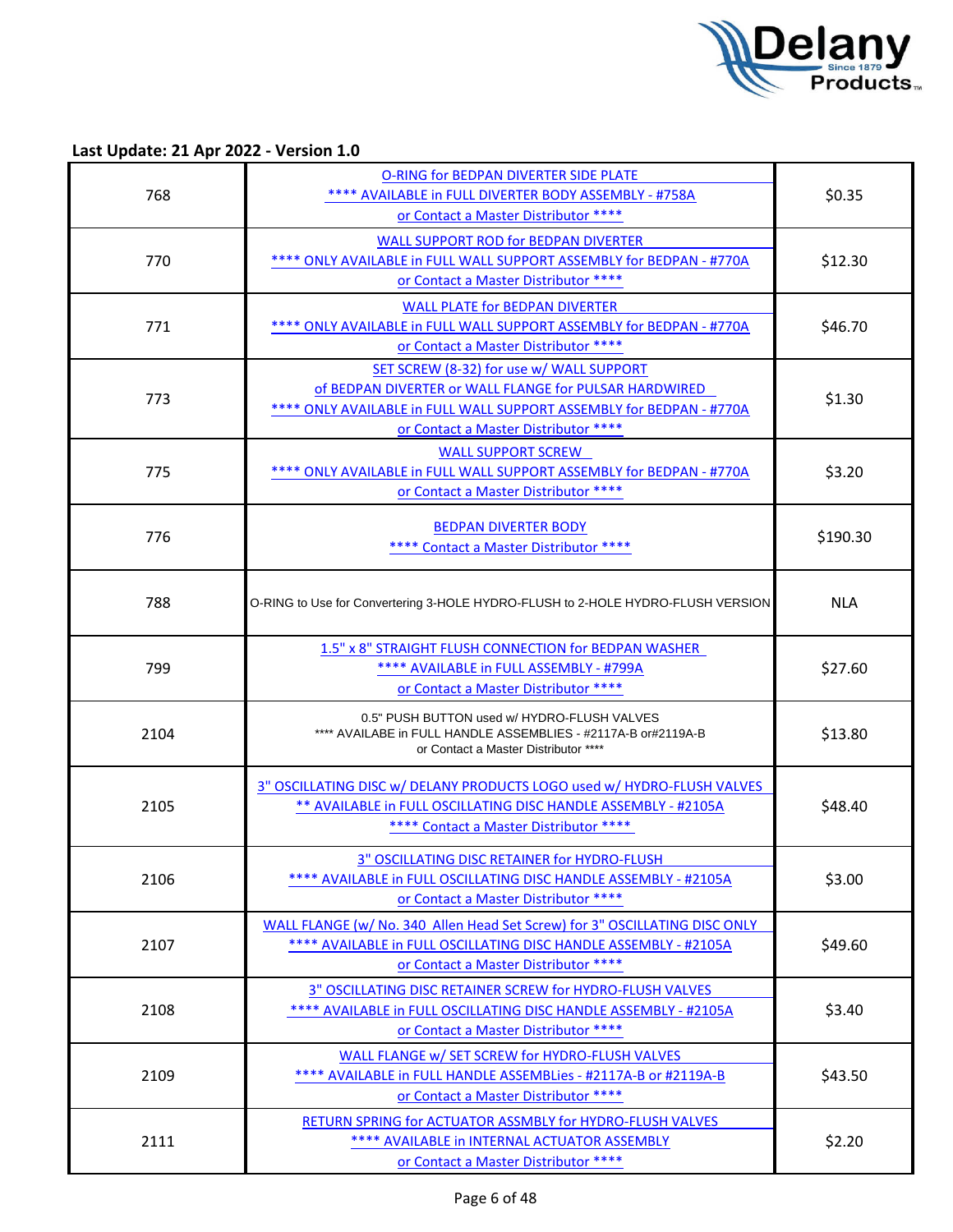

Last Update: 21 Apr 2022 - Version 1.0

|      | O-RING for SPINDLE of HYDRO-FLUSH ACTUATOR ASSEMBLY                                          |         |
|------|----------------------------------------------------------------------------------------------|---------|
| 2114 | **** AVAILABLE in INTERNAL ACTUATOR ASSEMBLY                                                 | \$0.30  |
|      | or Contact a Master Distributor ****                                                         |         |
|      | SPINDLE GUIDE for HYDRO-FLUSH ACTUATOR ASSEMBLY                                              |         |
| 2115 | **** AVAILABLE in INTERNAL ACTUATOR ASSEMBLY                                                 | \$1.40  |
|      | or Contact a Master Distributor ****                                                         |         |
|      | O-RING for SPINDLE GUIDE for HYDRO-FLUSH                                                     |         |
| 2116 | **** AVAILABLE in INTERNAL ACTUATOR ASSEMBLY                                                 | \$0.30  |
|      | or Contact a Master Distributor ****                                                         |         |
|      | O-RING HOLDER for HYDRO-FLUSH ACTUATOR ASSEMBLY                                              |         |
| 2118 | **** AVAILABLE in INTERNAL ACTUATOR ASSEMBLY                                                 | \$1.40  |
|      | or Contact a Master Distributor ****                                                         |         |
|      | SPINDLE SEAT WASHER for HYDRO-FLUSH ACTUATOR ASSEMBLY                                        |         |
| 2122 | **** AVAILABLE in INTERNAL ACTUATOR ASSEMBLY                                                 | \$0.60  |
|      | or Contact a Master Distributor ****                                                         |         |
|      |                                                                                              |         |
|      | SPINDLE for HYDRO-FLUSH ACTUATOR ASSEMBLY                                                    |         |
| 2124 | **** AVAILABLE in INTERNAL ACTUATOR ASSEMBLY                                                 | \$7.20  |
|      | or Contact a Master Distributor ****                                                         |         |
|      | PUSH-to-CONNECT STRAIGHT FITTING w/ BLACK COLLAR for USE w/ HYDRO-FLUSH.                     |         |
| 2129 | SENSOR-FLUSH or TrueSense                                                                    | \$21.10 |
|      |                                                                                              |         |
|      | PUSH-to-CONNECT STRAIGHT FITTING w/ RED COLLAR for USE w/ HYDRO-FLUSH.                       |         |
| 2130 | SENSOR-FLUSH or TrueSense VALVES                                                             | \$21.10 |
|      |                                                                                              |         |
|      | BLACK NYLON TUBING for HYDO-FLUSH & TrueSense ACTUATOR (UNITS & PRICE are per                |         |
| 2133 | FOOT)                                                                                        | \$3.80  |
|      |                                                                                              |         |
|      | RED NYLON TUBE for HYDRO-FLUSH & TrueSense ACTUATOR (UNITS & PRICE are per                   |         |
| 2134 | FOOT)                                                                                        | \$3.80  |
|      |                                                                                              |         |
|      | HANDLE PAD WASHER for USE w/ PISTON OPERATING STEM ASSEMBLY                                  |         |
| 2140 | for HYDRO-FLUSH, PULSAR, SENSOR-FLUSH & TrueSense VALVES                                     | \$0.90  |
|      | **** AVAILABLE in PISTON INTERNAL OPERATING ASSEMBLY<br>or Contact a Master Distributor **** |         |
|      | SPRING for USE w/ PISTON OPERATING STEM ASSEMBLY                                             |         |
|      | for HYDRO-FLUSH, SENSOR-FLUSH & TruSense                                                     |         |
| 2141 | **** AVAILABLE in PISTON INTERNAL OPERATING ASSEMBLY                                         | \$1.90  |
|      | or Contact a Master Distributor ****                                                         |         |
|      | <b>CUP WASHER for use with INTERNAL PISTON ASSEMBLY</b>                                      |         |
|      | for HYDRO-FLUSH, SENSOR-FLUSH & TrueSense VALVES                                             |         |
| 2144 | **** AVAILABLE in PISTON INTERNAL OPERATING ASSEMBLY                                         | \$8.30  |
|      | or Contact a Master Distributor ****                                                         |         |
|      |                                                                                              |         |
|      | SLEEVE for use with INTERNAL PISTON ASSEMBLY                                                 |         |
|      | for HYDRO-FLUSH, SENSOR-FLUSH & TrueSense VALVES                                             |         |
| 2145 | **** AVAILABLE in PISTON INTERNAL OPERATING ASSEMBLY ****                                    | \$10.80 |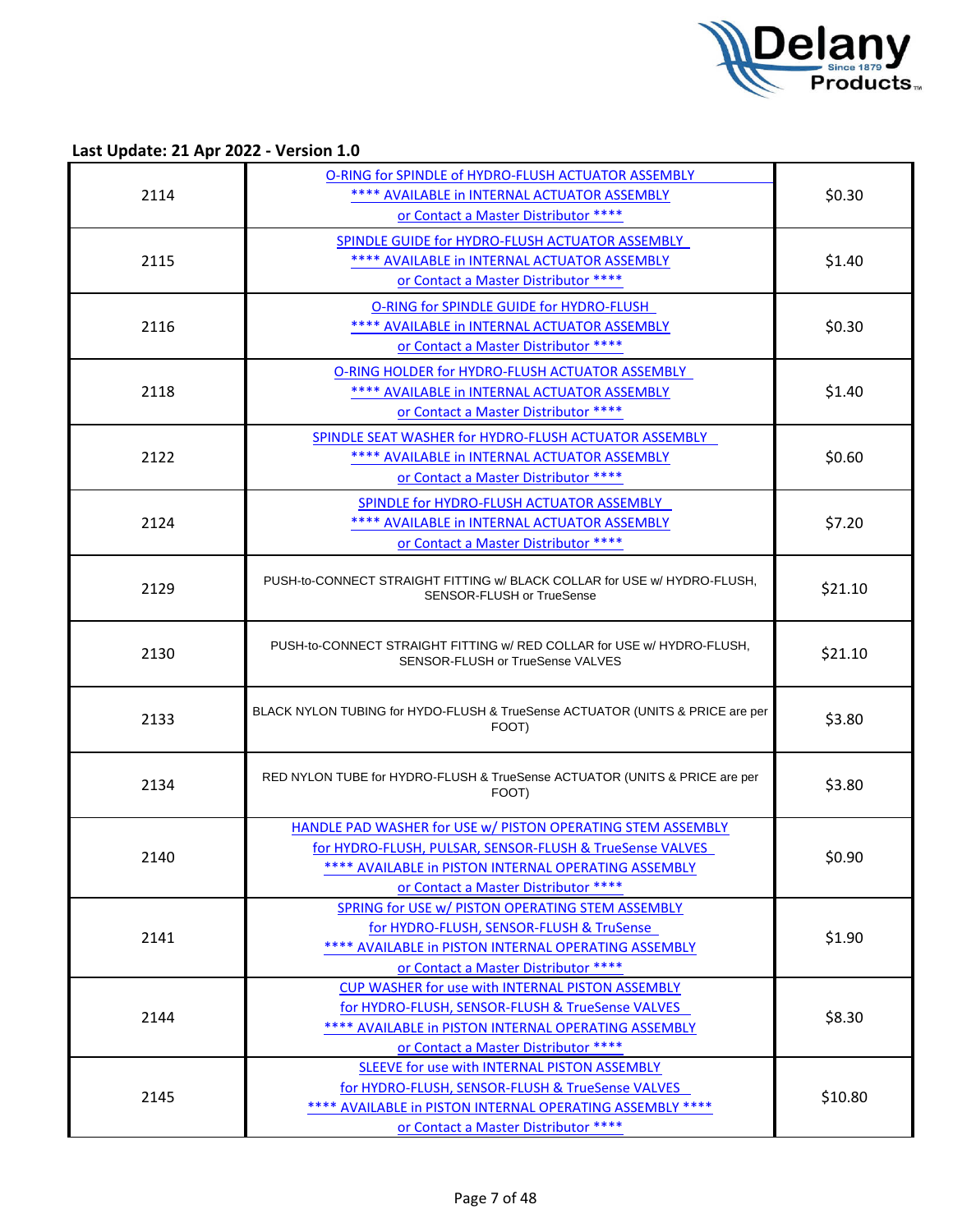

| 2146  | PISTON VALVE BODY in ROUGH BRASS for SOLENOID<br>for use w/ CONCEALED TrueSense VALVES<br>**** AVAILABLE in PISTON INTERNAL OPERATING ASSEMBLY<br>or Contact a Master Distributor **** | \$75.00     |
|-------|----------------------------------------------------------------------------------------------------------------------------------------------------------------------------------------|-------------|
| 2149  | LARGE COVER TUBE for HANDLE NUT for use w/ TrueSense & HYDRO-FLUSH VALVES (1"<br>OVERALL LENGTH) **** REPLACED by #2149-L ****                                                         | See #2149-L |
| 2150  | COVER TUBE for FITTING (#2130) on TrueSense & HYDRO-FLUSH VALVE BODY (2.5"<br>OVERALL LENGTH) **** REPLACED by #2150-L ****                                                            | See #2149-L |
| 2152  | FLANGE for LARGE COVER TUBE (w/ No. 340 ALLEN SET-SCREW) for TrueSense &<br>SENSOR-FLUSH                                                                                               | \$52.50     |
| 2153  | FLANGE for SMALL COVER TUBE (w/ No. 340 ALLEN SET-SCREW) for TrueSense & SENSOR<br><b>FLUSH</b>                                                                                        | \$60.00     |
| 2180  | PUSH-to-CONNECT TUBE FITTING SWIVEL 90 DEGREE ELBOW w/ BLACK COLLAR<br>**** Contact a Master Distributor ****                                                                          | \$31.40     |
| 2181  | PUSH-to-CONNECT TUBE FITTING SWIVEL 90 DEGREE ELBOW w/ RED COLLAR<br>**** Contact a Master Distributor ****                                                                            | \$31.40     |
|       | <b>Infinite Faucet Series Parts</b>                                                                                                                                                    |             |
| 2200  | <b>SEALS &amp; SCREWS KIT for INFINITE FAUCET MODEL #SF1596</b>                                                                                                                        | \$23.30     |
| 2201  | SENSOR KIT for INFINITE FAUCET MODEL #SF1596                                                                                                                                           | \$367.80    |
| 2202  | SENSOR KIT for INFINITE FAUCET MODEL #SF1596 **** Packaged 10 to a Box ****                                                                                                            | \$3,677.40  |
| 2203  | <b>INSERT KIT for INFINITE FAUCET MODEL #SF1596</b>                                                                                                                                    | \$50.40     |
| 2204  | SOLENOID BS-HOUSING KIT for INFINITE FAUCET MODEL #SF1596                                                                                                                              | \$56.10     |
| 2204A | SOLENOID COMPLETE ASSEMBLY KIT for INFINITE FAUCET MODEL #SF1596                                                                                                                       | \$174.30    |
| 2205  | SOLENOID BS-HOUSING KIT for INFINITE FAUCET MODEL #SF1596 **** 8 to a Pack                                                                                                             | \$449.00    |
| 2302  | SENSOR MODULE HOLDER for TrueSense SENSOR *** NOT SOLD SEPARATELY ***                                                                                                                  | See #2301A  |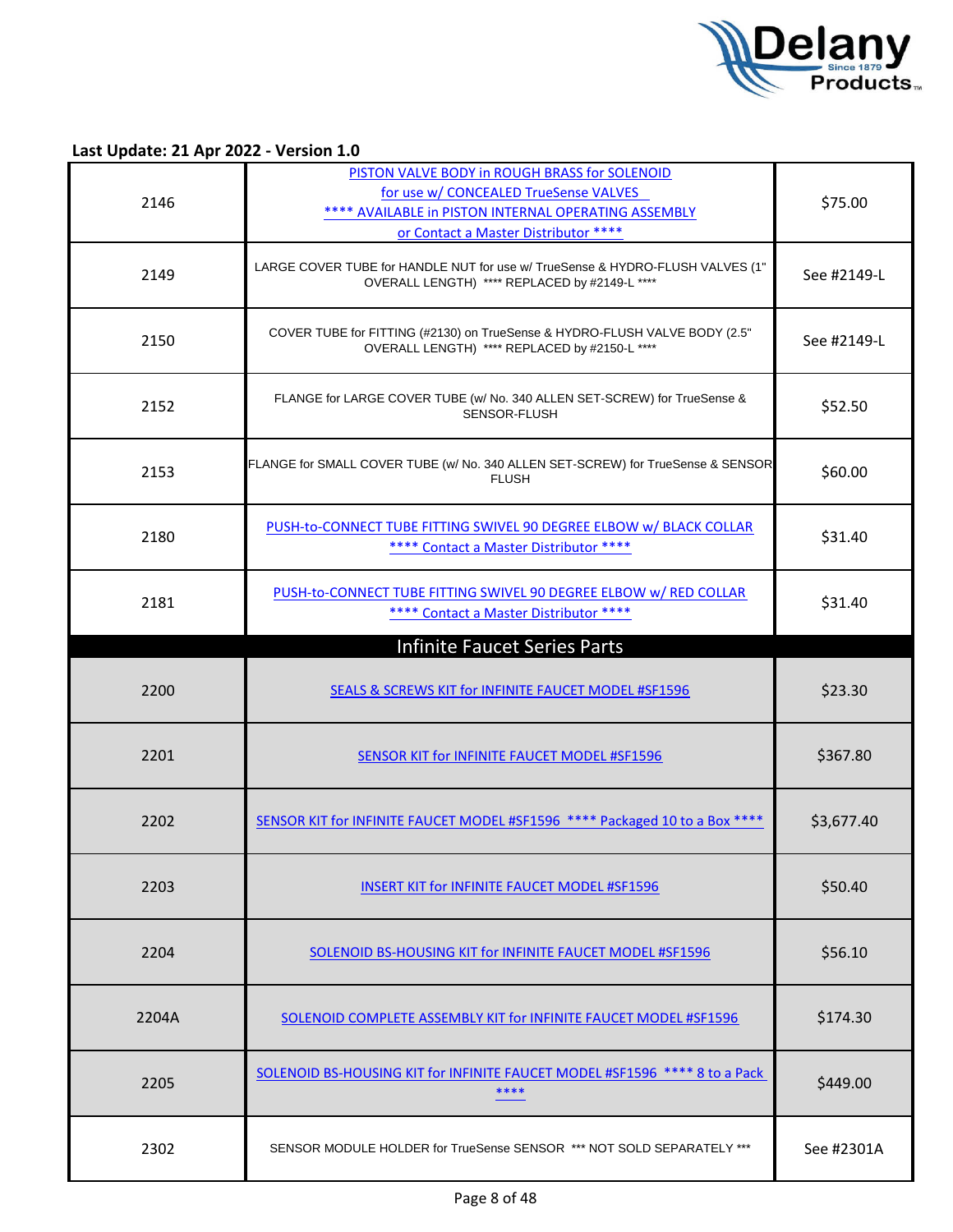

| 2310  | 2-WAY SPLITTER for CONNECTING SENSOR to POWER SUPPLY for TrueSense & for use w/<br>INIFINITE FAUCET SERIES (SF1596-E, SF1597-E, SF1540-E & SF1530-E) | \$41.40    |
|-------|------------------------------------------------------------------------------------------------------------------------------------------------------|------------|
| 2322  | 3 Meter 3-WAY SPLITTER (M-F3) for CONNECTING upto 3 FLUSH VALVES for TrueSense or<br>for INFINITE FAUCET (SF1596-E, SF1597-E & SF1540-E)             | \$47.40    |
| 2323  | NON-STANDARD LENGTH WIRE LEAD CONNECTORS (for connecting valves more than 3mm<br>apart) for TrueSense & INFINITE SERIES                              | \$14.90    |
| 3002  | SOLENOID for TruEdge                                                                                                                                 | \$67.70    |
| 3004  | <b>REMOTE</b> for TruEdge                                                                                                                            | \$145.60   |
| 3008  | SOLENOID VALVE for IMPULSE & PULSAR                                                                                                                  | \$176.00   |
| 3009  | 6 VOLT LITHIUM "2CR5" BATTERY for IMPULSE or PULSAR                                                                                                  | \$57.70    |
| 3014  | BLANK HANDLE NUT CAP for PULSAR & TruEdge **** NOT SOLD SEPARATELY ****                                                                              | See #3014A |
| 3019  | CUP WASHER for PULSAR & TruEdge **** NOT SOLD SEPARATELY ****                                                                                        | See #3074A |
| 3027  | SMALL O-RING for #3008 SOLENOID **** NOT SOLD SEPARATELY ****                                                                                        | See #3008  |
| 3028  | LARGE O-RING for #3008 SOLENOID **** NOT SOLD SEPARATELY ****                                                                                        | See #3008  |
| 3076  | CUP WASHER RETAINER for IMPULSE & PULSAR **** NOT SOLD SEPARATELY ****                                                                               | See #3074A |
| 1010A | TruStop 1" ANGLE CONTROL STOP for SLIPFIT CONNECTION (Chrome Plated)                                                                                 | \$115.50   |
| 1015A | TruChek BACK CHECK ASSEMBLY for all TruStop CONTROL STOPS                                                                                            | \$8.90     |
| 1020A | TruStop 3/4" ANGLE CONTROL STOP for SLIPFIT CONNECTION (Chrome Plated)                                                                               | \$115.50   |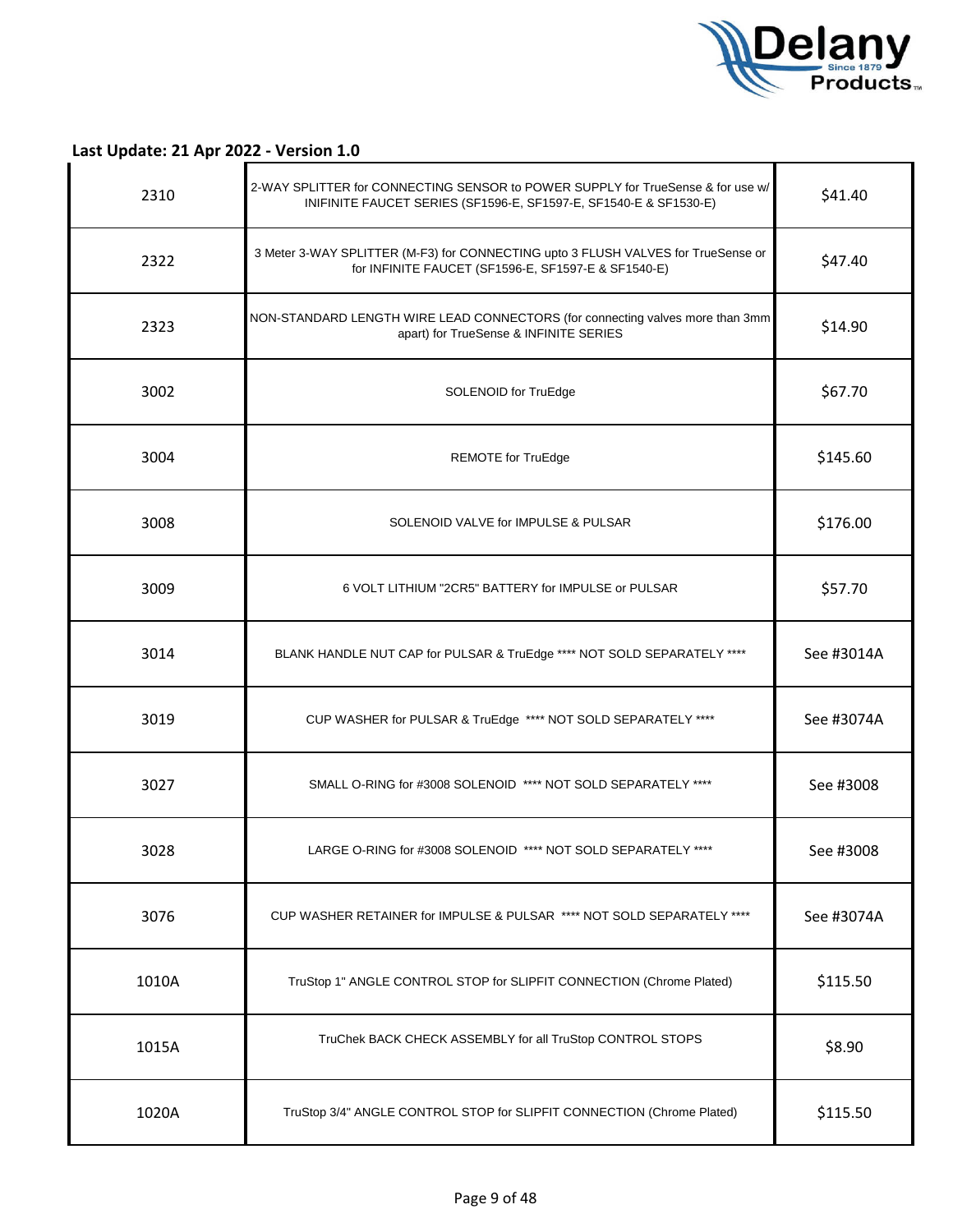

| 103P-C (10)   | SEAT GUIDE for WATER CLOSET w/ 1" SUPPLY or LARGER for PRESTO & REX *** Packaged<br>10 to a Bag ***                                                                                                                                                 | \$87.00 |
|---------------|-----------------------------------------------------------------------------------------------------------------------------------------------------------------------------------------------------------------------------------------------------|---------|
| $103-U$       | SEAT GUIDE for URINAL w/ 0.75" SUPPLY or SMALLER for PRESTO & REX<br>**** Contact a Master Distributor ****                                                                                                                                         | \$10.10 |
| 104(5)        | AUXILIARY VALVE SEAT HOLDER for PRESTO & REX *** Packaged 5 to a Bag ***                                                                                                                                                                            | \$55.55 |
| 107-0.125-KU  | DIAPHRAGM RENEWAL KIT for URINALS for PRESTO & REX (0.125 GPF)<br>*** AVAILABLE in PURCHASES of 50 or MORE Otherwise REPLACED by P107-0.125-AU or R107-<br>$0.125 - AU$<br>or Contact a Master Distributor ***                                      | \$14.30 |
| 107-0.5-KU    | DIAPHRAGM RENEWAL KIT for URINALS for PRESTO & REX (0.5 GPF)<br>**** AVAILABLE in PURCHASES of 50 or MORE Otherwise REPLACED by P107-0.5-AU or R107-<br>$0.5 - AU$<br>or Contact a Master Distributor ****                                          | \$15.80 |
| 107-0.5-KU-L  | DIAPHRAGM RENEWAL KIT for URINALS for PRESTO & REX (0.5 GPF)<br>**** LEATHER VERSION ****<br>**** AVAILABLE in PURCHASES of 50 or MORE Otherwise REPLACED by P107-0.5-AU-<br>L or R107-0.5-AU-L<br>or Contact a Master Distributor ****             | \$17.90 |
| 107-1.28-KC   | DIAPHRAGM RENEWAL KIT for WATER CLOSETS for PRESTO & REX VALVES (1.28 GPF)<br>** AVAILABLE in PURCHASES of 50 or MORE Otherwise REPLACED by P107-1.28-AC<br>or R107-1.28-AC<br>or Contact a Master Distributor **                                   | \$14.30 |
| 107-1.28-KC-L | DIAPHRAGM RENEWAL KIT for WATER CLOSETS<br>for PRESTO & REX VALVES (1.28 GPF)<br>*** LEATHER VERSION ***<br>** AVAILABLE in PURCHASES of 50 or MORE Otherwise REPLACED by P107-1.28-AC-L<br>or R107-1.28-AC-L<br>or Contact a Master Distributor ** | \$17.90 |
| 107-1.6-KC    | DIAPHRAGM RENEWAL KIT for WATER CLOSETS<br>for PRESTO & REX VALVES (1.6 GPF)<br>**** AVAILABLE in PURCHASES of 50 or MORE Otherwise REPLACED by P107-1.6-AC<br>or R107-1.6-AC<br>or Contact a Master Distributor ****                               | \$14.30 |
| 107-1.6-KC-L  | DIAPHRAGM RENEWAL KIT for WATER CLOSETS<br>for PRESTO & REX VALVES (1.6 GPF)<br>*** LEATHER VERSION ***<br>** AVAILABLE in PURCHASES of 50 or MORE Otherwise REPLACED by P107-1.6-AC-L<br>or R107-1.6-AC-L<br>or Contact a Master Distributor **    | \$17.90 |
| 107-1-KU      | DIAPHRAGM RENEWAL KIT for URINALS for PRESTO & REX (1.0 GPF)<br>**** AVAILABLE in PURCHASES of 50 or MORE<br>Otherwise REPLACED by P107-1-AU or R107-1-AU<br>or Contact a Master Distributor ****                                                   | \$14.30 |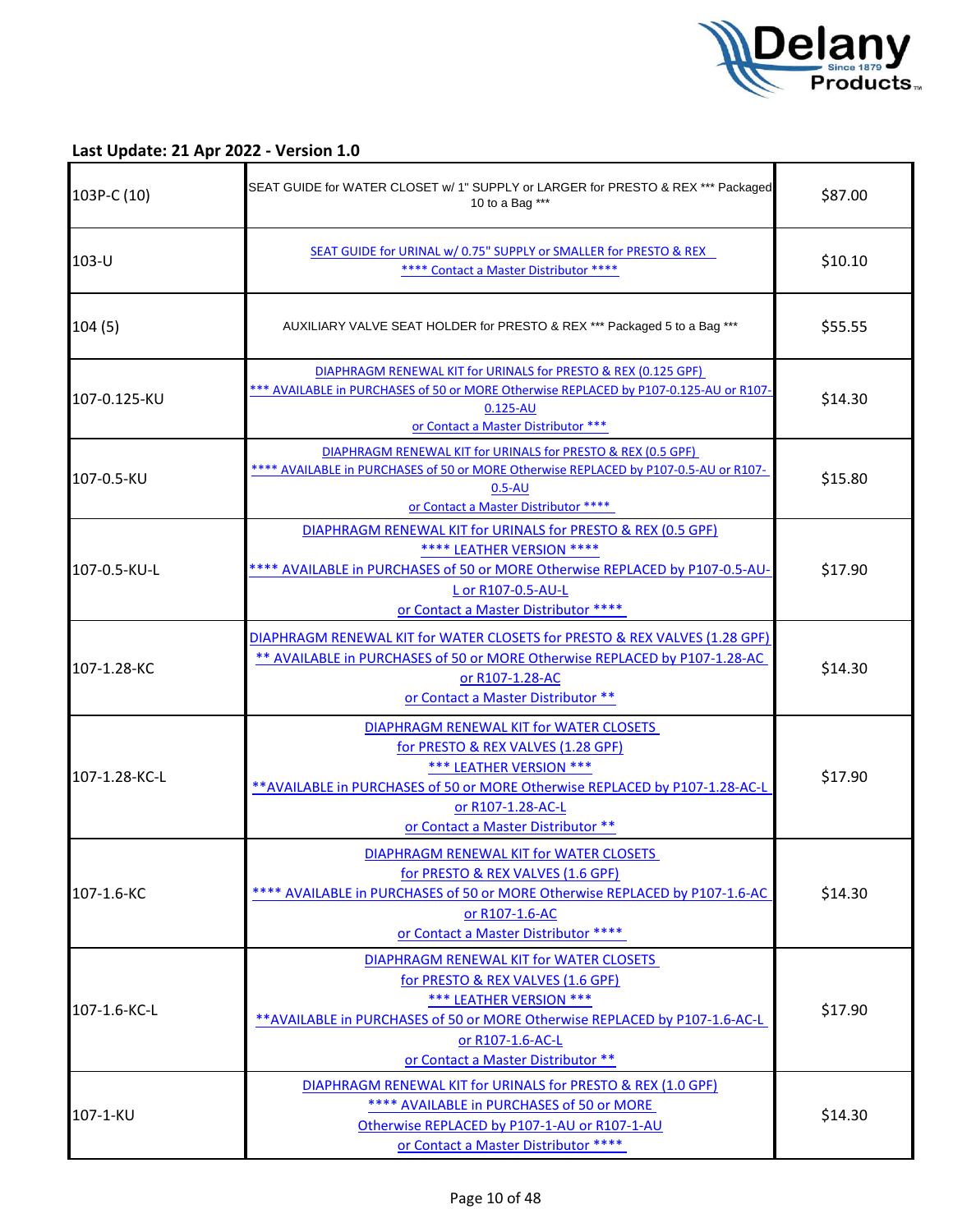

| 107-1-KU-L | DIAPHRAGM RENEWAL KIT for URINALS for PRESTO & REX (1.0 GPF)<br>**** LEATHER VERSION ****<br>**** AVAILABLE in PURCHASES of 50 or MORE<br>Otherwise REPLACED by P107-1-AU-L or R107-1-AU-L<br>or Contact a Master Distributor ****                  | \$17.90 |
|------------|-----------------------------------------------------------------------------------------------------------------------------------------------------------------------------------------------------------------------------------------------------|---------|
| 107-3-KC   | DIAPHRAGM RENEWAL KIT for WATER CLOSETS<br>for PRESTO & REX VALVES (3.5 GPF)<br>**** AVAILABLE in PURCHASES of 50 or MORE<br>Otherwise REPLACED by P107-3-AC or R107-3-AC<br>or Contact a Master Distributor ****                                   | \$14.30 |
| 107-3-KC-L | DIAPHRAGM RENEWAL KIT for WATER CLOSETS<br>for PRESTO & REX VALVES (3.5 GPF)<br>*** LEATHER VERSION ***<br>** AVAILABLE in PURCHASES of 50 or MORE<br>Otherwise REPLACED by P107-3-AC-L or R107-3-AC-L<br>or Contact a Master Distributor **        | \$17.90 |
| 107-KC     | DIAPHRAGM RENEWAL KIT for WATER CLOSETS<br>for PRESTO & REX VALVES (4.5 GPF)<br>**** AVAILABLE in PURCHASES of 50 or MORE<br>Otherwise REPLACED by P107-AC or R107-AC<br>or Contact a Master Distributor ****                                       | \$14.30 |
| 107-KC-L   | DIAPHRAGM RENEWAL KIT for WATER CLOSETS<br>for PRESTO & REX VALVES (4.5 GPF)<br><b>*** LEATHER VERSION ***</b><br>**** AVAILABLE in PURCHASES of 50 or MORE<br>Otherwise REPLACED by P107-AC-L or R107-AC-L<br>or Contact a Master Distributor **** | \$17.90 |
| 107-KU     | DIAPHRAGM RENEWAL KIT for URINALS for PRESTO & REX (1.5 GPF)<br>**** AVAILABLE in PURCHASES of 50 or MORE<br>Otherwise REPLACED by P107-AU or R107-AU<br>or Contact a Master Distributor ****                                                       | \$14.30 |
| 107-KU-L   | DIAPHRAGM RENEWAL KIT for URINALS for PRESTO & REX (1.5 GPF)<br>*** LEATHER VERSION ***<br>**** AVAILABLE in PURCHASES of 50 or MORE<br>Otherwise REPLACED by P107-AU or R107-AU<br>or Contact a Master Distributor ****                            | \$17.90 |
| $120-1$    | WALL FLANGE for 0.5" PUSH BUTTON ONLY for MANUAL CONCEALED VALVES &<br>HYDRO-FLUSH VALVES **** AVAILABLE w/ FULL HANDLE ASSEMBLY<br>or Contact a Master Distributor ****                                                                            | \$42.00 |
| 122-T48    | 3" OSCILLATING DISC for USE w/ ACCESS PANELS<br>**** AVAILABLE w/ FULL HANDLE ASSEMBLY<br>or Contact a Master Distributor ****                                                                                                                      | \$51.00 |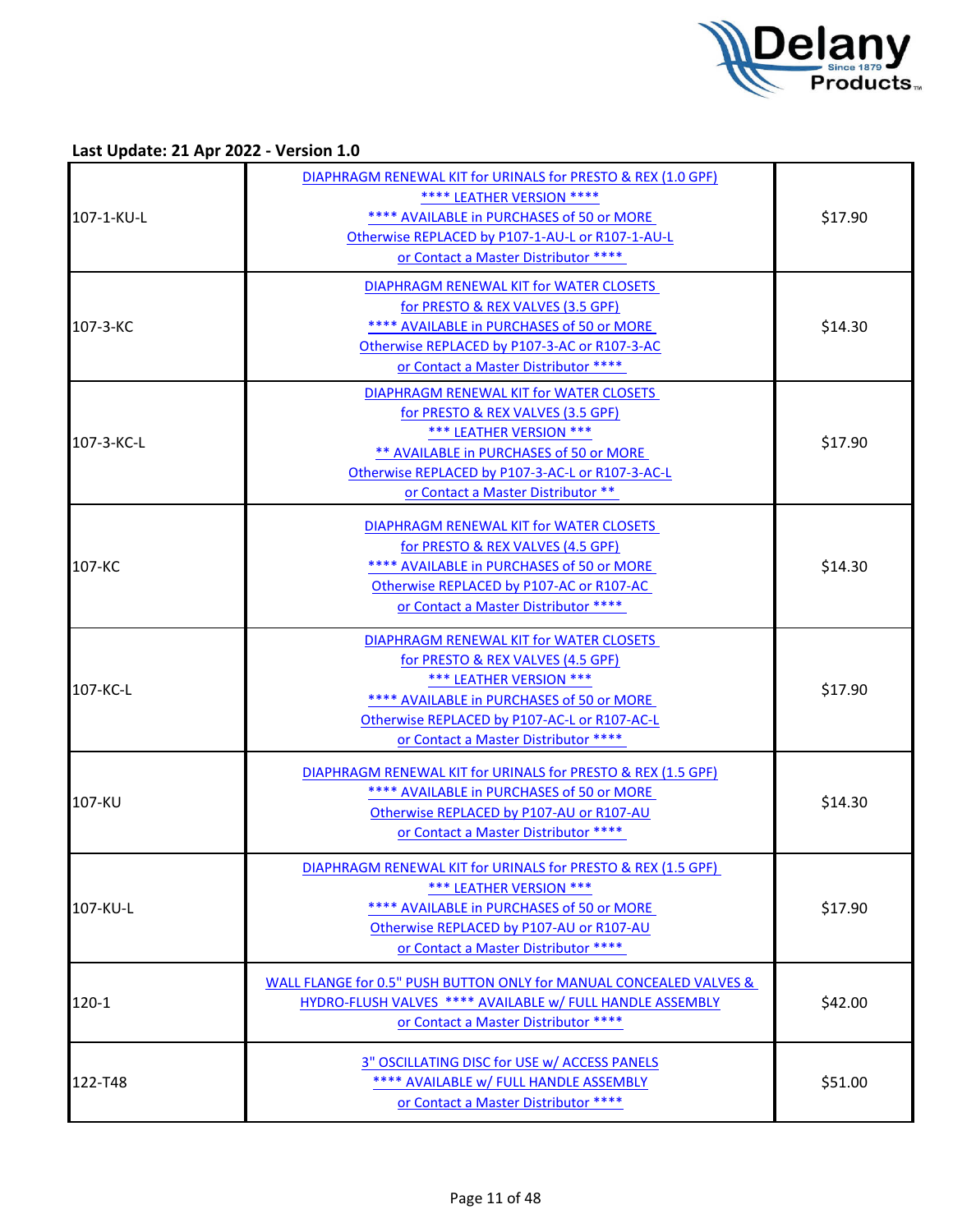

| 130A-K             | RETRO-FIT TAILPIECE KIT for using ALL DELANY GROUND JOINT FLUSH VALVES w/ ANY<br><b>SLIPFIT CONTROL STOPS</b>                                      | \$27.50  |
|--------------------|----------------------------------------------------------------------------------------------------------------------------------------------------|----------|
| 130-1              | SLIPFIT UNION ADJUSTABLE TAILPIECE (5-1/4" to 6-1/4" CL of Stop to Valve)<br>for FLUSHBOY ULTRA & SABER VALVE                                      | \$66.60  |
| 130-2              | SLIPFIT UNION ADJUSTABLE TAILPIECE (6-1/4" to 7-1/4" CL of Stop to Valve)<br>for FLUSHBOY ULTRA & SABER VALVE                                      | \$79.80  |
| 130-3              | SLIPFIT UNION ADJUSTABLE TAILPIECE (7-1/4" to 8-1/4" CL of Stop to Valve)<br>for FLUSHBOY ULTRA & SABER VALVE                                      | \$93.20  |
| 141-0.125-AU       | COMPLETE INTERNAL REBUILD KIT for FLUSHBOY & FLUSHBOY ULTRA VALVES for HIGH<br>EFFICIENCY URINALS (Includes MAIN VALVE SEAT) (0.125 GPF)           | \$91.70  |
| 141-0.125-AU-T5    | DIAPHRAGM OPERATING ASSEMBLY w/ NON-HOLD OPEN FEATURE for FLUSHBOY &<br>FLUSHBOY ULTRA VALVES for HIGH EFFICIENCY URINALS (0.125 GPF)              | \$94.20  |
| 141-0.125-KU       | DIAPHRAGM RENEWAL KIT<br>for FLUSHBOY & FLUSHBOY ULTRA HIGH EFFICIENCY URINALS (0.125 GPF)<br>**** Contact a Master Distributor ****               | \$26.40  |
| 141-0.5-AU         | DIAPHRAGM OPERATING ASSEMBLY for FLUSHBOY & FLUSHBOY ULTRA HIGH<br>EFFICIENCY URINALS (0.5 GPF)                                                    | \$91.70  |
| 141-0.5-AU-T106    | DIAPHRAGM OPERATING ASSEMBLY w/ MASHAERATOR BYPASS for FLUSHBOY ULTRA<br>Plus HIGH EFFICIENCY URINALS (0.5 GPF)                                    | \$103.10 |
| 141-0.5-AU-T106-T5 | DIAPHRAGM OPERATING ASSEMBLY w/ MASHAERATOR BYPASS & NON-HOLD OPEN<br>FEATURE for FLUSHBOY ULTRA Plus HIGH EFFICIENCY URINALS (0.5 GPF)            | \$105.80 |
| 141-0.5-AU-T5      | DIAPHRAGM OPERATING ASSEMBLY w/ NON-HOLD OPEN FEATURE for FLUSHBOY &<br>FLUSHBOY ULTRA HIGH EFFICIENCY URINALS (0.5 GPF)                           | \$94.20  |
| 141-0.5-KU         | DIAPHRAGM RENEWAL KIT<br>for FLUSHBOY & FLUSHBOY ULTRA HIGH EFFICIENCY URINALS (0.5 GPF)<br>**** Contact a Master Distributor ****                 | \$26.40  |
| 141-0.5-KU-T106    | DIAPHRAGM RENEWAL KIT w/ MASHAERATOR BYPASS<br>for FLUSHBOY ULTRA Plus HIGH EFFICIENCY URINALS (0.5 GPF)<br>**** Contact a Master Distributor **** | \$35.80  |
| 141-1.28-ACQ       | DIAPHRAGM OPERATING ASSEMBLY for FLUSHBOY & FLUSHBOY ULTRA HIGH<br>EFFICIENCY TOILETS (1.28 GPF)                                                   | \$97.10  |
| 141-1.28-ACQ-T106  | DIAPHRAGM OPERATING ASSEMBLY w/ MASHAERATOR BYPASS for FLUSHBOY ULTRA<br>Plus HIGH EFFICIENCY TOILETS (1.28 GPF)                                   | \$108.50 |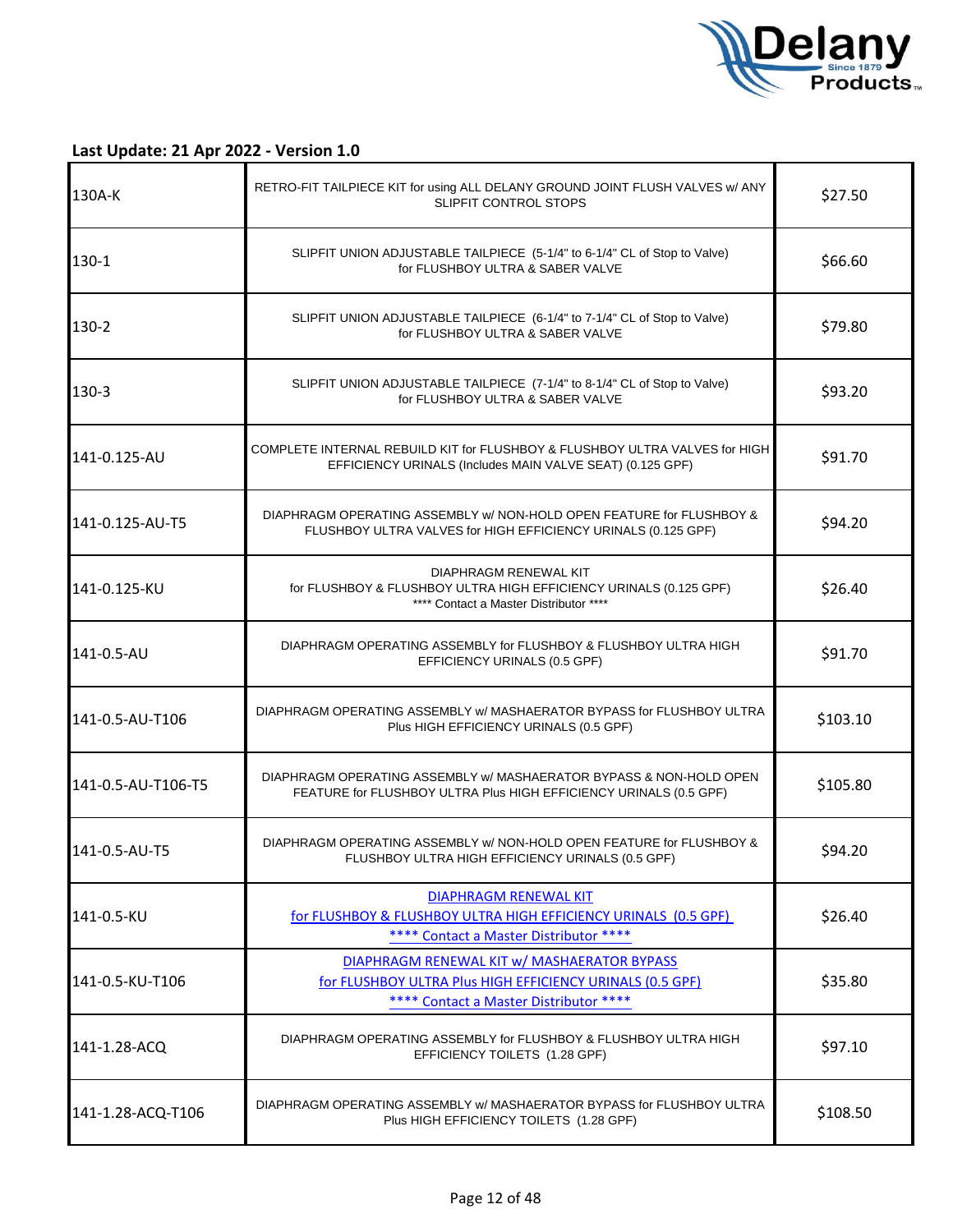

| 141-1.28-ACQ-T106-T5 | DIAPHRAGM OPERATING ASSEMBLY w/ MASHAERATOR BYPASS & NON-HOLD OPEN<br>FEATURE for FLUSHBOY ULTRA Plus HIGH EFFICIENCY TOILETS (1.28 GPF)                                                                                  | \$111.20 |
|----------------------|---------------------------------------------------------------------------------------------------------------------------------------------------------------------------------------------------------------------------|----------|
| 141-1.28-ACQ-T5      | DIAPHRAGM OPERATING ASSEMBLY for NON-HOLD OPEN FLUSHBOY & FLUSHBOY<br>ULTRA HIGH EFFICIENCY TOILETS (1.28 GPF)                                                                                                            | \$99.50  |
| 141-1.28-KC          | <b>DIAPHRAGM RENEWAL KIT</b><br>for FLUSHBOY & FLUSHBOY ULTRA HIGH EFFECIENCY TOILETS (1.28 GPF)<br>**** Contact a Master Distributor ****                                                                                | \$26.40  |
| 141-1.28-KC-T106     | DIAPHRAGM RENEWAL KIT w/ MASHAERATOR BYPASS<br>for FLUSHBOY ULTRA Plus HIGH EFFECIENCY TOILETS (1.28 GPF)<br>**** Contact a Master Distributor ****                                                                       | \$35.80  |
| 141-1.6-ACQ          | COMPLETE INTERNAL REBUILD KIT for FLUSHBOY & FLUSHBOY ULTRA VALVES for LOW<br>CONSUMPTION TOILETS (Includes MAIN VALVE SEAT) (1.6 GPF)                                                                                    | \$97.10  |
| 141-1.6-ACQ-T106     | DIAPHRAGM OPERATING ASSEMBLY w/ MASHAERATOR BYPASS for FLUSHBOY ULTRA<br>Plus VALVES for LOW CONSUMPTION TOILETS w/ 1" SUPPLY LINES or LARGER (Includes<br>No. 171-4-P1 & No. 25 Parts) (1.6 GPF)                         | \$108.50 |
| 141-1.6-ACQ-T106-T5  | DIAPHRAGM OPERATING ASSEMBLY w/ MASHAERATOR BYPASS & NON-HOLD OPEN<br>FEATURE for FLUSHBOY ULTRA Plus VALVES for LOW CONSUMPTION TOILETS w/ 1"<br>SUPPLY LINES or LARGER (Includes No. 171-4-P1 & No. 25 Parts) (1.6 GPF) | \$111.20 |
| 141-1.6-ACQ-T5       | COMPLETE INTERNAL REBUILD KIT for NON-HOLD OPEN FLUSHBOY & FLUSHBOY ULTRA<br>VALVES for LOW CONSUMPTION TOILETS (Includes MAIN VALVE SEAT) (1.6 GPF)                                                                      | \$99.50  |
| 141-1.6-KC           | <b>DIAPHRAGM RENEWAL KIT</b><br>for FLUSHBOY & FLUSHBOY ULTRA for LOW CONSUMPTION TOILETS (1.6 GPF)<br>**** Contact a Master Distributor ****                                                                             | \$26.40  |
| 141-1.6-KC-T106      | DIAPHRAGM RENEWAL KIT w/ MASHAERATOR BYPASS<br>for FLUSHBOY ULTRA Plus for LOW CONSUMPTION TOILETS (1.6 GPF)<br>**** Contact a Master Distributor ****                                                                    | \$35.80  |
| 141-1-AU             | COMPLETE INTERNAL REBUILD KIT for FLUSHBOY & FLUSHBOY ULTRA VALVES for<br>WATER SAVER URINALS (Includes MAIN VALVE SEAT) (1.0 GPF) ** Individually Packaged **                                                            | \$91.70  |
| 141-1-AU-T106        | DIAPHRAGM OPERATING ASSEMBLY w/ MASHAERATOR BYPASS for FLUSHBOY ULTRA<br>Plus VALVES for LOW CONSUMPTION URINALS (1.0 GPF)                                                                                                | \$103.10 |
| 141-1-AU-T106-T5     | DIAPHRAGM OPERATING ASSEMBLY w/ MASHAERATOR BYPASS & NON-HOLD OPEN<br>FEATURE for FLUSHBOY ULTRA Plus VALVES for LOW CONSUMPTION URINALS (1.0 GPF)                                                                        | \$105.80 |
| 141-1-AU-T5          | DIAPHRAGM OPERATING ASSEMBLY for NON-HOLD OPEN FLUSHBOY & FLUSHBOY<br>ULTRA VALVES for LOW CONSUMPTION URINALS (1.0 GPF)                                                                                                  | \$94.20  |
| 141-1-KU             | <b>DIAPHRAGM RENEWAL KIT</b><br>for FLUSHBOY & ULTRA URINALS for LOW CONSUMPTION URINALS (1.0 GPF)<br>**** Contact a Master Distributor ****                                                                              | \$26.40  |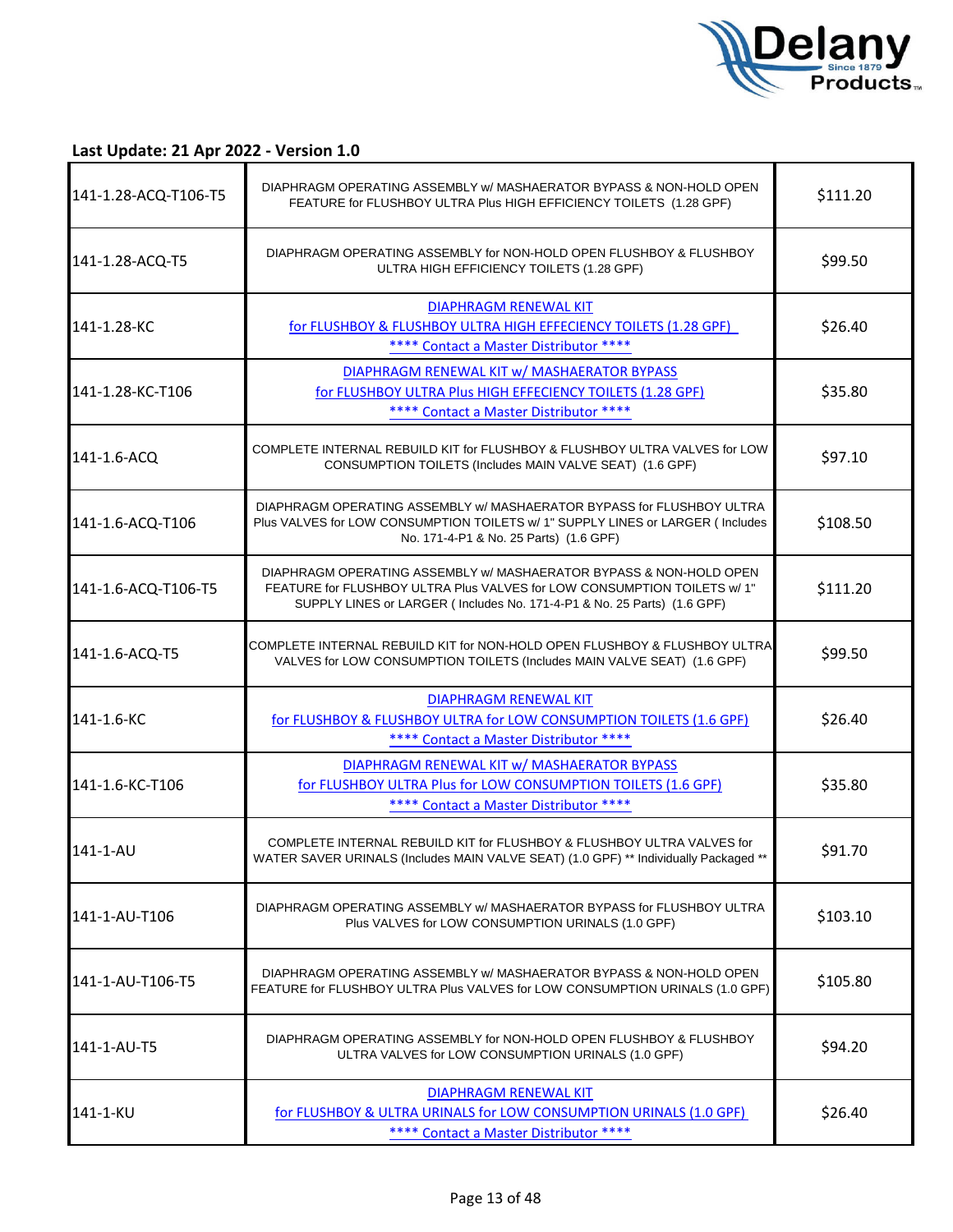

|                    | DIAPHRAGM RENEWAL KIT w/ MASHAERATOR BYPASS                                                                                                                                       |          |
|--------------------|-----------------------------------------------------------------------------------------------------------------------------------------------------------------------------------|----------|
| 141-1-KU-T106      | for FLUSHBOY ULTRA Plus URINALS for LOW CONSUMPTION URINALS (1.0 GPF)                                                                                                             | \$35.80  |
|                    | **** Contact a Master Distributor ****                                                                                                                                            |          |
| 141-3-ACQ          | DIAPHRAGM OPERATING ASSEMBLY for FLUSHBOY & FLUSHBOY ULTRA VALVES for<br>WATER SAVER TOILETS (Includes No. 171-4-P1 & No. 25 Parts) (3.5 GPF) ** Individually<br>Packaged **      | \$97.10  |
| 141-3-ACQ-T106     | DIAPHRAGM OPERATING ASSEMBLY W/ MASHAERATOR BYPASS for FLUSHBOY ULTRA<br>Plus VALVES for TOILETS w/ 1" SUPPLY LINES or LARGER (Includes No. 171-4-P1 & No. 25<br>Parts) (3.5 GPF) | \$108.50 |
| 141-3-ACQ-T5       | COMPLETE INTERNAL REBUILD KIT for NON-HOLD OPEN FLUSHBOY & FLUSHBOY ULTRA<br>VALVES for WATER SAVER TOILETS (Includes MAIN VALVE SEAT) (3.5 GPF)                                  | \$99.50  |
| 141-3-KC           | <b>DIAPHRAGM RENEWAL KIT</b><br>for FLUSHBOY & FLUSHBOY ULTRA VALVES for WATER SAVER TOILETS (3.5 GPF)<br>**** Contact a Master Distributor ****                                  | \$26.40  |
| 141-3-KC-T106      | DIAPHRAGM RENEWAL KIT w/ MASHAERATOR BYPASS<br>for FLUSHBOY ULTRA Plus VALVES for WATER SAVER TOILETS (3.5 GPF)<br>**** Contact a Master Distributor ****                         | \$35.80  |
| 141-ACQ            | COMPLETE INTERNAL REBUILD KIT for FLUSHBOY & FLUSHBOY ULTRA VALVES for<br>TOILETS (Includes MAIN VALVE SEAT) (4.5 GPF) ** Individually Packaged **                                | \$97.10  |
| 141-ACQ-T5         | COMPLETE INTERNAL REBUILD KIT for NON-HOLD OPEN FLUSHBOY & FLUSHBOY ULTRA<br>VALVES for TOILETS (Includes MAIN VALVE SEAT) (4.5 GPF)                                              | \$99.50  |
| 141-KC             | <b>DIAPHRAGM RENEWAL KIT</b><br>for FLUSHBOY & FLUSHBOY ULTRA VALVES for TOILETS (4.5 GPF)<br>**** Contact a Master Distributor ****                                              | \$26.40  |
| 141-KU             | <b>DIAPHRAGM RENEWAL KIT</b><br>for FLUSHBOY & ULTRA URINALS for URINALS (1.5 GPF)<br>**** Contact a Master Distributor ****                                                      | \$26.40  |
| 143-0.125-AU       | DIAPHRAGM DROP-IN KIT for FLUSHBOY & FLUSHBOY ULTRA VALVES for HIGH<br>EFFICIENCY URINALS (0.125 GPF)                                                                             | \$58.10  |
| 143-0.125-AU-T5    | DIAPHRAGM DROP-IN KIT for NON-HOLD OPEN FLUSHBOY & FLUSHBOY ULTRA VALVES<br>for HIGH EFFICIENCY URINALS (0.125 GPF)                                                               | \$60.60  |
| 143-0.5-AU         | DIAPHRAGM DROP-IN KIT for FLUSHBOY & FLUSHBOY ULTRA VALVES for HIGH<br>EFFICIENCY URINALS (0.5 GPF)                                                                               | \$58.10  |
| 143-0.5-AU-T106    | DIAPHRAGM DROP-IN KIT w/ MASHAERATOR BYPASS for FLUSHBOY ULTRA Plus VALVES<br>for HIGH EFFICIENCY URINALS (0.5 GPF)                                                               | \$69.60  |
| 143-0.5-AU-T106-T5 | DIAPHRAGM DROP-IN KIT w/ MASHAERATOR BYPASS & NON-HOLD OPEN FEATURE for<br>FLUSHBOY ULTRA Plus VALVES for HIGH EFFICIENCY URINALS (0.5 GPF)                                       | \$72.90  |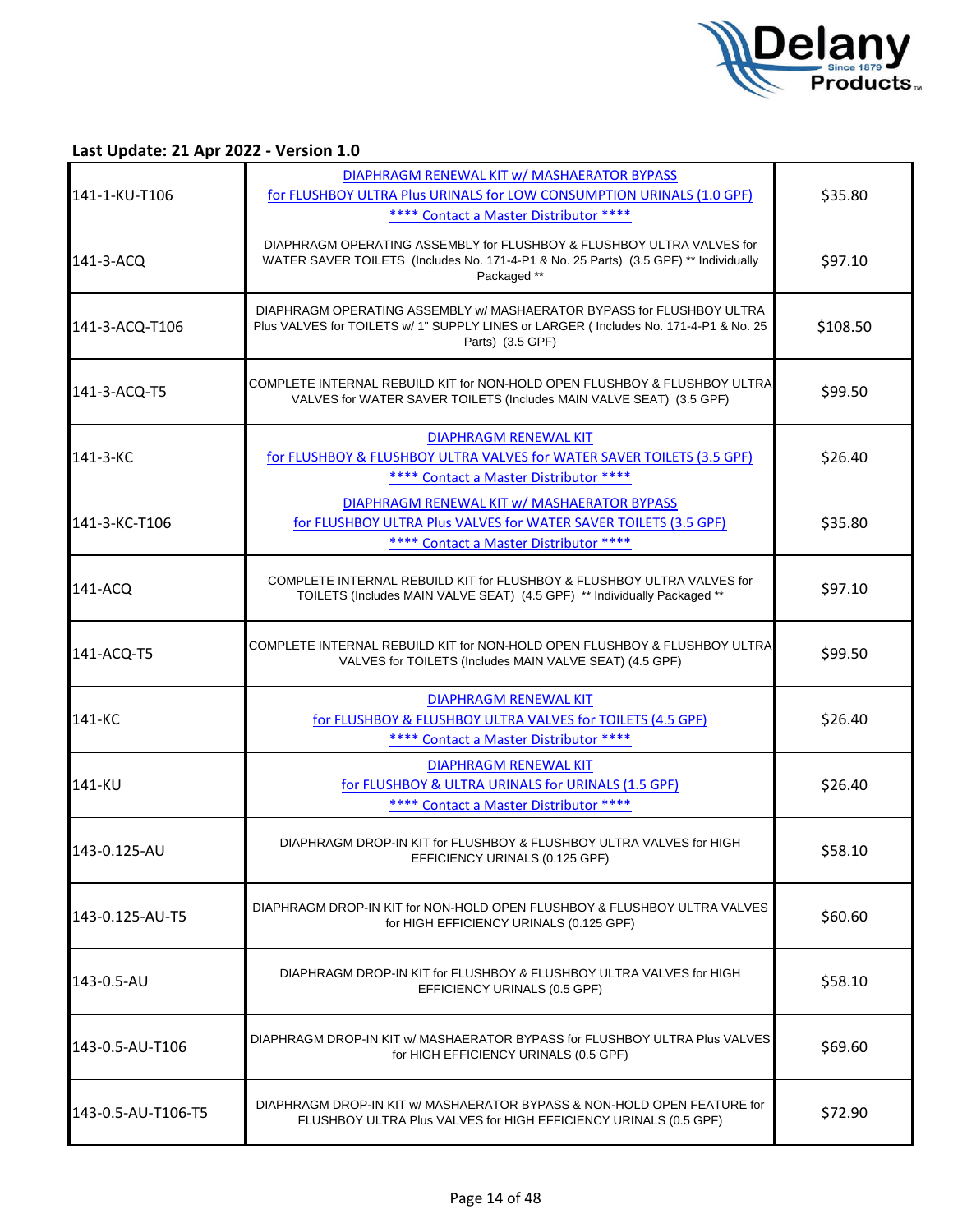

| 143-0.5-AU-T5        | DIAPHRAGM DROP-IN KIT for NON-HOLD OPEN FLUSHBOY & FLUSHBOY ULTRA VALVES<br>for HIGH EFFICIENCY URINALS (0.5 GPF)                           | \$60.60 |
|----------------------|---------------------------------------------------------------------------------------------------------------------------------------------|---------|
| 143-1.28-ACQ         | DIAPHRAGM DROP-IN KIT for FLUSHBOY & FLUSHBOY ULTRA VALVES for HIGH<br>EFFICIENCY TOILETS (1.28 GPF)                                        | \$70.80 |
| 143-1.28-ACQ-T106    | DIAPHRAGM DROP-IN KIT w/ MASHAERATOR BYPASS for FLUSHBOY ULTRA Plus VALVES<br>for HIGH EFFICIENCY TOILETS (1.28 GPF)                        | \$82.30 |
| 143-1.28-ACQ-T106-T5 | DROP-IN DIAPHRAGM KIT w/ MASHAERATOR BYPASS & NON-HOLD OPEN FEATURE for<br>FLUSHBOY ULTRA Plus VALVES for WATER SAVING TOILETS (1.28 GPF)   | \$84.90 |
| 143-1.28-ACQ-T5      | DROP-IN DIAPHRAGM KIT for NON-HOLD OPEN FLUSHBOY & FLUSHBOY ULTRA VALVES<br>for HIGH EFFICIENCY TOILETS (1.28 GPF)                          | \$73.40 |
| 143-1.6-ACQ          | DIAPHRAGM DROP-IN KIT for FLUSHBOY & FLUSHBOY ULTRA VALVES for LOW<br>CONSUMPTION TOILETS (1.6 GPF)                                         | \$70.80 |
| 143-1.6-ACQ-T106     | DIAPHRAGM DROP-IN KIT w/ MASHAERATOR BYPASS for FLUSHBOY ULTRA Plus VALVES<br>for LOW CONSUMPTION TOILETS (1.6 GPF)                         | \$82.30 |
| 143-1.6-ACQ-T106-T5  | DIAPHRAGM DROP-IN KIT w/ MASHAERATOR BYPASS & NON-HOLD OPEN FEATURE for<br>FLUSHBOY ULTRA Plus VALVES for WATER SAVING TOILETS (1.6 GPF)    | \$84.90 |
| 143-1.6-ACQ-T5       | DIAPHRAGM DROP-IN KIT for NON-HOLD OPEN FLUSHBOY & FLUSHBOY ULTRA VALVES<br>for LOW CONSUMPTION TOILETS (1.6 GPF)                           | \$73.40 |
| 143-1-AU             | DIAPHRAGM DROP-IN KIT for FLUSHBOY & FLUSHBOY ULTRA VALVES for LOW<br>CONSUMPTION URINALS (1.0 GPF)                                         | \$58.10 |
| 143-1-AU-T106        | DIAPHRAGM DROP-IN KIT W/ MASHAERATOR BYPASS for FLUSHBOY ULTRA Plus VALVES<br>for LOW CONSUMPTION URINALS (1.0 GPF)                         | \$69.60 |
| 143-1-AU-T106-T5     | DIAPHRAGM DROP-IN KIT w/ MASHAERATOR BYPASS & NON-HOLD OPEN FEATURE for<br>FLUSHBOY ULTRA Plus VALVES for LOW CONSUMPTION URINALS (1.0 GPF) | \$72.90 |
| 143-1-AU-T5          | DIAPHRAGM DROP-IN KIT for NON-HOLD OPEN FLUSHBOY & FLUSHBOY ULTRA VALVES<br>for LOW CONSUMPTION URINALS (1.0 GPF)                           | \$60.60 |
| 143-3-ACQ            | DIAPHRAGM DROP-IN KIT for FLUSHBOY & FLUSHBOY ULTRA VALVES for WATER SAVER<br>TOILETS (3.5 GPF)                                             | \$70.80 |
| 143-3-ACQ-T106       | DIAPHRAGM DROP-IN KIT w/ MASHAERATOR BYPASS for FLUSHBOY ULTRA Plus VALVES<br>for WATER SAVER TOILETS (3.5 GPF)                             | \$82.30 |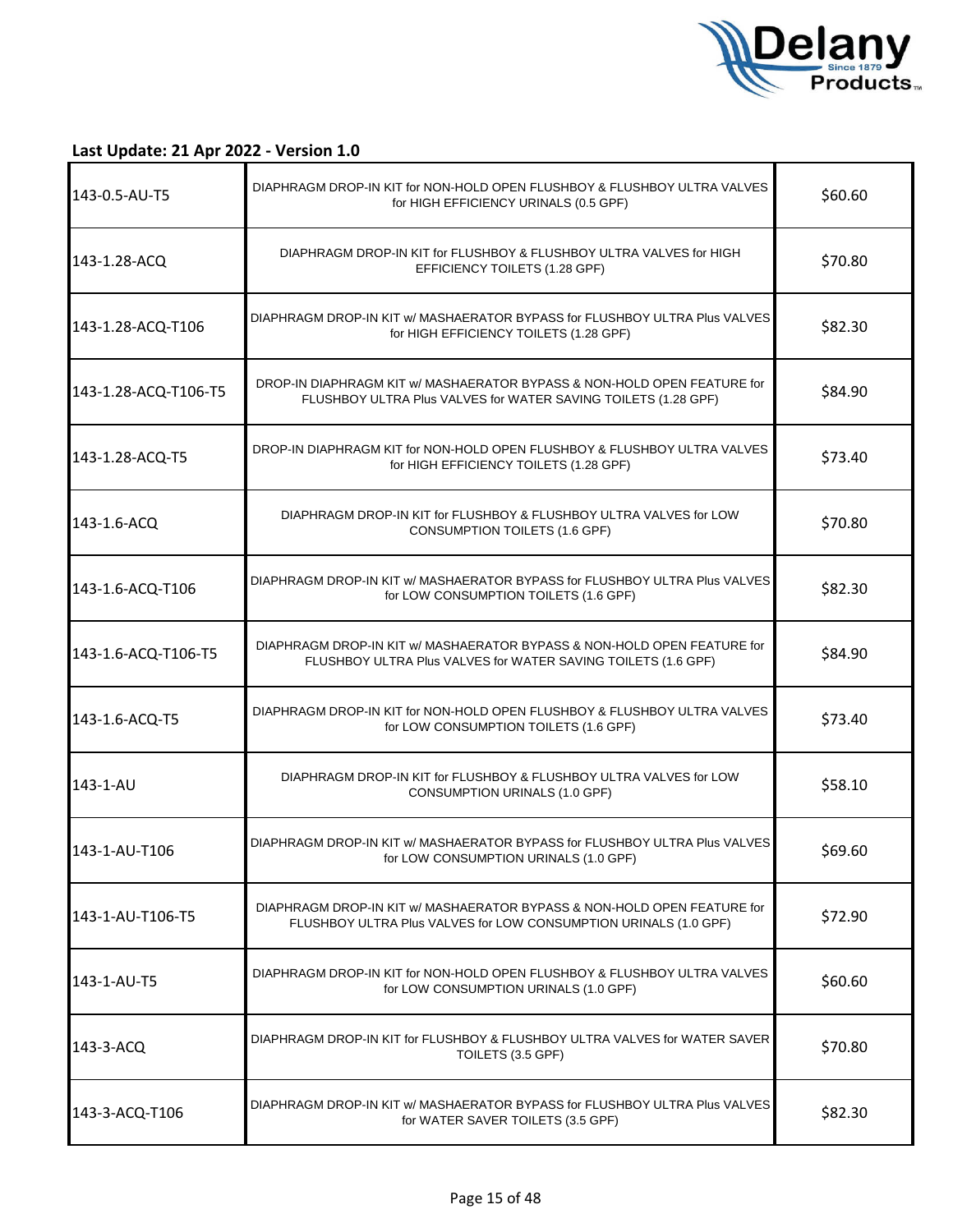

| 143-3-ACQ-T106-T5   | DIAPHRAGM DROP-IN KIT w/ MASHAERATOR BYPASS & NON-HOLD OPEN FEATURE for<br>FLUSHBOY ULTRA Plus VALVES for WATER SAVER TOILETS (3.5 GPF)  | \$84.90 |
|---------------------|------------------------------------------------------------------------------------------------------------------------------------------|---------|
| 143-3-ACQ-T5        | DIAPHRAGM DROP-IN KIT for NON-HOLD OPEN FLUSHBOY & FLUSHBOY ULTRA VALVES<br>for WATER SAVER TOILETS (3.5 GPF)                            | \$73.40 |
| 143-ACQ             | DIAPHRAGM DROP-IN KIT for FLUSHBOY & FLUSHBOY ULTRA VALVES for TOILETS (4.5<br>GPF) ** Individually Packaged **                          | \$70.80 |
| 143-ACQ-T106        | DIAPHRAGM DROP-IN KIT w/ MASHAERATOR BYPASS for FLUSHBOY ULTRA Plus VALVES<br>for WATER SAVING TOILETS (4.5 GPF)                         | \$74.80 |
| 143-ACQ-T106-T5     | DIAPHRAGM DROP-IN KIT w/ MASHAERATOR BYPASS & NON-HOLD OPEN FEATURE for<br>FLUSHBOY ULTRA Plus VALVES for WATER SAVING TOILETS (4.5 GPF) | \$77.40 |
| 143-ACQ-T5          | DIAPHRAGM DROP-IN KIT for NON-HOLD OPEN FLUSHBOY & FLUSHBOY ULTRA VALVES<br>for WATER SAVING TOILETS (4.5 GPF)                           | \$66.10 |
| 144-C-1.28-MRK      | MASTER REBUILD KIT for FLUSHBOY and FLUSHBOY ULTRA WATER CLOSET VALVES<br>(1.28 GPF) (Includes: 141-1.28-KC, 223-2, 222-3, & 427A)       | \$37.90 |
| 144-C-1.28-MRK-T106 | MASTER REBUILD KIT for FLUSHBOY ULTRA Plus WATER CLOSET VALVES (1.28 GPF)<br>(Includes: 141-1.28-KC-T106, 223-2, 222-3, & 427A)          | \$44.20 |
| 144-C-1.6-MRK       | MASTER REBUILD KIT for FLUSHBOY and FLUSHBOY ULTRA WATER CLOSET VALVES (1.6<br>GPF) (Includes: 141-1.6-KC, 223-2, 222-3, & 427A)         | \$37.90 |
| 144-C-1.6-MRK-T106  | MASTER REBUILD KIT for FLUSHBOY ULTRA Plus WATER CLOSET VALVES (1.6 GPF)<br>(Includes: 141-1.6-KC-T106, 223-2, 222-3, & 427A)            | \$44.20 |
| 144-C-3-MRK         | MASTER REBUILD KIT for FLUSHBOY and FLUSHBOY ULTRA WATER CLOSET VALVES (3.5)<br>GPF) (Includes: 141-3-KC, 223-2, 222-3, & 427A)          | \$37.90 |
| 144-C-MRK           | MASTER REBUILD KIT for FLUSHBOY and FLUSHBOY ULTRA WATER CLOSET VALVES (4.5)<br>GPF) (Includes: 141-KC, 223-2, 222-3, & 427A)            | \$37.90 |
| 144-U-0.125-MRK     | MASTER REBUILD KIT for FLUSHBOY and FLUSHBOY ULTRA URINAL VALVES (0.125 GPF)<br>(Includes: 141-0.125-KU, 223-2, 222-3, & 427A)           | \$37.90 |
| 144-U-0.5-MRK       | MASTER REBUILD KIT for FLUSHBOY and FLUSHBOY ULTRA URINAL VALVES (0.50 GPF)<br>(Includes: 141-0.5-KU, 223-2, 222-3, & 427A)              | \$37.90 |
| 144-U-1-MRK         | MASTER REBUILD KIT for FLUSHBOY and FLUSHBOY ULTRA URINAL VALVES (1.0 GPF)<br>(Includes: 141-KU, 223-2, 222-3, & 427A)                   | \$37.90 |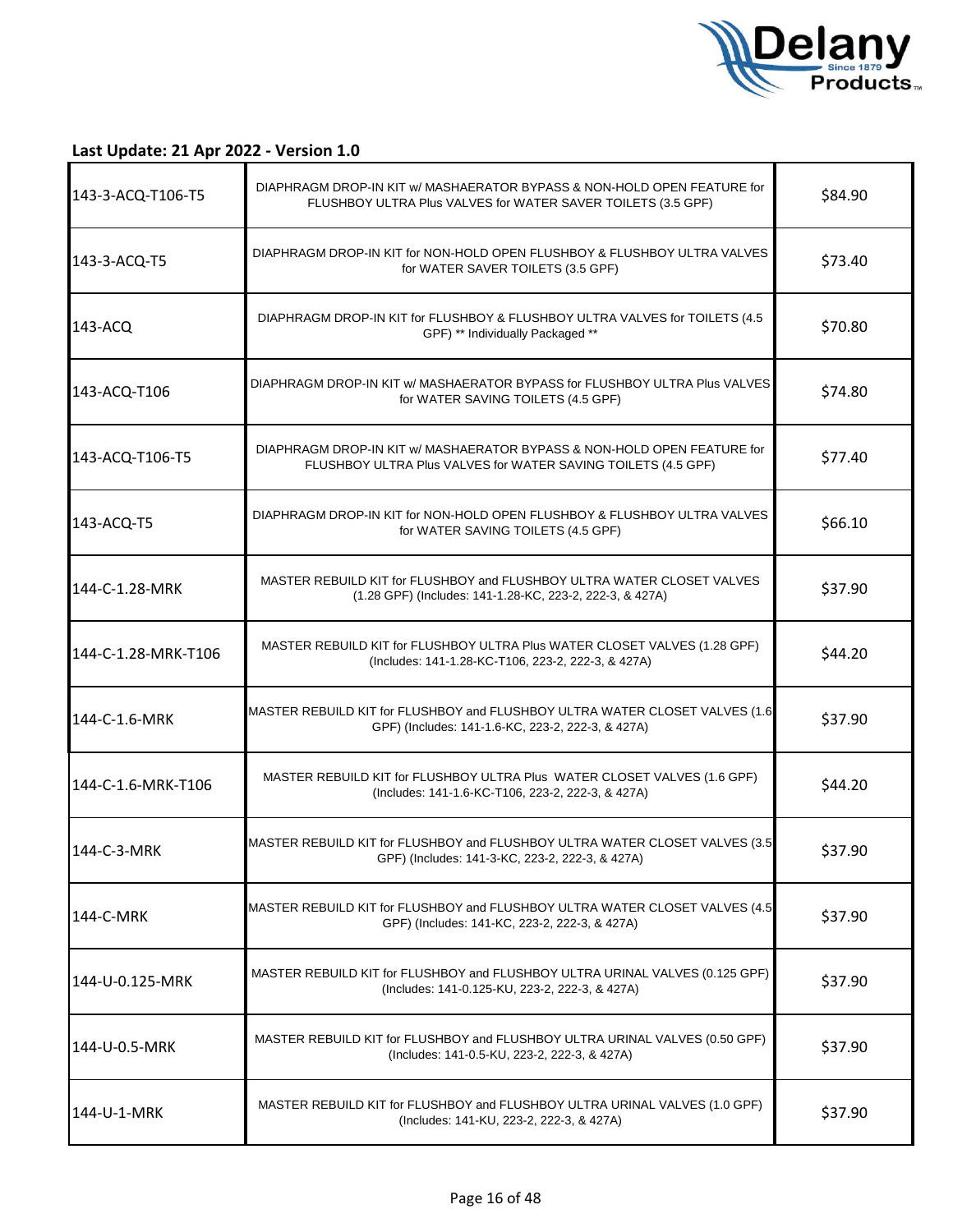

| 145A-G       | 1.25" ANGLE CONTROL STOP ASSEMBLY for GROUND JONT CONNECTION<br>(SCREWDRIVER OPERATED w/ SEAT BUMPER)                     | \$201.60     |
|--------------|---------------------------------------------------------------------------------------------------------------------------|--------------|
| $145A-J$     | 1.25" ANGLE CONTROL STOP ASSEMBLY for GROUND JONT CONNECTION<br>(SCREWDRIVER OPERATED w/ PROTECTING CAP)                  | \$211.40     |
| 151S-L       | HOLDING SCREW for 3' OSCILLATING DISC w/ No. T48 & No. 152 (RETAINING NUT) ****<br>NOT SOLD SEPARATELY ****               | See #339A-Cs |
| 153-3A-G     | 1" ANGLE CONTROL STOP for GROUND JOINT CONNECTION (SCREWDRIVER OPERATED<br>W/ BUMPER SEAT)                                | \$112.40     |
| 153-3A-G-VPS | 1" ANGLE CONTROL STOP w/ VANDAL PROOF FEATURE for GROUND JOINT<br>CONNECTION (SCREWDRIVER OPERATED W/ BUMPER SEAT)        | \$126.70     |
| $153-3A-J$   | 1" ANGLE CONTROL STOP for GROUND JOINT CONNECTION (SCREWDRIVER OPERATED<br>w/ PROTECTING CAP)                             | \$112.40     |
| 153-3A-J-VPS | 1" ANGLE CONTROL STOP W/ VANDAL PROOF FEATURE for GROUND JOINT<br>CONNECTION (SCREWDRIVER OPERATED w/ PROTECTING CAP)     | \$123.70     |
| 153-3A-R     | 1" ANGLE CONTROL STOP for GROUND JOINT CONNECTION (WHEEL HANDLE<br>OPERATED)                                              | \$130.90     |
| 153-3A-R-RB  | 1" ANGLE CONTROL STOP for GROUND JOINT CONNECTION (WHEEL HANDLE<br>OPERATED) in ROUGH BRASS                               | \$118.50     |
| 156A-J       | 1" ANGLE CONTROL STOP ASSEMBLY for SLIPFIT CONNECTION (SCREWDRIVER<br>OPERATED w/ PROTECTING CAP)                         | \$97.80      |
| 156A-J-VPS   | 1" ANGLE CONTROL STOP ASSEMBLY w/ VANDAL PROOF FEATURE for SLIPFIT<br>CONNECTION (SCREWDRIVER OPERATED w/ PROTECTING CAP) | \$115.60     |
| 16(5)        | DIAPHRAGM BUSHING for FLUSHBOY, FLUSHBOY ULTRA, PULSAR, REX, PRESTO &<br>SABER *** Package 5 to a Bag ***                 | \$29.00      |
| $161A-J$     | 1.25" STRAIGHT CONTROL STOP ASSEMBLY for GROUND JOINT CONNECTION<br>(SCREWDRIVER OPERATED w/ PROTECTING CAP)              | \$211.40     |
| 162A-J       | 1" "TURN-TO-SILENCE" STRAIGHT CONTROL STOP for GROUND JOINT CONNECTION<br>(SCREWDRIVER OPERATED w/ PROTECTING CAP)        | \$135.60     |
| 162A-R       | 1" "TURN-TO-SILENCE" STRAIGHT CONTROL STOP for GROUND JOINT CONNECTION<br>(WHEEL HANDLE OPERATED)                         | \$144.70     |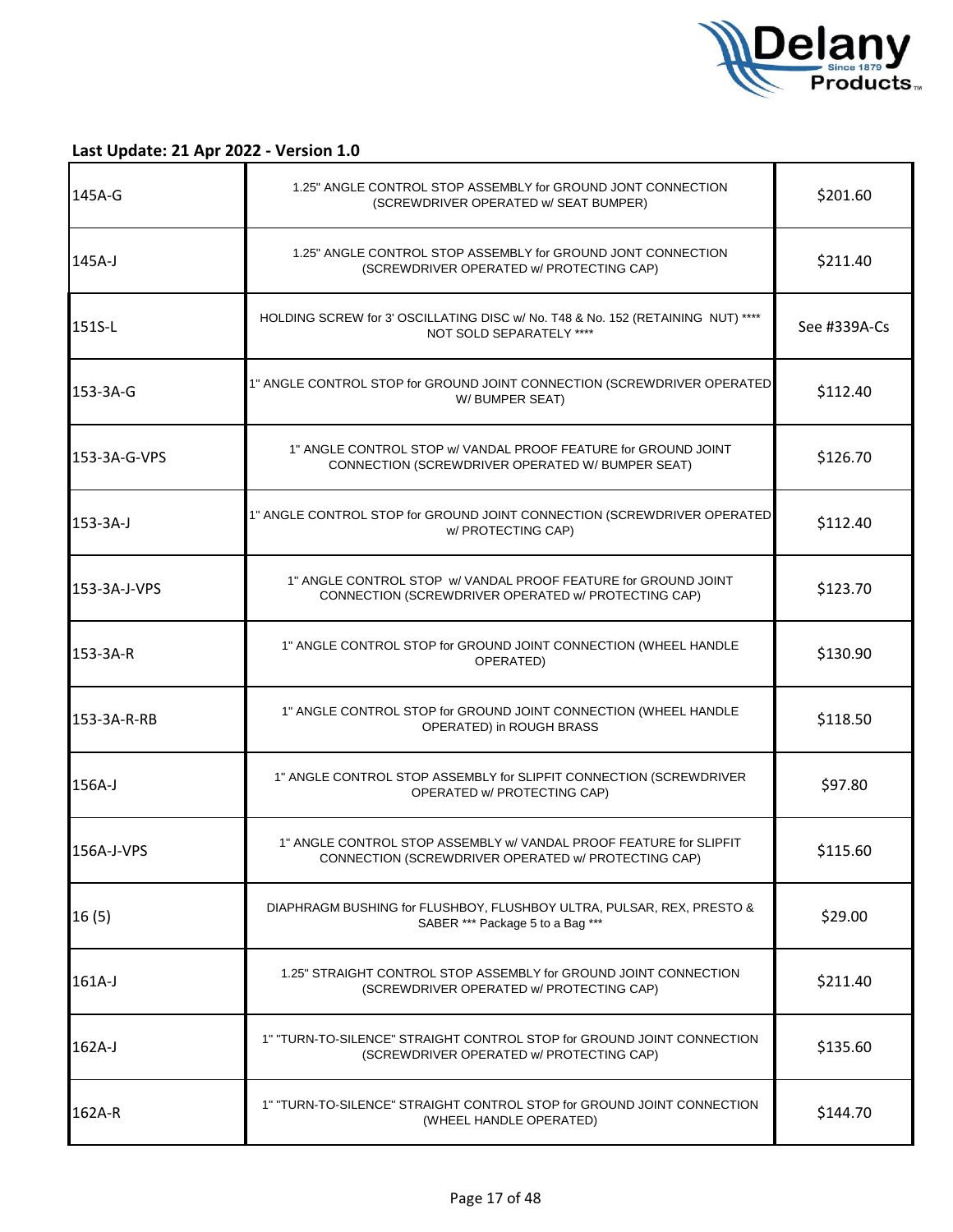

| 162A-R-RB     | 1" "TURN-TO-SILENCE" STRAIGHT CONTROL STOP for GROUND JOINT CONNECTION<br>(WHEEL HANDLE OPERATED) in ROUGH BRASS                                                                         | \$131.50                             |
|---------------|------------------------------------------------------------------------------------------------------------------------------------------------------------------------------------------|--------------------------------------|
| 170-4         | <b>SEAT GUIDE for WATER CLOSET</b><br>for FLUSHBOY, FLUSHBOY ULTRA, PRESTO & SABER (ALL GPFs)<br>**** Contact a Master Distributor ****                                                  | \$11.20                              |
| $170 - U$     | <b>SEAT GUIDE for URINALS</b><br>for FLUSHBOY, FLUSHBOY ULTRA & SABER (ALL GPFs but 0.125)<br>**** Contact a Master Distributor ****                                                     | \$26.50                              |
| 170-U-0.125   | SEAT GUIDE for 0.125 GPF HIGH EFFICIENCY URINALS for FLUSHBOY ULTRA & SABER<br>**** NOT SOLD SEPARATELY ****                                                                             | See #141-0.125-AU<br>#143-0.125-AU   |
| $171 - 4 - 1$ | MAIN VALVE SEAT INSERT for FLUSHBOY, FLUSHBOY ULTRA, PRESTO & SABER<br>**** Contact a Master Distributor ****                                                                            | \$6.60                               |
| 171-4-PA      | MAIN VALVE SEAT ASSEMBLY for WATER CLOSET for FLUSHBOY, FLUSHBOY ULTRA &<br>SABER w/ No. 25 & No. 171-4-I Parts (WHITE PLASTIC SEAT) (4.5 GPF)<br>**** Contact a Master Distributor **** | \$31.80                              |
| 171-5-PA      | MAIN VALVE SEAT ASSEMBLY for WATER CLOSET for FLUSHBOY, FLUSHBOY ULTRA,<br>PULSAR & SABER w/ No. 25 & No. 355 Parts (1.28, 1.6 & 3.5 GPFs)                                               | \$31.80                              |
| 171-PA        | MAIN VALVE SEAT ASSEMBLY for URINAL w/ No. 25 for FLUSHBOY, FLUSHBOY ULTRA &<br>SABER (0.125, 0.5, & 1.0 GPFs)                                                                           | \$24.80                              |
| 179A-J        | 0.75" "TURN-TO-SILENCE" STRAIGHT CONTROL STOP ASSEMBLY for GROUND JOINT<br>CONNECTION (SCREWDRIVER OPERATED w/ PROTECTING CAP)                                                           | \$186.00                             |
| 179A-R        | 0.75" "TURN-TO-SILENCE" STRAIGHT CONTROL STOP ASSEMBLY for GROUND JOINT<br>CONNECTION (WHEEL HANDLE OPERATED)                                                                            | \$186.00                             |
| 179A-R-RB     | 0.75" "TURN-TO-SILENCE" STRAIGHT CONTROL STOP ASSEMBLY for GROUND JOINT<br>CONNECTION (WHEEL HANDLE OPERATED) in ROUGH BRASS                                                             | \$167.40                             |
| 180 (5)       | AUXILIARY VALVE w/ NON-HOLD OPEN FEATURE for FLUSHBOY, FLUSHBOY ULTRA &<br>SABER ** Packaged 5 to a Bag **                                                                               | \$112.00                             |
| 186A-K        | RUBBERFLEX INTERNAL HANDLE ASSEMBLY REPAIR KIT for ALL NON-HOLD OPEN<br>DELANY VALVES (The T5 Variation - OVERALL LENGTH 1-7/8")                                                         | \$12.90                              |
| 186-SH        | OPERATING STEM (OVERALL LENGTH 1 13/16") for ALL SMARTHANDLE (DUAL-FLUSH)<br>VALVES **** NOT SOLD SEPARATELY ****                                                                        | See 186-SH-1.6A-K<br>or 1.28 version |
| 186-SH-A-K    | RUBBERFLEX INTERNAL HANDLE ASSEMBLY REPAIR KIT for SMARTHANDLE (DUAL-<br>FLUSH)<br>**** ALL SABER SmartHandle GPFs **** ****                                                             | \$12.90                              |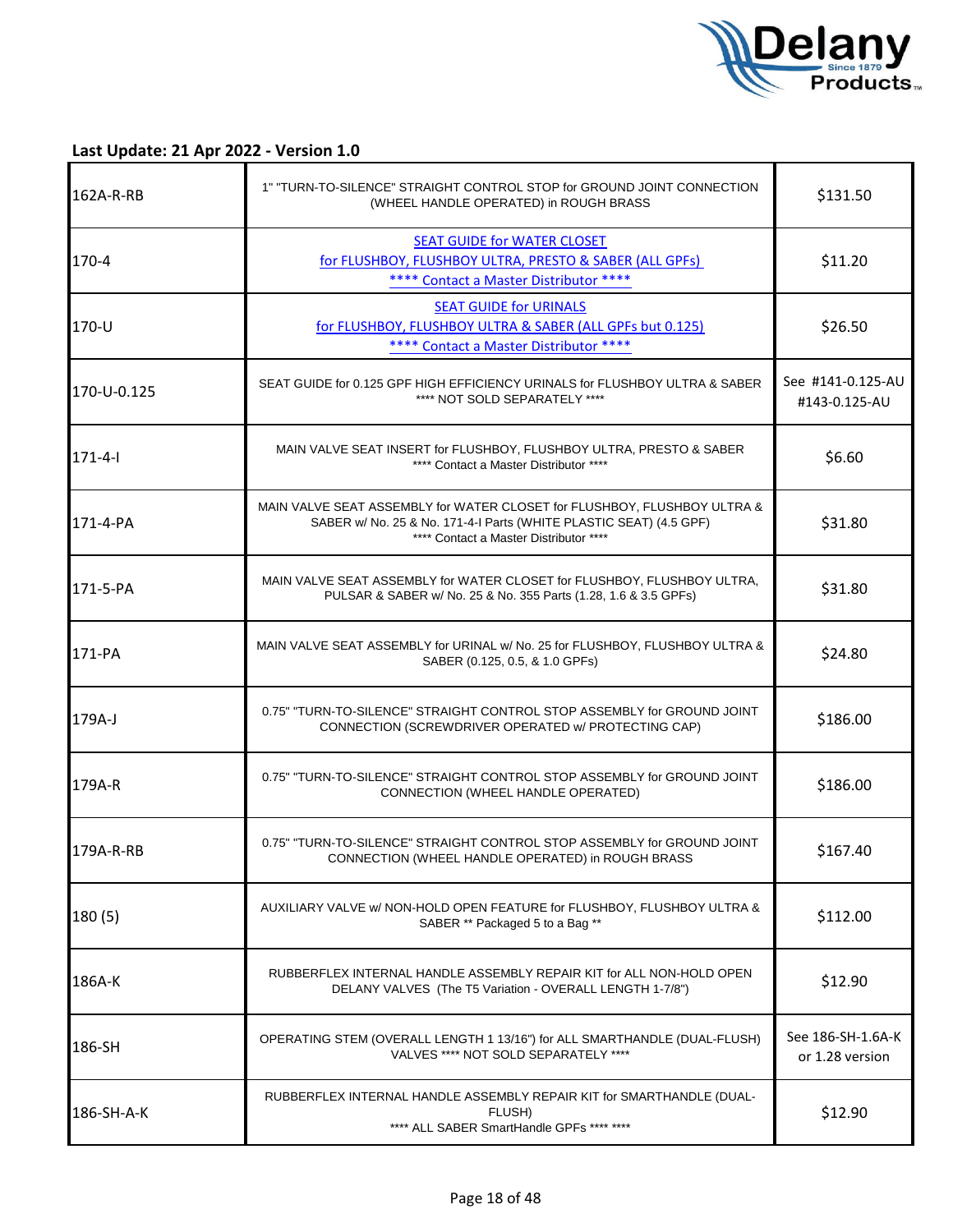

| 186-SS-SH-1.6A-K | RUBBERFLEX INTERNAL HANDLE ASSEMBLY REPAIR KIT for SMARTHANDLE (DUAL-<br>FLUSH)<br>**** SABER 1.6 /1.1GPF VALVES ONLY ****<br>**** SPECIFICALLY DESIGNED for HIGH PRESSURE - Over 80 PSI **** | \$12.90         |
|------------------|-----------------------------------------------------------------------------------------------------------------------------------------------------------------------------------------------|-----------------|
| 187A-J           | 0.75" ANGLE CONTROL STOP ASSEMBLY for GROUND JOINT CONNECTION<br>(SCREWDRIVER OPERATED w/ PROTECTING CAP)                                                                                     | \$112.40        |
| 187A-R-RB        | 0.75" ANGLE CONTROL STOP ASSEMBLY for GROUND JOINT CONNECTION (WHEEL<br>HANDLE OPERATED) in ROUGH BRASS                                                                                       | \$118.50        |
| 189A-J           | 0.75" ANGLE CONTROL STOP ASSEMBLY for SLIPFIT CONNECTION (SCREWDRIVER<br>OPERATED w/ PROTECTING CAP)                                                                                          | \$94.10         |
| 189A-J-VPS       | 0.75" ANGLE CONTROL STOP ASSEMBLY w/ VANDAL PROOF FEATURE for SLIPFIT<br>CONNECTION (SCREWDRIVER OPERATED w/ PROTECTING CAP)                                                                  | \$111.30        |
| 194K             | 1" SWEAT ADAPTER KIT                                                                                                                                                                          | \$19.70         |
| 195K             | 0.75" SWEAT ADAPTER KIT                                                                                                                                                                       | \$19.70         |
| 20(5)            | AUXILIARY VALVE for FLUSHBOY, FLUSHBOY ULTRA & SABER **** Packaged 5 to a Bag ****                                                                                                            | \$81.90         |
| 2103-10W         | WALL SLEEVE for HYDRO-FLUSH VALVE for 10" & 9" WALL (11" in Overall Length)<br>*** CUT to SIZE for 9" WALL ***                                                                                | \$38.80         |
| 2103-11W         | WALL SLEEVE for HYDRO-FLUSH VALVE for 11" WALL (12" in Overall Length)<br>*** ORDER #2103-12W & CUT TO SIZE ***                                                                               | Order #2013-12W |
| 2103-12W         | WALL SLEEVE for HYDRO-FLUSH VALVE for 12" & 11" WALL (13" in Overall Length)<br>*** CUT to SIZE for 11" WALL (11" in Overall Length) ***                                                      | \$42.20         |
| 2103-1W          | WALL SLEEVE for HYDRO-FLUSH VALVE for 1" WALL (2" in Overall Length)<br>*** ORDER #2103-4W & CUT TO SIZE ***                                                                                  | Order #2013-4W  |
| 2103-2W          | WALL SLEEVE for HYDRO-FLUSH VALVE for 2" WALL (3" in Overall Length)<br>*** ORDER #2103-4W & CUT TO SIZE ***                                                                                  | Order #2013-4W  |
| 2103-3W          | WALL SLEEVE for HYDRO-FLUSH VALVE for 3" WALL (4" in Overall Length)<br>*** ORDER #2103-4W & CUT TO SIZE ***                                                                                  | Order #2013-4W  |
| 2103-4W          | WALL SLEEVE for HYDRO-FLUSH VALVE for 4" WALL (5" in Overall Length)<br>*** CUT to SIZE for 3", 2" & 1" WALL ***                                                                              | \$28.30         |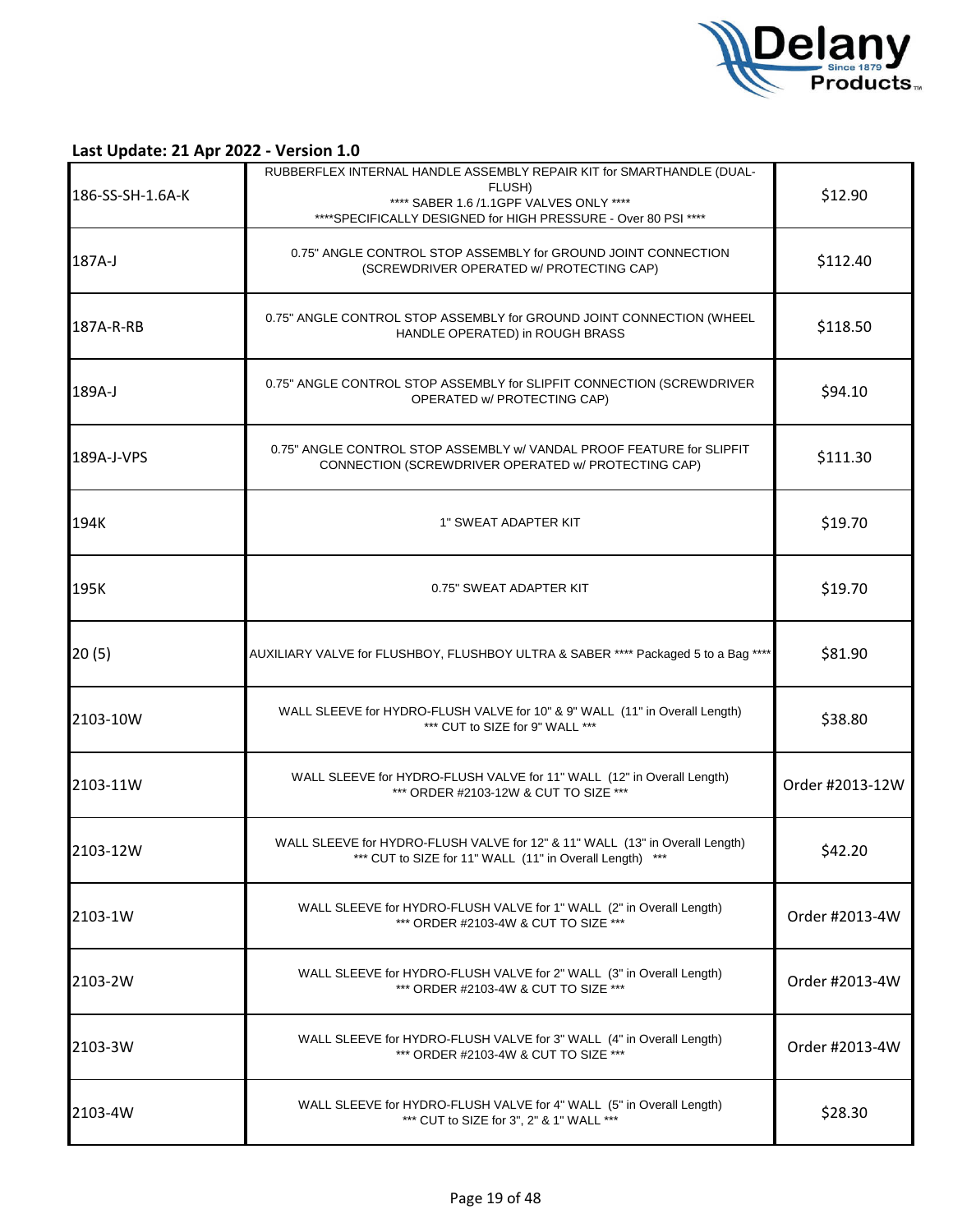

| 2103-5W       | WALL SLEEVE for HYDRO-FLUSH VALVE for 5" WALL (6" in Overall Length)<br>*** ORDER #2103-6W & CUT TO SIZE ***   | Order #2013-6W  |
|---------------|----------------------------------------------------------------------------------------------------------------|-----------------|
| 2103-6W       | WALL SLEEVE for HYDRO-FLUSH VALVE for 6" WALL (7" in Overall Length)<br>*** CUT to SIZE for 5" WALL ***        | \$31.90         |
| 2103-7W       | WALL SLEEVE for HYDRO-FLUSH VALVE for 7" WALL (8" in Overall Length)<br>*** ORDER #2103-8W & CUT TO SIZE ***   | Order #2013-8W  |
| 2103-8W       | WALL SLEEVE for HYDRO-FLUSH VALVE for 8" WALL (9" in Overall Length)<br>*** CUT to SIZE for 7" WALL ***        | \$35.30         |
| 2103-9W       | WALL SLEEVE for HYDRO-FLUSH VALVE for 9" WALL (10" in Overall Length)<br>*** ORDER #2103-10W & CUT TO SIZE *** | Order #2013-12W |
| 2105A         | 3" OSCILLATING DISC w/ DELANY LOGO & WALL FLANGE ASSEMBLY for USE w/ HYDRO-<br><b>FLUSH VALVES</b>             | \$77.80         |
| 2117A-B       | INTERNAL ACTUATOR ASSEMBLY including 1/2" PUSH BUTTON for HYDRO-FLUSH VALVES                                   | \$141.50        |
| 2117A-C       | INTERNAL ACTUATOR ASSEMBLY for 3" OSCILLATING DISC for HYDRO-FLUSH VALVES                                      | \$154.60        |
| 2119A         | INTERNAL ACTUATOR ASSEMBLY ONLY for HYDRO-FLUSH VALVES                                                         | \$15.80         |
| 2119A-B-10W   | COMPLETE ACTUATOR ASSEMBLY for HYDRO-FLUSH VALVES w/ 1/2" PUSH BUTTON &<br>NYLON TUBING for 10" WALL           | \$250.80        |
| 2119A-B-1-10W | HYDRO-FLUSH COMPLETE ACTUATOR ASSEMBLY w/ No. 124 SINK FLANGE PART &<br>NYLON TUBING for 10" WALL              | \$250.80        |
| 2119A-B-1-11W | HYDRO-FLUSH COMPLETE ACTUATOR ASSEMBLY w/ No. 124 SINK FLANGE PART &<br>NYLON TUBING for 11" WALL              | \$252.50        |
| 2119A-B-1-12W | HYDRO-FLUSH COMPLETE ACTUATOR ASSEMBLY w/ No. 124 SINK FLANGE PART &<br>NYLON TUBING for 12" WALL              | \$254.30        |
| 2119A-B-11W   | HYDRO-FLUSH ACTUATOR ASSEMBLY for 1/2" PUSH BUTTON w/ NYLON TUBING for 11"<br><b>WALL</b>                      | \$252.50        |
| 2119A-B-1-1W  | HYDRO-FLUSH COMPLETE ACTUATOR ASSEMBLY w/ No. 124 SINK FLANGE PART &<br>NYLON TUBING for 1" WALL               | \$235.40        |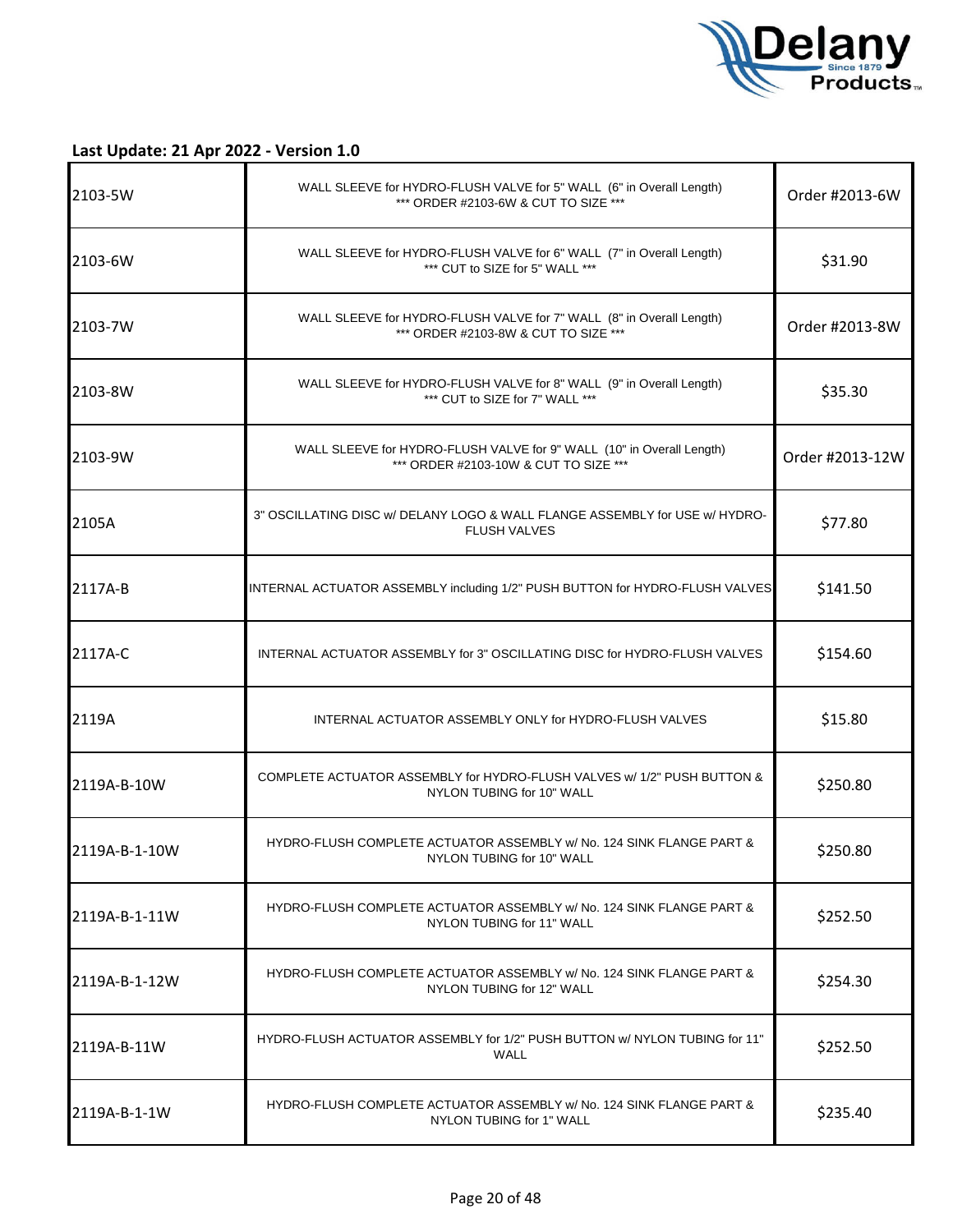

| 2119A-B-12W  | COMPLETE ACTUATOR ASSEMBLY for HYDRO-FLUSH VALVES for 1/2" PUSH BUTTON w/<br>NYLON TUBING for 12" WALL     | \$254.30 |
|--------------|------------------------------------------------------------------------------------------------------------|----------|
| 2119A-B-1-2W | HYDRO-FLUSH COMPLETE ACTUATOR ASSEMBLY w/ No. 124 SINK FLANGE PART &<br>NYLON TUBING for 2" WALL           | \$236.80 |
| 2119A-B-1-3W | HYDRO-FLUSH COMPLETE ACTUATOR ASSEMBLY w/ No. 124 SINK FLANGE PART &<br>NYLON TUBING for 3" WALL           | \$238.90 |
| 2119A-B-1-4W | HYDRO-FLUSH COMPLETE ACTUATOR ASSEMBLY w/ No. 124 SINK FLANGE PART &<br>NYLON TUBING for 4" WALL           | \$240.60 |
| 2119A-B-1-5W | HYDRO-FLUSH COMPLETE ACTUATOR ASSEMBLY w/ No. 124 SINK FLANGE PART &<br>NYLON TUBING for 5" WALL           | \$242.00 |
| 2119A-B-1-6W | HYDRO-FLUSH COMPLETE ACTUATOR ASSEMBLY w/ No. 124 SINK FLANGE PART &<br>NYLON TUBING for 6" WALL           | \$244.00 |
| 2119A-B-1-7W | HYDRO-FLUSH COMPLETE ACTUATOR ASSEMBLY w/ No. 124 SINK FLANGE PART &<br>NYLON TUBING for 7" WALL           | \$245.70 |
| 2119A-B-1-8W | HYDRO-FLUSH COMPLETE ACTUATOR ASSEMBLY w/ No. 124 SINK FLANGE PART &<br>NYLON TUBING for 8" WALL           | \$247.40 |
| 2119A-B-1-9W | HYDRO-FLUSH COMPLETE ACTUATOR ASSEMBLY w/ No. 124 SINK FLANGE PART &<br>NYLON TUBING for 9" WALL           | \$249.00 |
| 2119A-B-1W   | COMPLETE ACTUATOR ASSEMBLY for HYDRO-FLUSH VALVES w/ 1/2" PUSH BUTTON<br>includes NYLON TUBING for 1" WALL | \$235.40 |
| 2119A-B-2W   | COMPLETE ACTUATOR ASSEMBLY for HYDRO-FLUSH VALVESN w/ NYLON TUBING for 2"<br><b>WALL</b>                   | \$236.80 |
| 2119A-B-3W   | COMPLETE ACTUATOR ASSEMBLY for HYDRO-FLUSH VALVES w/ 1/2" PUSH BUTTON<br>includes NYLON TUBING for 3" WALL | \$238.90 |
| 2119A-B-4W   | COMPLETE ACTUATOR ASSEMBLY for HYDRO-FLUSH VALVES w/ 1/2" PUSH BUTTON<br>includes NYLON TUBING for 4" WALL | \$240.60 |
| 2119A-B-5W   | COMPLETE ACTUATOR ASSEMBLY for HYDRO-FLUSH VALVES w/ 1/2" PUSH BUTTON<br>includes NYLON TUBING for 5" WALL | \$242.00 |
| 2119A-B-6W   | COMPLETE ACTUATOR ASSEMBLY for HYDRO-FLUSH VALVES w/ 1/2" PUSH BUTTON<br>includes NYLON TUBING for 6" WALL | \$244.00 |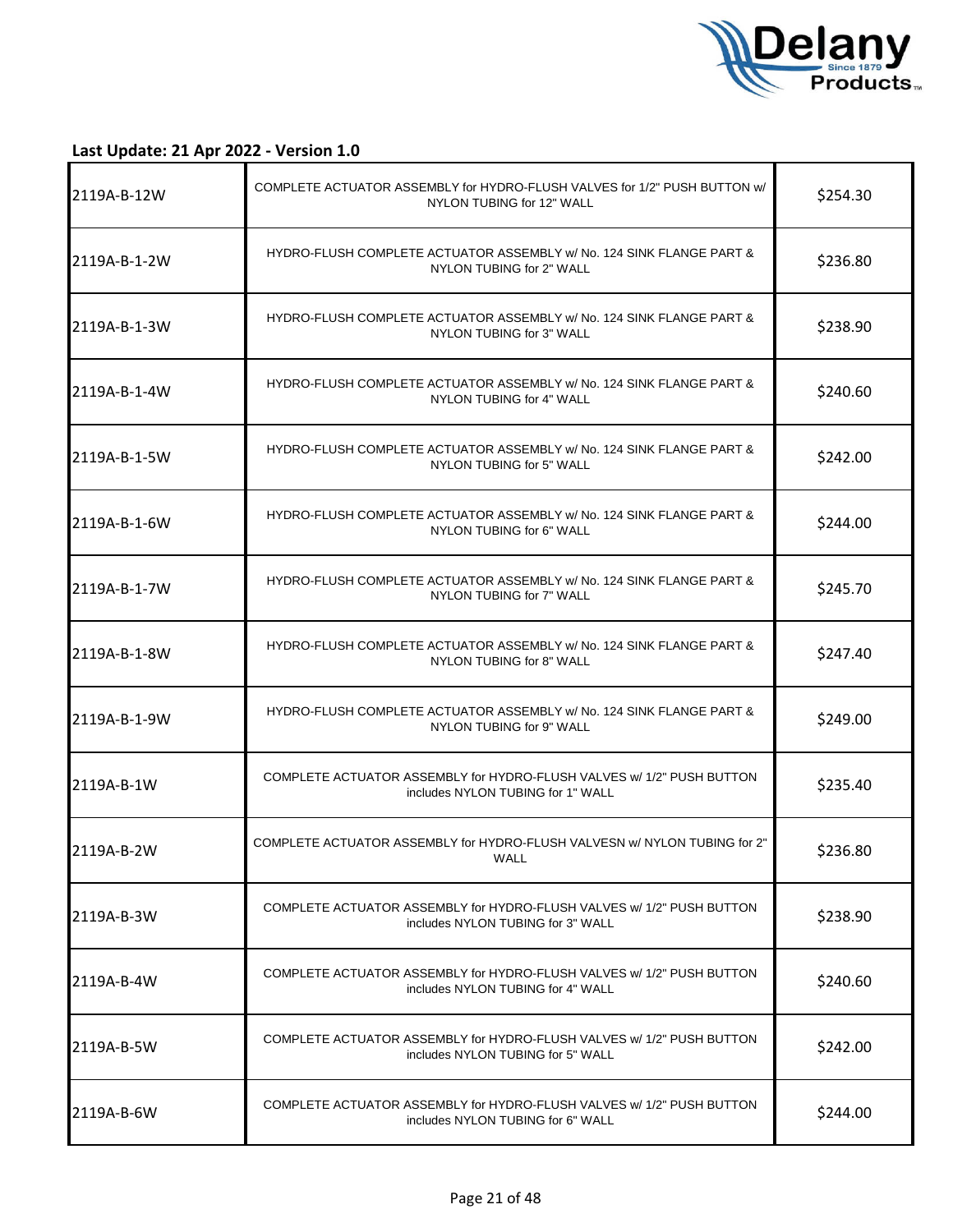

| I2119A-B-7W | COMPLETE ACTUATOR ASSEMBLY for HYDRO-FLUSH VALVES w/ 1/2" PUSH BUTTON<br>includes NYLON TUBING for 7" WALL | \$245.70 |
|-------------|------------------------------------------------------------------------------------------------------------|----------|
| 2119A-B-8W  | COMPLETE ACTUATOR ASSEMBLY for HYDRO-FLUSH VALVES w/ 1/2" PUSH BUTTON<br>includes NYLON TUBING for 8" WALL | \$247.40 |
| 2119A-B-9W  | COMPLETE ACTUATOR ASSEMBLY for HYDRO-FLUSH VALVES w/ 1/2" PUSH BUTTON<br>includes NYLON TUBING for 9" WALL | \$249.00 |
| 2119A-C-10W | COMPLETE ACTUATOR ASSEMBLY for HYDRO-FLUSH VALVES for 3" OSCILLATING DISC<br>w/ NYLON TUBING for 10" WALL  | \$274.70 |
| 2119A-C-11W | COMPLETE ACTUATOR ASSEMBLY for HYDRO-FLUSH VALVES for 3" OSCILLATING DISC<br>w/ NYLON TUBING for 11" WALL  | \$276.50 |
| 2119A-C-12W | COMPLETE ACTUATOR ASSEMBLY for HYDRO-FLUSH VALVES for 3" OSCILLATING DISC<br>w/ NYLON TUBING for 12" WALL  | \$278.40 |
| 2119A-C-1W  | COMPLETE ACTUATOR ASSEMBLY for HYDRO-FLUSH VALVES for 3" OSCILLATING DISC<br>w/ NYLON TUBING for 1" WALL   | \$259.40 |
| 2119A-C-2W  | COMPLETE ACTUATOR ASSEMBLY for HYDRO-FLUSH VALVES for 3" OSCILLATING DISC<br>w/ NYLON TUBING for 2" WALL   | \$260.90 |
| 2119A-C-3W  | COMPLETE ACTUATOR ASSEMBLY for HYDRO-FLUSH VALVES for 3" OSCILLATING DISC<br>w/ NYLON TUBING for 3" WALL   | \$262.70 |
| 2119A-C-4W  | COMPLETE ACTUATOR ASSEMBLY for HYDRO-FLUSH VALVES for 3" OSCILLATING DISC<br>w/ NYLON TUBING for 4" WALL   | \$264.40 |
| 2119A-C-5W  | COMPLETE ACTUATOR ASSEMBLY for HYDRO-FLUSH VALVES for 3" OSCILLATING DISC<br>w/ NYLON TUBING for 5" WALL   | \$266.10 |
| 2119A-C-6W  | COMPLETE ACTUATOR ASSEMBLY for HYDRO-FLUSH VALVES for 3" OSCILLATING DISC<br>w/ NYLON TUBING for 6" WALL   | \$267.90 |
| 2119A-C-7W  | COMPLETE ACTUATOR ASSEMBLY for HYDRO-FLUSH VALVES for 3" OSCILLATING DISC<br>w/ NYLON TUBING for 7" WALL   | \$269.70 |
| 2119A-C-8W  | COMPLETE ACTUATOR ASSEMBLY for HYDRO-FLUSH VALVES for 3" OSCILLATING DISC<br>w/ NYLON TUBING for 8" WALL   | \$271.50 |
| 2119A-C-9W  | COMPLETE ACTUATOR ASSEMBLY for HYDRO-FLUSH VALVES for 3" OSCILLATING DISC<br>w/ NYLON TUBING for 9" WALL   | \$273.00 |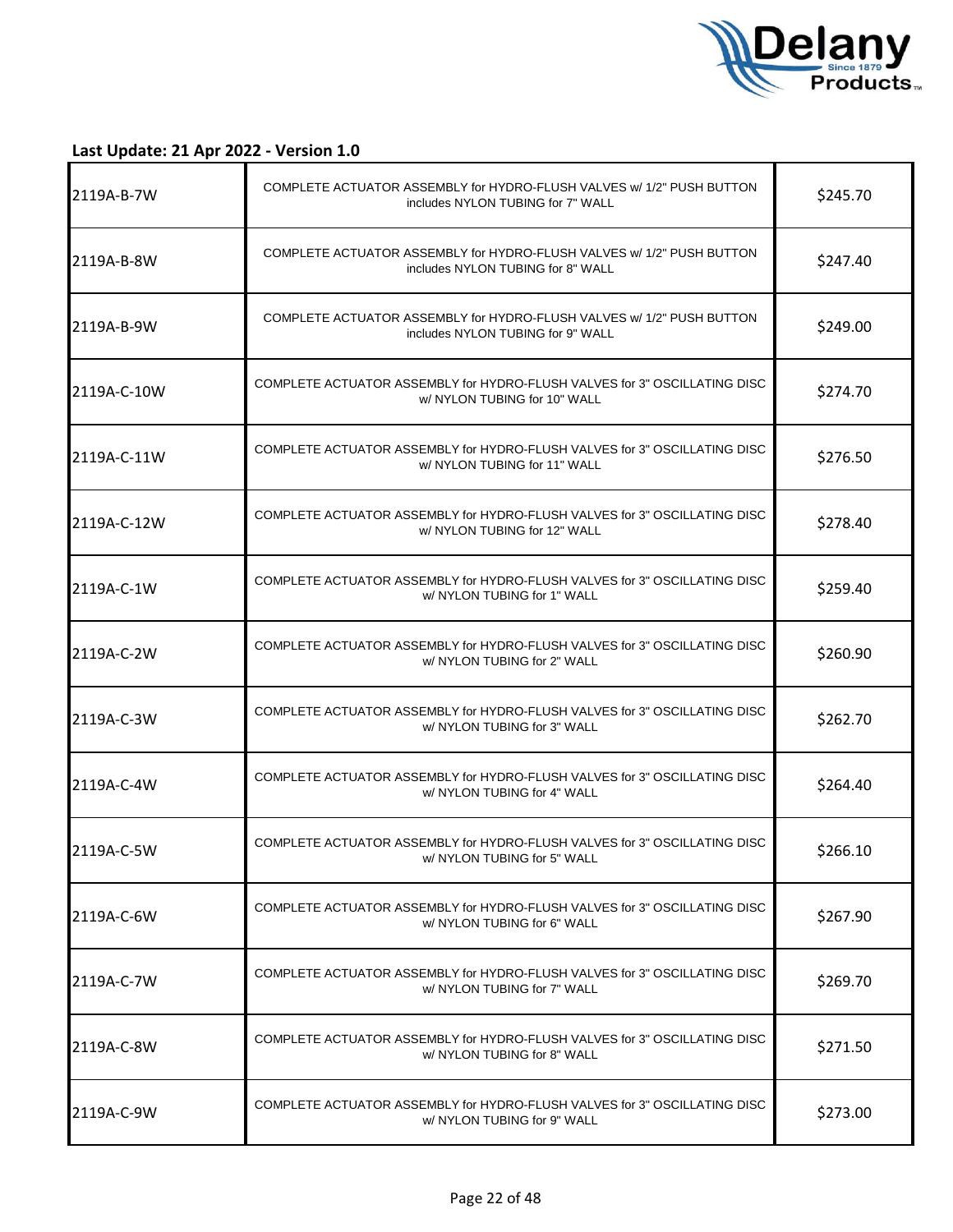

| 2120-2    | ACTUATOR BODY for HYDRO-FLUSH VALVE w/ 1 No. 2129 BLACK FITTING & 1 No. 2130<br>RED FITTINGS **** NOT SOLD SEPARATELY ****<br>***Contact a Master Distributor **** | See #2117A-B |
|-----------|--------------------------------------------------------------------------------------------------------------------------------------------------------------------|--------------|
| 2129(5)   | STRAIGHT FITTING BLACK COLLAR for USE w/ HYDRO-FLUSH, SENSOR-FLUSH or<br>TruSense **** Packaged 5 to a Bag ****                                                    | \$105.50     |
| 2130(5)   | STRAIGHT FITTING RED COLLAR for USE w/ HYDRO-FLUSH, SENSOR-FLUSH or TruSense<br>**** Packaged 5 to a Bag ****                                                      | \$105.50     |
| 2142-1    | RUBBER PISTON SLEEVE WASHER for TrueSense & ALL HYDRO-FLUSH VALVES **** NOT<br>SOLD SEPARATELY ****                                                                | See #2147A   |
| 2143A     | INTERNAL PISTON OPERATING STEM ASSEMBLY for FLUSHBOY HYDRO-FLUSH, SENSOR<br><b>FLUSH &amp; TrueSense VALVES</b>                                                    | \$16.90      |
| 2147A     | INTERNAL PISTON OPERATING ASSEMBLY (w/ No. 2140 WASHER PART) for FLUSHBOY<br>HYDRO-FLUSH. TruSense & SENSOR-FLUSH                                                  | \$47.80      |
| 2147A (5) | INTERNAL PISTON OPERATING ASSEMBLY (w/ No. 2140 WASHER PART) for FLUSHBOY<br>HYDRO-FLUSH, TruSense & SENSOR-FLUSH *** Packaged 5 to a Bag ***                      | \$239.00     |
| 2148A     | PISTON VALVE BODY (w/ 2 No. 2129 PARTS) for USE w/ SENSOR-FLUSH VALVES                                                                                             | \$108.90     |
| 2148-RB   | PISTON VALVE BODY ONLY in ROUGH BRASS for CONCEALED HYDRO-FLUSH **** NOT<br>SOLD SEPARATELY ****                                                                   | See #2154A   |
| 2150A-L   | EXTRA LONG COVER TUBE ASSEMBLY w/ SET SCREW for FITTING (#2130) on TrueSense<br>VALVE BODY (7.5" OVERALL LENGTH)                                                   | \$32.60      |
| 2154A     | COMPLETE PISTON VALVE ASSEMBLY (w/ ONLY 1 No. 2129 STRAIGHT FITTING) for<br>FLUSHBOY HYDRO-FLUSH, TrueSense & SENSOR-FLUSH VALVES                                  | \$183.20     |
| 2154A-RB  | PISTON VALVE ASSEMBLY (w/ 2 No. 2129) in ROUGH BRASS for CONCEALED HYDRO-<br>FLUSH, TrueSense & SENSOR-FLUSH VALVES                                                | \$152.50     |
| 2172-F    | FLOATER WALL PLATE used with #2172-TS for URINAL for TrueSense                                                                                                     | \$17.20      |
| 2172A-TS  | WALL PLATE ASSEMBLY for URINAL for TrueSense - includes FLOATER PLATE & WALL<br>PLATE w/ LARGE OPENING                                                             | \$42.50      |
| $222 - 3$ | RUBBERFLEXER for FLUSHBOY, FLUSHBOY ULTRA, EMPIRE, PRESTO, REX, & SABER<br>**** Contact a Master Distributor ****                                                  | \$3.11       |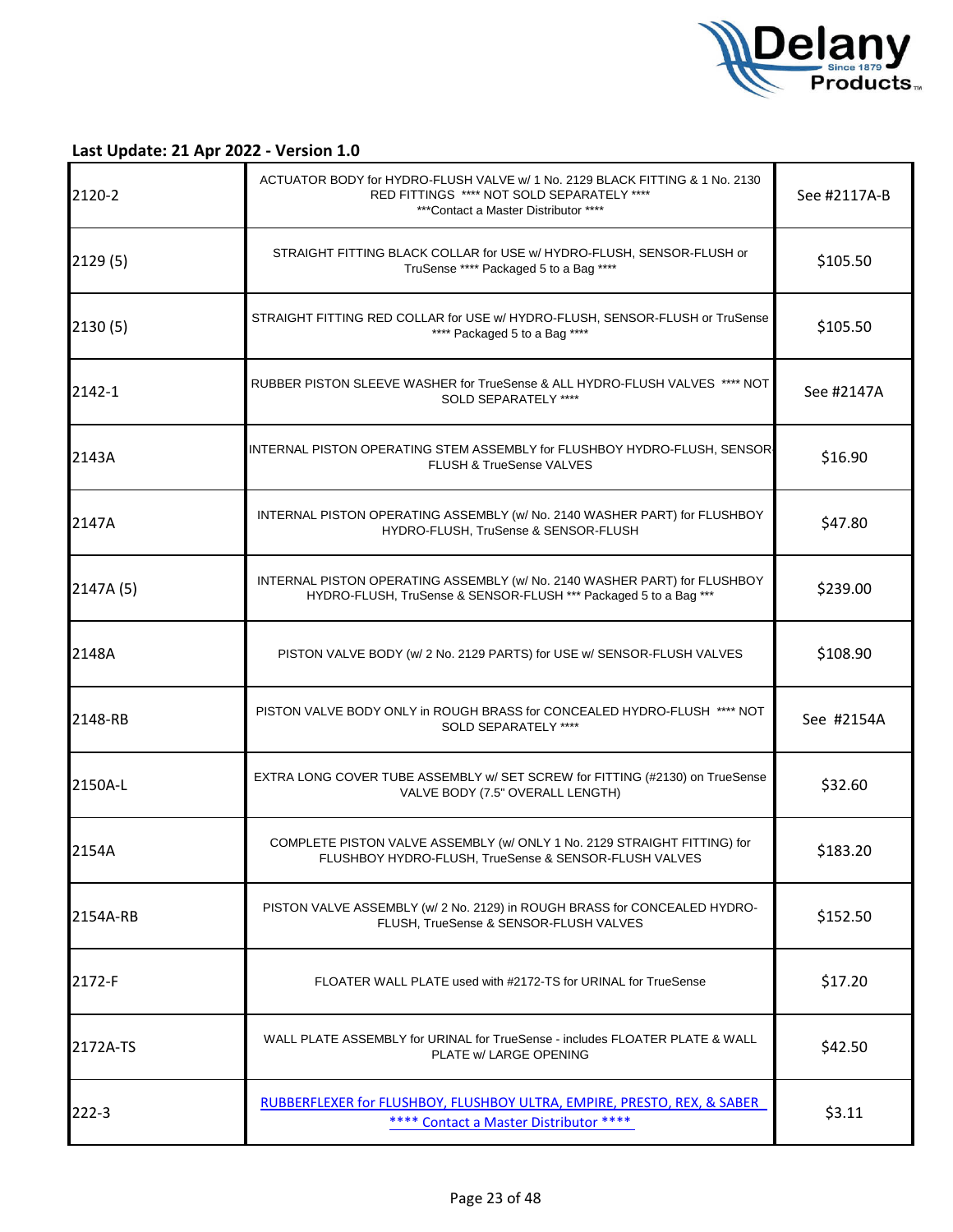

| $223 - 2$    | OPERATING STEM for FLUSHBOY, FLUSHBOY ULTRA, EMPIRE, REX & SABER (OVERALL<br><b>LENGTH 1-15/16")</b><br>**** Contact a Master Distributor ****         | \$8.80               |
|--------------|--------------------------------------------------------------------------------------------------------------------------------------------------------|----------------------|
| 223-2A-K     | RUBBERFLEX INTERNAL HANDLE ASSEMBLY REPAIR KIT for ALL DELANY VALVES<br>(OVERALL LENGTH 1-15/16")                                                      | \$12.20              |
| 223-2A-K (2) | RUBBERFLEX INTERNAL HANDLE ASSEMBLY REPAIR KIT for ALL DELANY VALVES<br>(OVERALL LENGTH 1-15/16") **** Packaged 2 to a Bag ****                        | \$27.30              |
| 223-2A-K (5) | RUBBERFLEX INTERNAL HANDLE ASSEMBLY REPAIR KIT for ALL DELANY VALVES<br>(OVERALL LENGTH 1-15/16") **** Packaged 5 to a Bag ****                        | \$68.30              |
| 223-2-LS     | OPERATING STEM for FLUSHBOY & REX VALVES (OVERALL LENGTH 1 29/32")<br>**** NOT SOLD SEPARATELY ****                                                    | See<br>#223-2-LS-A-K |
| 2244A        | BATTERY HOLDER & 9V BATTERY ASSEMBLY for TruSense & INFINITE FAUCET SERIES (1<br>Battery Assembly per Valve)                                           | \$42.70              |
| 2244-B       | 9V BATTERY for TruSense & INFINITE FAUCET SERIES                                                                                                       | \$21.40              |
| 2244-B-AA    | 9V "AA" BATTERY for TruSense & INFINITE FAUCET SERIES                                                                                                  | \$21.40              |
| 2301A-C      | WALL PLATE ASSEMBLY COMPLETE for TruSense for use w/ CONCEALED VALVES                                                                                  | \$501.10             |
| 2301A-E      | WALL PLATE ASSEMBLY COMPLETE for TruSense for use w/ EXPOSED VALVES                                                                                    | \$256.50             |
| 2317A        | SOLENOID for EXPOSED TruSense                                                                                                                          | \$236.20             |
| 2320-3       | 60Hz PLUG-IN STEPDOWN TRANSFORMER (110V/120V Input - 9V DC Output) & 3-WAY<br>SPLITTER (w/ 3mm WIRE LEADS) for USE w/ upto 3 FLUSH VALVES for TruSense | \$90.60              |
| 2324-3       | 50/60Hz HARDWIRED STEPDOWN TRANSFORMER (120V/240V AC Input - 9V DC Output) &<br>3-WAY SPLITTER for USE w/ upto 3 FLUSH VALVES for TruSense             | \$114.10             |
| $23-5A$      | RUBBER SHUT OFF WASHER ASSEMBLY for BACK CHECK of ALL DELANY CONTROL<br><b>STOPS</b><br>**** Contact a Master Distributor ****                         | \$9.40               |
| $23-5A(5)$   | RUBBER SHUT OFF WASHER ASSEMBLY for BACK CHECK of ALL DELANY CONTROL<br>STOPS **** Packaged 5 to a Bag ****                                            | \$47.00              |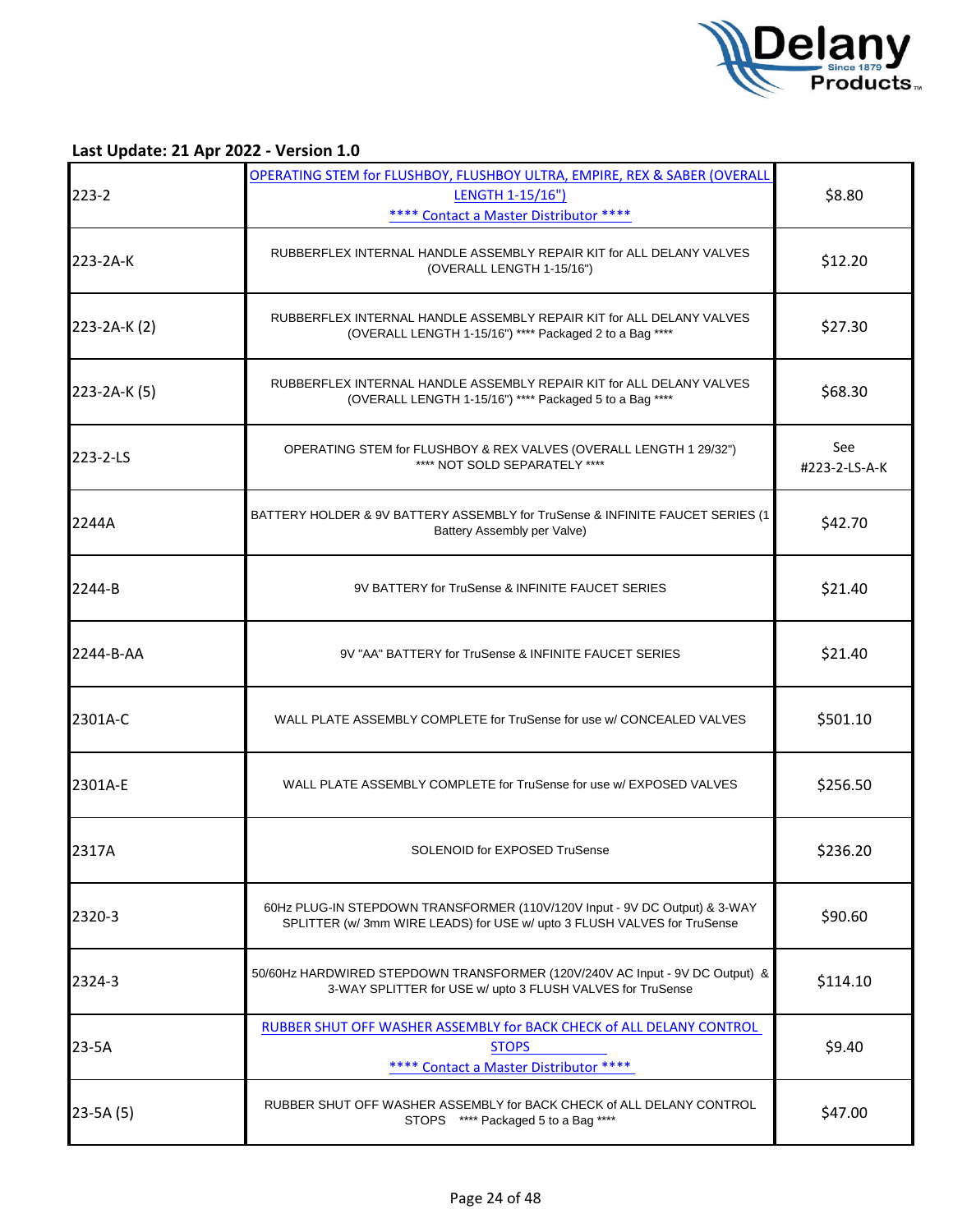

| 238P       | COUPLING WASHER PLASTIC (REPLACEMENT for No. 238)<br>**** NOT SOLD SEPARATELY ****                               | See #388A |
|------------|------------------------------------------------------------------------------------------------------------------|-----------|
| 242A-10W   | WALL SLEEVE (for Use w/ OSCILLATING DISC, HANDLE, & FOOT PEDAL) for 10" WALL for<br><b>FLUSHBOY &amp; PRESTO</b> | \$82.10   |
| 242A-1-10W | WALL SLEEVE for 0.5" PUSH BUTTON for 10" WALL for FLUSHBOY & PRESTO                                              | \$0.00    |
| 242A-1-11W | WALL SLEEVE for 0.5" PUSH BUTTON for 11" WALL for FLUSHBOY & PRESTO                                              | \$0.00    |
| 242A-1-12W | WALL SLEEVE for 0.5" PUSH BUTTON for 12" WALL for FLUSHBOY & PRESTO                                              | \$0.00    |
| 242A-11W   | WALL SLEEVE (for Use w/ OSCILLATING DISC, HANDLE, & FOOT PEDAL) for 11" WALL for<br><b>FLUSHBOY &amp; PRESTO</b> | \$87.00   |
| 242A-1-1W  | WALL SLEEVE for 0.5" PUSH BUTTON for 1" WALL for FLUSHBOY & PRESTO                                               | \$0.00    |
| 242A-12W   | WALL SLEEVE (for Use w/ OSCILLATING DISC, HANDLE, & FOOT PEDAL) for 12" WALL for<br><b>FLUSHBOY &amp; PRESTO</b> | \$91.30   |
| 242A-1-2W  | WALL SLEEVE for 0.5" PUSH BUTTON for 2" WALL for FLUSHBOY & PRESTO                                               | \$0.00    |
| 242A-1-3W  | WALL SLEEVE for 0.5" PUSH BUTTON for 3" WALL for FLUSHBOY & PRESTO                                               | \$0.00    |
| 242A-1-4W  | WALL SLEEVE for 0.5" PUSH BUTTON for 4" WALL for FLUSHBOY & PRESTO                                               | \$0.00    |
| 242A-1-5W  | WALL SLEEVE for 0.5" PUSH BUTTON for 5" WALL for FLUSHBOY & PRESTO                                               | \$0.00    |
| 242A-1-6W  | WALL SLEEVE for 0.5" PUSH BUTTON for 6" WALL for FLUSHBOY & PRESTO                                               | \$0.00    |
| 242A-1-7W  | WALL SLEEVE for 0.5" PUSH BUTTON for 7" WALL for FLUSHBOY & PRESTO                                               | \$0.00    |
| 242A-1-8W  | WALL SLEEVE for 0.5" PUSH BUTTON for 8" WALL for FLUSHBOY & PRESTO                                               | \$0.00    |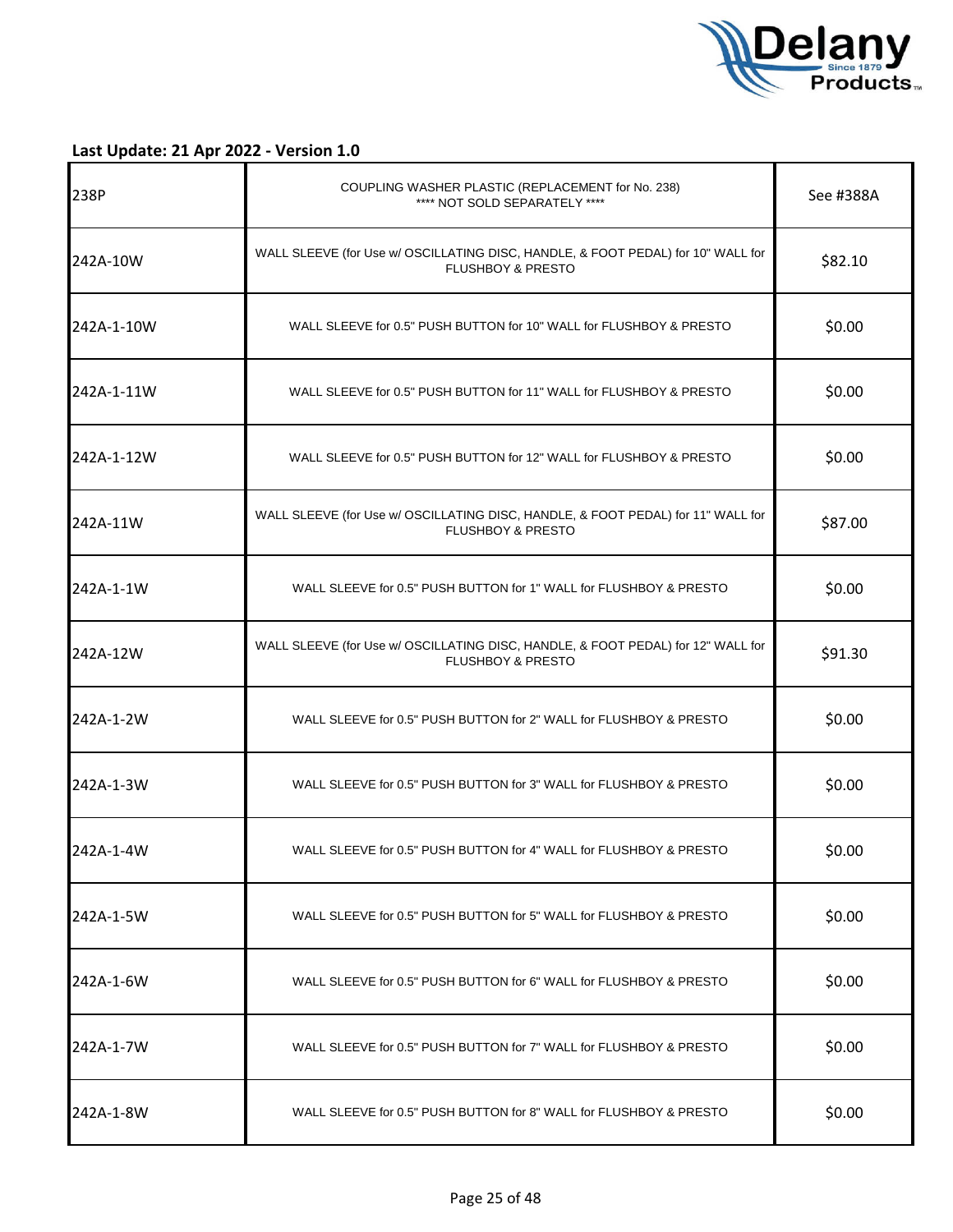

| 242A-1-9W | WALL SLEEVE for 0.5" PUSH BUTTON for 9" WALL for FLUSHBOY & PRESTO                                                                                                                 | \$0.00   |
|-----------|------------------------------------------------------------------------------------------------------------------------------------------------------------------------------------|----------|
| 242A-1W   | WALL SLEEVE (for Use w/ OSCILLATING DISC, HANDLE, & FOOT PEDAL) for 1" WALL for<br><b>FLUSHBOY &amp; PRESTO</b>                                                                    | \$45.90  |
| 242A-2W   | WALL SLEEVE (for Use w/ OSCILLATING DISC, HANDLE, & FOOT PEDAL) for 2" WALL for<br>FLUSHBOY & PRESTO                                                                               | \$49.70  |
| 242A-3W   | WALL SLEEVE (for Use w/ OSCILLATING DISC, HANDLE, & FOOT PEDAL) for 3" WALL for<br><b>FLUSHBOY &amp; PRESTO</b>                                                                    | \$54.00  |
| 242A-4W   | WALL SLEEVE (for Use w/ OSCILLATING DISC, HANDLE, & FOOT PEDAL) for 4" WALL for<br>FLUSHBOY & PRESTO                                                                               | \$58.10  |
| 242A-5W   | WALL SLEEVE (for Use w/ OSCILLATING DISC, HANDLE, & FOOT PEDAL) for 5" WALL for<br>FLUSHBOY & PRESTO                                                                               | \$62.50  |
| 242A-6W   | WALL SLEEVE (for Use w/ OSCILLATING DISC, HANDLE, & FOOT PEDAL) for 6" WALL for<br><b>FLUSHBOY &amp; PRESTO</b>                                                                    | \$66.50  |
| 242A-7W   | WALL SLEEVE (for Use w/ OSCILLATING DISC, HANDLE, & FOOT PEDAL) for 7" WALL for<br><b>FLUSHBOY &amp; PRESTO</b>                                                                    | \$70.60  |
| 242A-8W   | WALL SLEEVE (for Use w/ OSCILLATING DISC, HANDLE, & FOOT PEDAL) for 8" WALL for<br><b>FLUSHBOY &amp; PRESTO</b>                                                                    | \$74.70  |
| 242A-9W   | WALL SLEEVE (for Use w/ OSCILLATING DISC, HANDLE, & FOOT PEDAL) for 9" WALL for<br><b>FLUSHBOY &amp; PRESTO</b>                                                                    | \$78.90  |
| 278A      | BLANK CAP for HANDLE OPENING ASSEMBLY w/ No. 123 PART                                                                                                                              | \$8.60   |
| 28G       | <b>PACKING for COVERS for FLUSHBOY, FLUSHBOT, PRESTO &amp; REX</b><br>*** AVAILABLE in FULL COVER ASSEMBLIES (U160A, F159A, R109A or P109A)<br>or Contact a Master Distributor *** | \$3.40   |
| 28G (10)  | PACKING for COVERS for FLUSHBOY, FLUSHBOT, PRESTO & REX <sup>**</sup> AVAILABLE in FULL<br>COVER ASSEMBLIES (U160A, F159A, R109A or P109A) ** ** Packaged 10 to a Bag **           | \$34.00  |
| 28L       | PACKING NUT for 35A (SPRING LOADED HANDLE ASSEMBLY) for FLUSHBOY, PRESTO &<br><b>REX</b><br>**** NOT SOLD SEPARATELY ****                                                          | See #35A |
| $301 - 1$ | 0.75" WALL FLANGE, SURE GRIP (SLIPS OVER 0.75" IPS)                                                                                                                                | \$13.90  |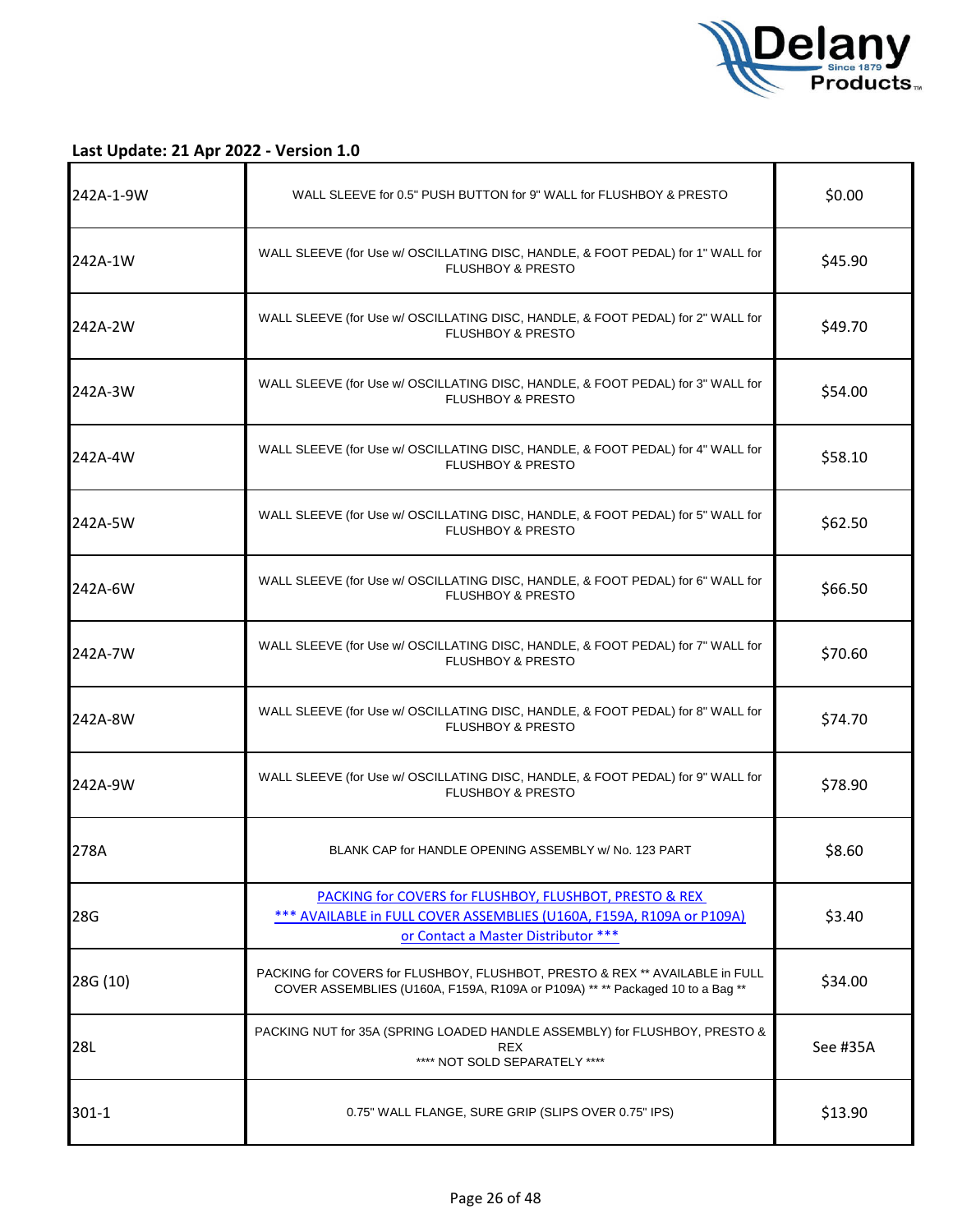

| 3014A     | BLANK HANDLE NUT w/ SEAL WASHER for IMPULSE, PULSAR & TruEDGE **** LESS PCB<br>$***$ *                                                                         | \$16.10    |
|-----------|----------------------------------------------------------------------------------------------------------------------------------------------------------------|------------|
| 3018-B    | MANIFOLD for TruEDGE ELECTRONIC HOUSING **** NOT SOLD SEPARATELY ****                                                                                          | \$0.00     |
| 3019W     | CUP WASHER SPACER for IMPULSE, PULSAR & TruEDGE **** NOT SOLD ESPERATELY ****                                                                                  | See #3074A |
| $303 - 1$ | 1" WALL FLANGE, SURE GRIP (SLIPS OVER 1" IPS)                                                                                                                  | \$13.90    |
| 304-1     | 1.25" WALL FLANGE, SURE GRIP (SLIPS OVER 1.25" IPS)                                                                                                            | \$13.90    |
| $307-1$   | 1.25" SPUD FLANGE, SURE GRIP<br>**** Contact a Master Distributor ****                                                                                         | \$19.10    |
| 3074A     | CUP WASHER ASSEMBLY for IMPULSE, PULSAR & TruEDGE                                                                                                              | \$13.10    |
| 313A      | 0.75" CAST WALL FLANGE for COPPER PIPE w/ No. 340 ALLEN HEAD SETSCREW (SLIPS<br>OVER COVERING TUBE for 0.75" SWEAT STOP)                                       | \$20.80    |
| 314A      | 1" WALL FLANGE w/ No. 340 ALLEN HEAD SETSCREW (SLIPS OVER COVERING TUBE FOR<br>1" SWEAT STOP) for COPPER PIPE                                                  | \$20.80    |
| 333A      | RUBBERFLEX HANDLE ASSEMBLY for ALL DELANY VALVES (Except Presto) (ADA<br>APPROVED)<br>** Individually Packaged **                                              | \$39.10    |
| 333A-AM   | RUBBERFLEX HANDLE ASSEMBLY w/ ULTRA-VIOLET SHIELD ANTIMICROBIAL COATING<br>for ALL DELANY VALVES (Except Presto) (ADA APPROVED)<br>** Individually Packaged ** | \$82.20    |
| 333A-B    | RUBBERFLEX HANDLE ASSEMBLY for Use w/ 1/2" PUSH BUTTON<br>for FLUSHBOY, FLUSHBOY ULTRA, ULTRA Plus & REX                                                       | See #333A  |
| 333A-B-T5 | RUBBERFLEX HANDLE ASSEMBLY for Use w/ 1/2" PUSH BUTTON w/ NON-HOLD OPEN<br><b>FEATURE</b><br>for FLUSHBOY, FLUSHBOY ULTRA, ULTRA Plus & REX **** OBSOLETE **** | See #333A  |
| 333A-C    | RUBBERFLEXER HANDLE ASSEMBLY w/3" OSCILLATING DISC<br>for FLUSHBOY, FLUSHBOY ULTRA, ULTRA Plus & REX                                                           | See #333A  |
| 333A-C-T5 | RUBBERFLEXER HANDLE ASSEMBLY w/ 3" OSCILLATING DISC & NON-HOLD OPEN<br>FEATURE for FLUSHBOY, FLUSHBOY ULTRA, ULTRA Plus & REX **** OBSOLETE ****               | See #333A  |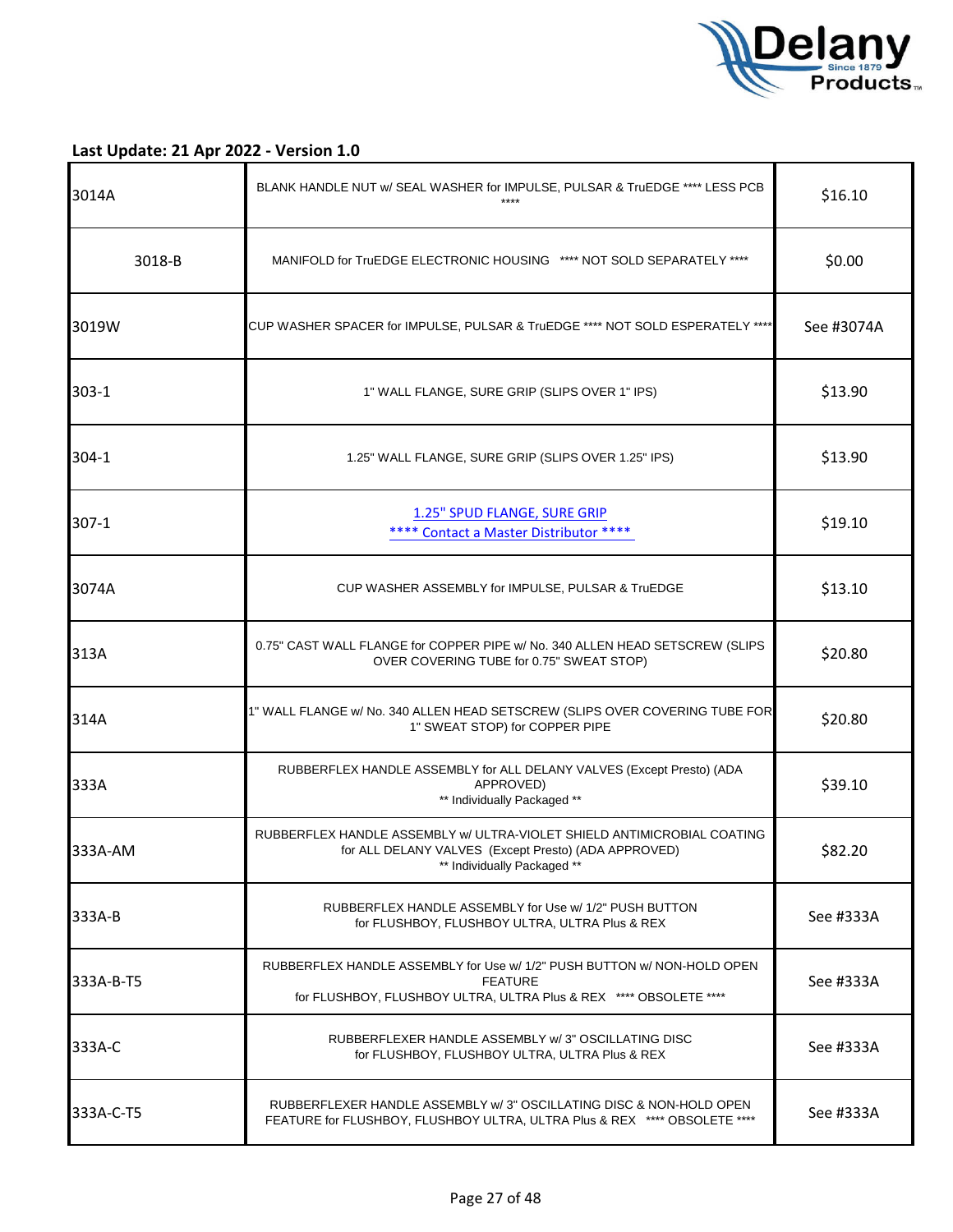

| 333A-T5      | RUBBERFLEXER HANDLE ASSEMBLY w/ NON-HOLD OPEN" FEATURE<br>for FLUSHBOY, FLUSHBOY ULTRA, ULTRA Plus, REX & SABER | \$39.10  |
|--------------|-----------------------------------------------------------------------------------------------------------------|----------|
| 338A         | 1.5" x 5" FLUSH ELBOW w/ SLIP NUT & WASHER in CHROME PLATE                                                      | \$114.00 |
| 339A-B-10W   | RUBBERFLEX 0.5" PUSH BUTTON ASSEMBLY for 10" WALL for MANUAL DELANY<br>CONCEALED VALVES                         | \$278.70 |
| 339A-B-1-10W | RUBBERFLEX 0.5" PUSH BUTTON ASSEMBLY w/ 124 SINK FLANGE for 10" WALL for ALL<br>MANUAL DELANY CONCEALED VALVES  | \$278.70 |
| 339A-B-1-11W | RUBBERFLEX 0.5" PUSH BUTTON ASSEMBLY w/ 124 SINK FLANGE for 11" WALL for ALL<br>MANUAL DELANY CONCEALED VALVES  | \$286.40 |
| 339A-B-1-12W | RUBBERFLEX 0.5" PUSH BUTTON ASSEMBLY w/ 124 SINK FLANGE for 12" WALL for ALL<br>MANUAL DELANY CONCEALED VALVES  | \$291.40 |
| 339A-B-11W   | RUBBERFLEX 0.5" PUSH BUTTON ASSEMBLY for 11" WALL for ALL MANUAL DELANY<br><b>CONCEALED VALVES</b>              | \$285.20 |
| 339A-B-1-1W  | RUBBERFLEX 0.5" PUSH BUTTON ASSEMBLY w/ 124 SINK FLANGE for 1" WALL for ALL<br>MANUAL DELANY CONCEALED VALVES   | \$193.20 |
| 339A-B-12W   | RUBBERFLEX 0.5" PUSH BUTTON ASSEMBLY for 12" WALL for ALL MANUAL DELANY<br>CONCEALED VALVES                     | \$291.40 |
| 339A-B-1-2W  | RUBBERFLEX 0.5" PUSH BUTTON ASSEMBLY w/ 124 SINK FLANGE for 2" WALL for ALL<br>MANUAL DELANY CONCEALED VALVES   | \$198.80 |
| 339A-B-1-3W  | RUBBERFLEX 0.5" PUSH BUTTON ASSEMBLY w/ 124 SINK FLANGE for 3" WALL for ALL<br>MANUAL DELANY CONCEALED VALVES   | \$204.20 |
| 339A-B-1-4W  | RUBBERFLEX 0.5" PUSH BUTTON ASSEMBLY w/ 124 SINK FLANGE for 4" WALL for ALL<br>MANUAL DELANY CONCEALED VALVES   | \$209.60 |
| 339A-B-1-5W  | RUBBERFLEX 0.5" PUSH BUTTON ASSEMBLY w/ 124 SINK FLANGE for 5" WALL for ALL<br>MANUAL DELANY CONCEALED VALVES   | \$215.50 |
| l339A-B-1-6W | RUBBERFLEX 0.5" PUSH BUTTON ASSEMBLY w/ 124 SINK FLANGE for 6" WALL for ALL<br>MANUAL DELANY CONCEALED VALVES   | \$239.90 |
| 339A-B-1-7W  | RUBBERFLEX 0.5" PUSH BUTTON ASSEMBLY w/ 124 SINK FLANGE for 7" WALL for ALL<br>MANUAL DELANY CONCEALED VALVES   | \$246.00 |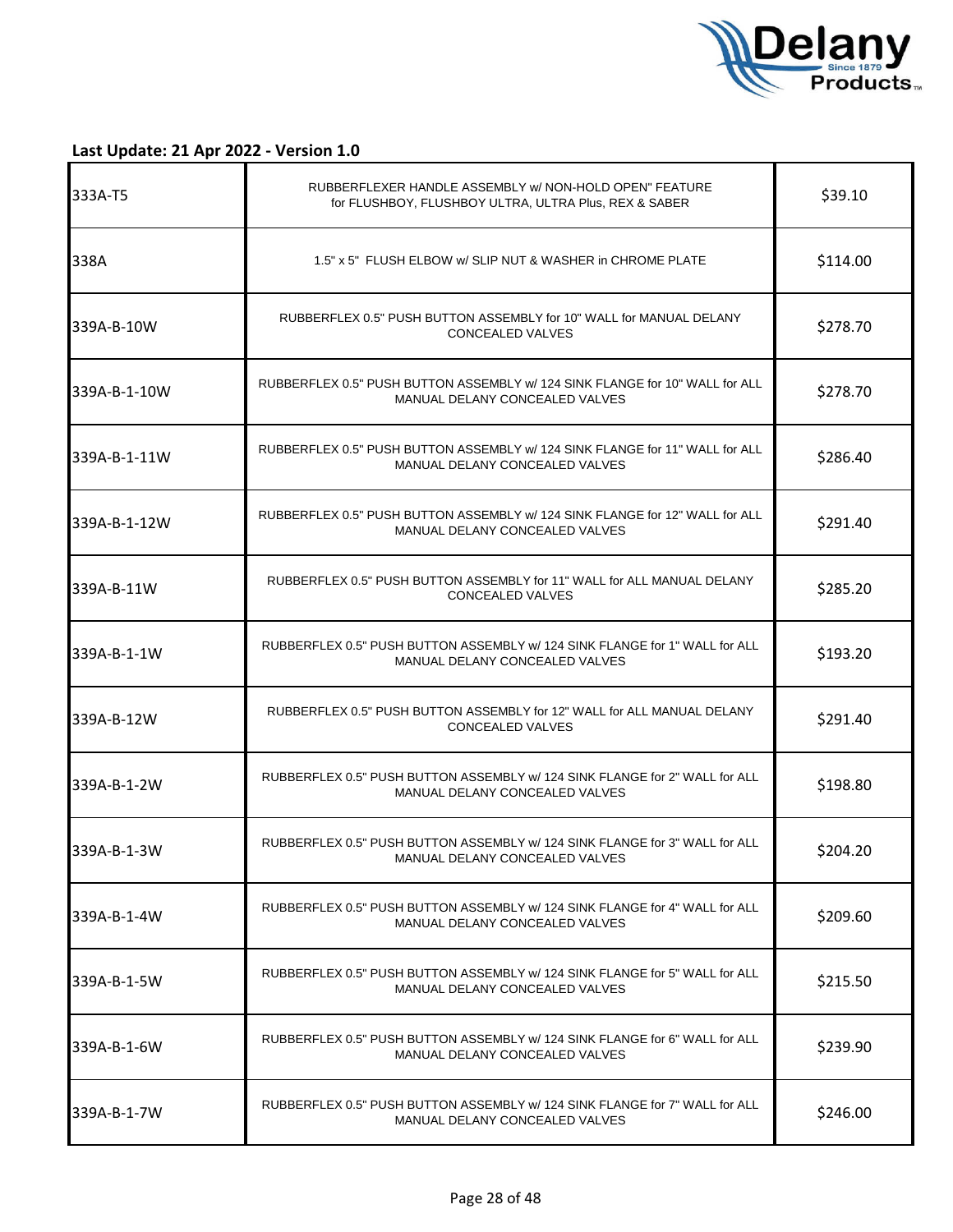

| l339A-B-1-8W | RUBBERFLEX 0.5" PUSH BUTTON ASSEMBLY w/ 124 SINK FLANGE for 8" WALL for ALL<br>MANUAL DELANY CONCEALED VALVES        | \$251.90 |
|--------------|----------------------------------------------------------------------------------------------------------------------|----------|
| 339A-B-1-9W  | RUBBERFLEX 0.5" PUSH BUTTON ASSEMBLY w/ 124 SINK FLANGE for 9" WALL for ALL<br>MANUAL DELANY CONCEALED VALVES        | \$257.70 |
| 339A-B-1W    | RUBBERFLEX 0.5" PUSH BUTTON ASSEMBLY for 1" WALL for ALL MANUAL DELANY<br>CONCEALED VALVES                           | \$193.20 |
| 339A-B-2W    | RUBBERFLEX 0.5" PUSH BUTTON ASSEMBLY for 2" WALL for ALL MANUAL DELANY<br><b>CONCEALED VALVES</b>                    | \$198.80 |
| 339A-B-3W    | RUBBERFLEX 0.5" PUSH BUTTON ASSEMBLY for 3" WALL for ALL MANUAL DELANY<br>CONCEALED VALVES                           | \$204.20 |
| 339A-B-4W    | RUBBERFLEX 0.5" PUSH BUTTON ASSEMBLY for 4" WALL for ALL MANUAL DELANY<br><b>CONCEALED VALVES</b>                    | \$209.60 |
| 339A-B-5W    | RUBBERFLEX 0.5" PUSH BUTTON ASSEMBLY for 5" WALL for ALL MANUAL DELANY<br><b>CONCEALED VALVES</b>                    | \$215.00 |
| 339A-B-6W    | RUBBERFLEX 0.5" PUSH BUTTON ASSEMBLY for 6" WALL for ALL MANUAL DELANY<br>CONCEALED VALVES                           | \$239.90 |
| 339A-B-7W    | RUBBERFLEX 0.5" PUSH BUTTON ASSEMBLY for 7" WALL for ALL MANUAL DELANY<br><b>CONCEALED VALVES</b>                    | \$246.00 |
| 339A-B-8W    | RUBBERFLEX 0.5" PUSH BUTTON ASSEMBLY for 8" WALL for ALL MANUAL DELANY<br><b>CONCEALED VALVES</b>                    | \$251.90 |
| 339A-B-9W    | RUBBERFLEX 0.5" PUSH BUTTON ASSEMBLY for 9" WALL for ALL MANUAL DELANY<br>CONCEALED VALVES                           | \$257.70 |
| 339A-B-T5-6W | RUBBERFLEX 0.5" PUSH BUTTON ASSEMBLY for NON-HOLD OPEN FEATURE for 6" WALL<br>for ALL MANUAL DELANY CONCEALED VALVES | \$0.00   |
| 339A-B-T5-7W | RUBBERFLEX 0.5" PUSH BUTTON ASSEMBLY for NON-HOLD OPEN FEATURE for 7" WALL<br>for ALL MANUAL DELANY CONCEALED VALVES | \$246.00 |
| 339A-B-T5-8W | RUBBERFLEX 0.5" PUSH BUTTON ASSEMBLY for NON-HOLD OPEN FEATURE for 8" WALL<br>for ALL MANUAL DELANY CONCEALED VALVES | \$0.00   |
| 339A-B-T5-9W | RUBBERFLEX 0.5" PUSH BUTTON ASSEMBLY for NON-HOLD OPEN FEATURE for 9" WALL<br>for ALL MANUAL DELANY CONCEALED VALVES | \$257.70 |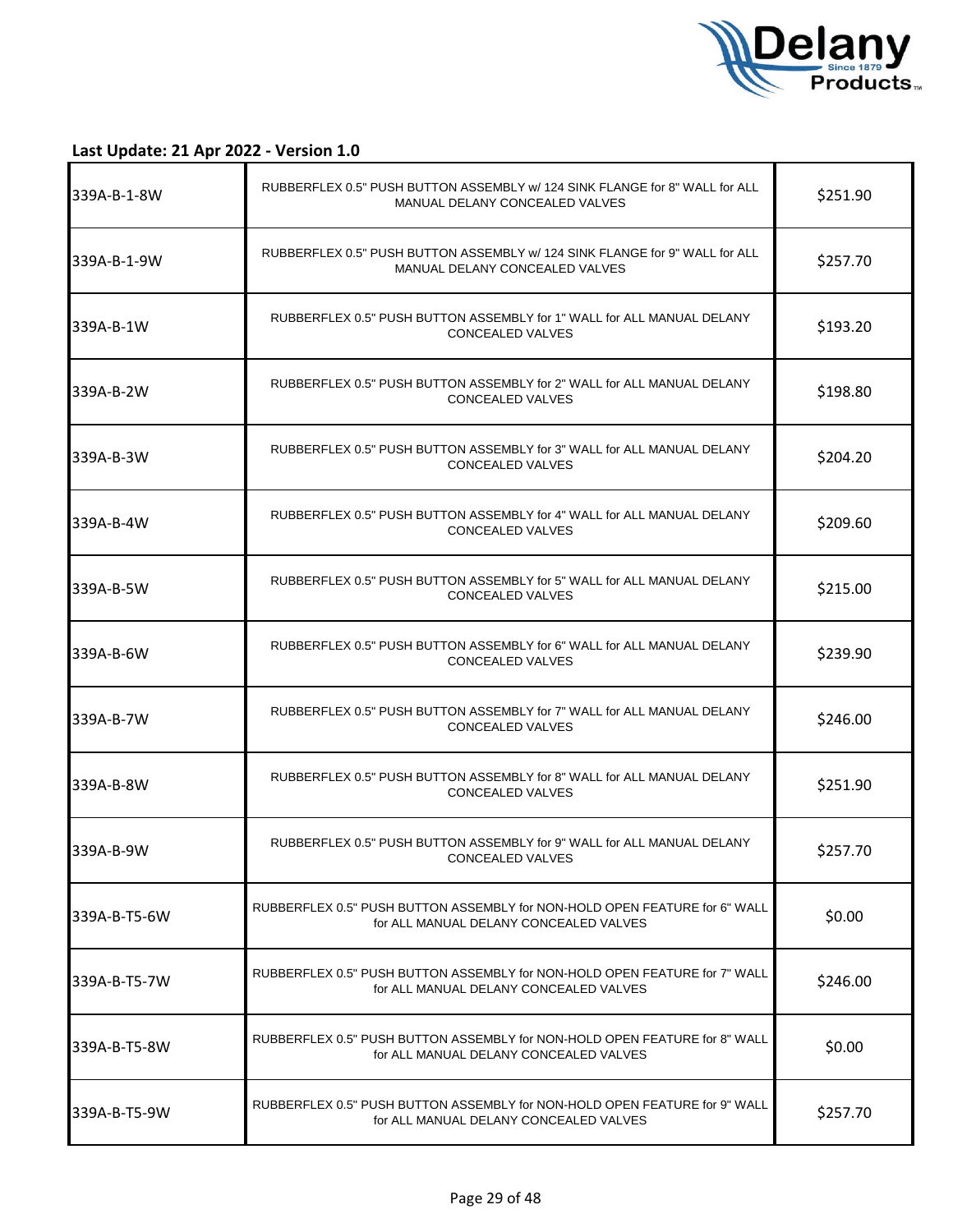

| 339A-C-10W   | RUBBERFLEX 3" OSCILLATING DISC ASSEMBLY for 10" WALL for ALL MANUAL DELANY<br>CONCEALED VALVES        | \$427.80 |
|--------------|-------------------------------------------------------------------------------------------------------|----------|
| 339A-C-11W   | RUBBERFLEX 3" OSCILLATING DISC ASSEMBLY for 11" WALL for ALL MANUAL DELANY<br>CONCEALED VALVES        | \$436.90 |
| 339A-C-12W   | RUBBERFLEX 3" OSCILLATING DISC ASSEMBLY for 12" WALL for ALL MANUAL DELANY<br>CONCEALED VALVES        | \$445.60 |
| 339A-C-1W    | RUBBERFLEX 3" OSCILLATING DISC ASSEMBLY for 1" WALL for ALL MANUAL DELANY<br><b>CONCEALED VALVES</b>  | \$251.60 |
| 339A-C-2W    | RUBBERFLEX 3" OSCILLATING DISC ASSEMBLY for 2" WALL for ALL MANUAL DELANY<br><b>CONCEALED VALVES</b>  | \$258.00 |
| 339A-C-3W    | RUBBERFLEX 3" OSCILLATING DISC ASSEMBLY for 3" WALL for ALL MANUAL DELANY<br>CONCEALED VALVES         | \$264.60 |
| 339A-C-4W    | RUBBERFLEX 3" OSCILLATING DISC ASSEMBLY for 4" WALL for ALL MANUAL DELANY<br>CONCEALED VALVES         | \$270.90 |
| 339A-C-5W    | RUBBERFLEX 3" OSCILLATING DISC ASSEMBLY for 5" WALL for ALL MANUAL DELANY<br>CONCEALED VALVES         | \$277.20 |
| 339A-C-6W    | RUBBERFLEX 3" OSCILLATING DISC ASSEMBLY for 6" WALL for ALL MANUAL DELANY<br><b>CONCEALED VALVES</b>  | \$338.80 |
| 339A-C-7W    | RUBBERFLEX 3" OSCILLATING DISC ASSEMBLY for 7" WALL for ALL MANUAL DELANY<br>CONCEALED VALVES         | \$346.50 |
| 339A-C-8W    | RUBBERFLEX 3" OSCILLATING DISC ASSEMBLY for 8" WALL for ALL MANUAL DELANY<br>CONCEALED VALVES         | \$354.10 |
| 339A-C-9W    | RUBBERFLEX 3" OSCILLATING DISC ASSEMBLY for 9" WALL for ALL MANUAL DELANY<br>CONCEALED VALVES         | \$355.20 |
| 339A-T28-10W | RUBBERFLEX CONCEALED HANDLE ASSEMBLY w/ HANDLE for 10" WALL for ALL MANUAL<br>DELANY CONCEALED VALVES | \$278.70 |
| 339A-T28-11W | RUBBERFLEX CONCEALED HANDLE ASSEMBLY w/ HANDLE for 11" WALL for ALL MANUAL<br>DELANY CONCEALED VALVES | \$285.20 |
| 339A-T28-12W | RUBBERFLEX CONCEALED HANDLE ASSEMBLY w/ HANDLE for 12" WALL for ALL MANUAL<br>DELANY CONCEALED VALVES | \$291.40 |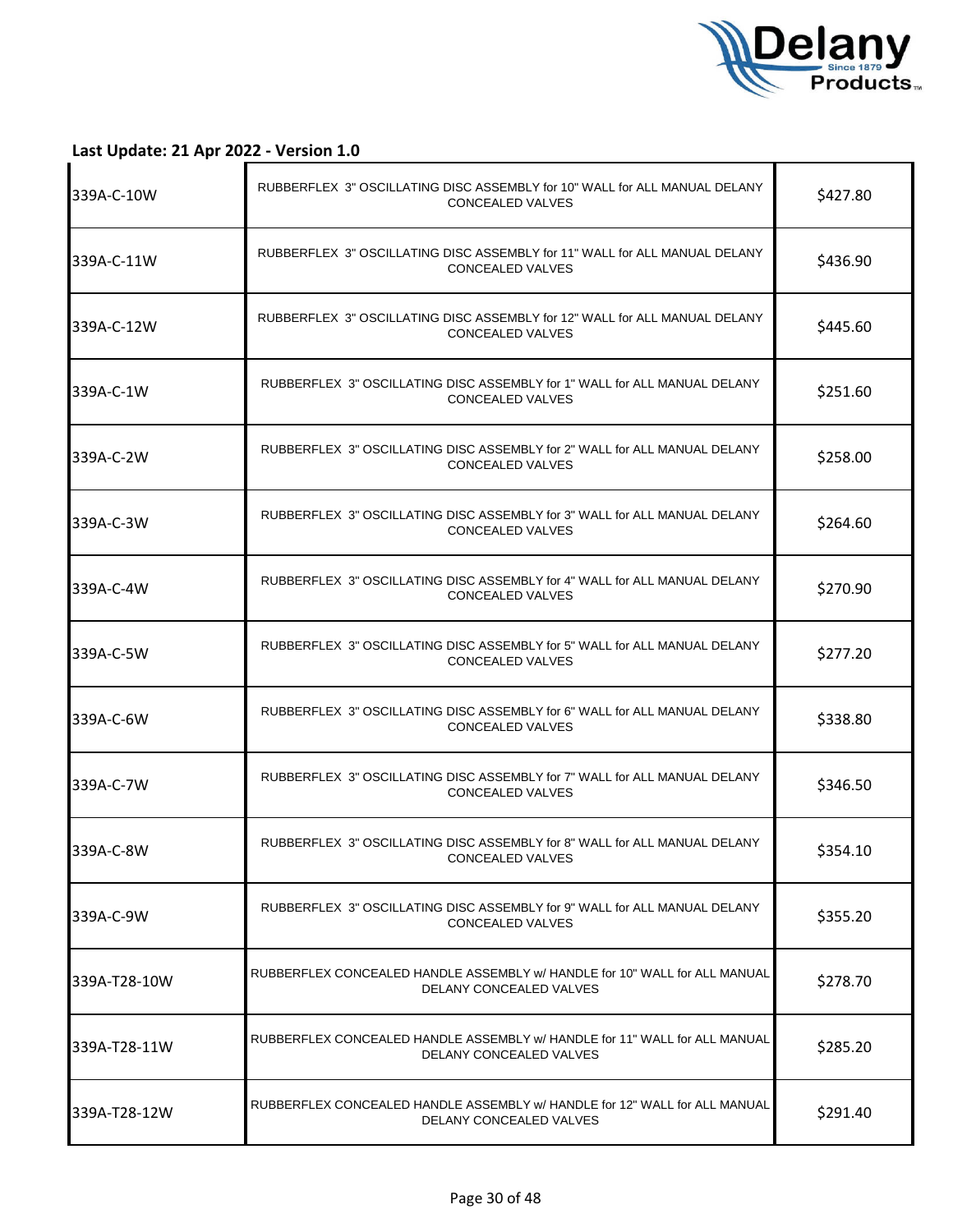

| 339A-T28-1W  | RUBBERFLEX CONCEALED HANDLE ASSEMBLY w/ HANDLE for 1" WALL for ALL MANUAL<br>DELANY CONCEALED VALVES                          | \$193.20                   |
|--------------|-------------------------------------------------------------------------------------------------------------------------------|----------------------------|
| l339A-T28-2W | RUBBERFLEX CONCEALED HANDLE ASSEMBLY w/ HANDLE for 2" WALL for ALL MANUAL<br>DELANY CONCEALED VALVES                          | \$198.80                   |
| 339A-T28-3W  | RUBBERFLEX CONCEALED HANDLE ASSEMBLY w/ HANDLE for 3" WALL for ALL MANUAL<br>DELANY CONCEALED VALVES                          | \$204.20                   |
| 339A-T28-4W  | RUBBERFLEX CONCEALED HANDLE ASSEMBLY w/ HANDLE for 4" WALL for ALL MANUAL<br>DELANY CONCEALED VALVES                          | \$209.60                   |
| 339A-T28-5W  | RUBBERFLEX CONCEALED HANDLE ASSEMBLY w/ HANDLE for 5" WALL for ALL MANUAL<br>DELANY CONCEALED VALVES                          | \$215.00                   |
| l339A-T28-6W | RUBBERFLEX CONCEALED HANDLE ASSEMBLY w/ HANDLE for 6" WALL for ALL MANUAL<br>DELANY CONCEALED VALVES                          | \$239.90                   |
| l339A-T28-7W | RUBBERFLEX CONCEALED HANDLE ASSEMBLY w/ HANDLE for 7" WALL for ALL MANUAL<br>DELANY CONCEALED VALVES                          | \$246.00                   |
| l339A-T28-8W | RUBBERFLEX CONCEALED HANDLE ASSEMBLY w/ HANDLE for 8" WALL for ALL MANUAL<br>DELANY CONCEALED VALVES                          | \$251.90                   |
| 339A-T28-9W  | RUBBERFLEX CONCEALED HANDLE ASSEMBLY w/ HANDLE for 9" WALL for ALL MANUAL<br>DELANY CONCEALED VALVES                          | \$257.70                   |
| 346A         | 1.5" x 5.5" SOLID RING WALL SUPPORT ASSEMBLY for FLUSH CONNECTION                                                             | \$87.40                    |
| 35A          | SPRING LOADED HANDLE for FLUSHBOY & REX (OLD STYLE)                                                                           | \$83.80                    |
| 365-10W      | CONCEALED HANDLE WALL SLEEVE SPACER for 10" WALL (Y@9-7/16") for FLUSHBOY,<br>FLUSHBOY ULTRA & PRESTO **** DISCONTINUED ****  | Alternative<br>#339A-B-10W |
| 365-11W      | CONCEALED HANDLE WALL SLEEVE SPACER for 11" WALL (Y@10-7/16") for FLUSHBOY,<br>FLUSHBOY ULTRA & PRESTO **** DISCONTINUED **** | Alternative<br>#339A-B-11W |
| 365-12W      | CONCEALED HANDLE WALL SLEEVE SPACER for 12" WALL (Y@11-7/16") for FLUSHBOY,<br>FLUSHBOY ULTRA & PRESTO **** DISCONTINUED **** | Alternative<br>#339A-B-12W |
| 365-1W       | CONCEALED HANDLE WALL SLEEVE SPACER for 1" WALL (Y@7/16") for FLUSHBOY,<br>FLUSHBOY ULTRA & PRESTO **** DISCONTINUED ****     | Alternative<br>#339A-B-1W  |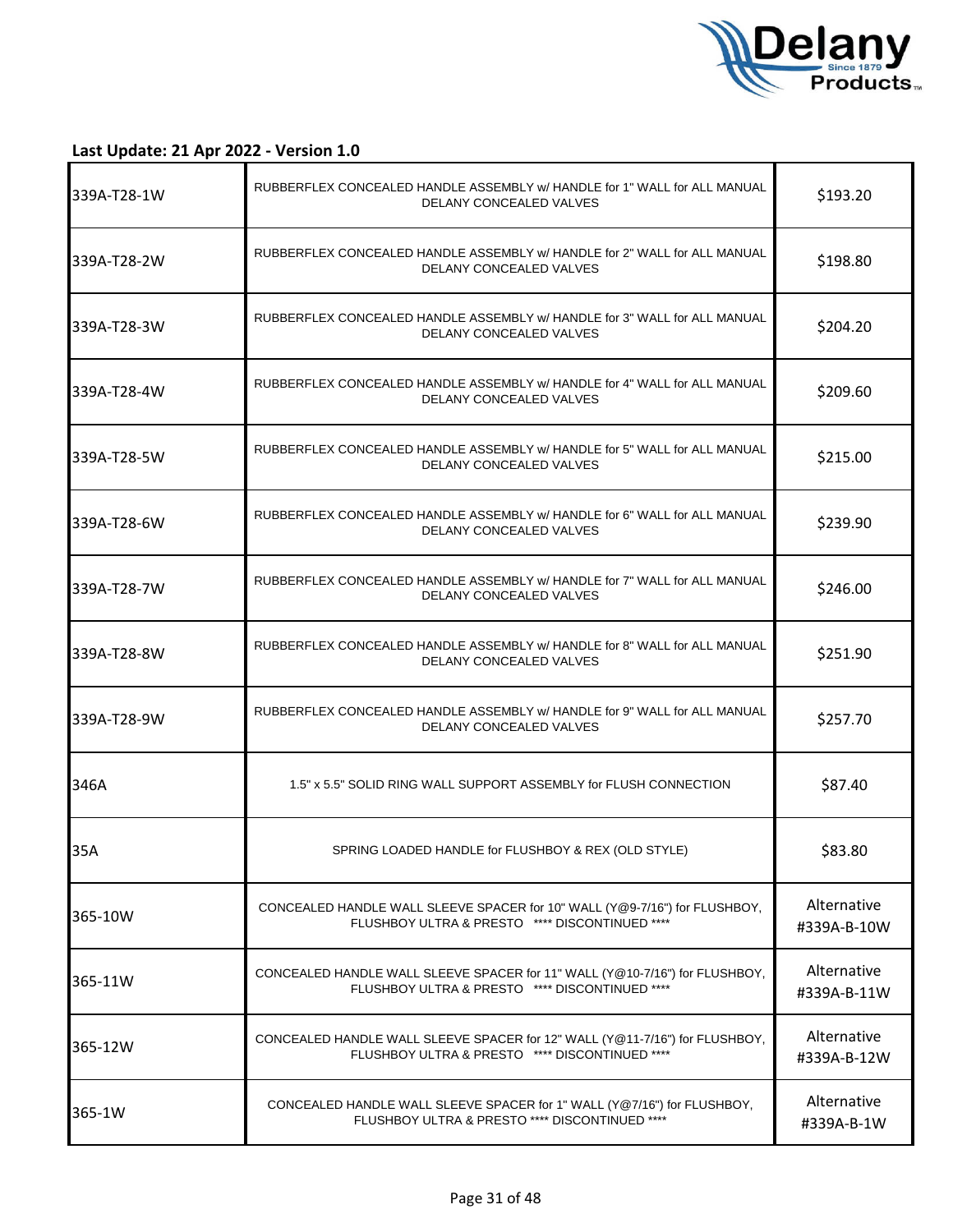

| 365-2W     | CONCEALED HANDLE WALL SLEEVE SPACER for 2" WALL (Y@1-7/16") for FLUSHBOY,<br>FLUSHBOY ULTRA & PRESTO **** DISCONTINUED ****                                        | Alternative<br>#339A-B-2W |
|------------|--------------------------------------------------------------------------------------------------------------------------------------------------------------------|---------------------------|
| 365-3W     | CONCEALED HANDLE WALL SLEEVE SPACER for 3" WALL (Y@2-7/16") for FLUSHBOY,<br>FLUSHBOY ULTRA & PRESTO **** DISCONTINUED ****                                        | Alternative<br>#339A-B-3W |
| 365-4W     | CONCEALED HANDLE WALL SLEEVE SPACER for 4" WALL (Y@ 3-7/16") for FLUSHBOY,<br>FLUSHBOY ULTRA & PRESTO **** DISCONTINUED ****                                       | Alternative<br>#339A-B-4W |
| 365-5W     | CONCEALED HANDLE WALL SLEEVE SPACER for 5" WALL (Y@4-7/16") for FLUSHBOY,<br>FLUSHBOY ULTRA & PRESTO **** DISCONTINUED ****                                        | Alternative<br>#339A-B-5W |
| 365-6W     | CONCEALED HANDLE WALL SLEEVE SPACER for 6" WALL (Y@5-7/16") for FLUSHBOY,<br>FLUSHBOY ULTRA & PRESTO **** DISCONTINUED ****                                        | Alternative<br>#339A-B-6W |
| 365-7W     | CONCEALED HANDLE WALL SLEEVE SPACER for 7" WALL (Y@6-7/16") for FLUSHBOY,<br>FLUSHBOY ULTRA & PRESTO **** DISCONTINUED ****                                        | Alternative<br>#339A-B-7W |
| 365-8W     | CONCEALED HANDLE WALL SLEEVE SPACER for 8" WALL (Y@7-7/16") for FLUSHBOY,<br>FLUSHBOY ULTRA & PRESTO **** DISCONTINUED ****                                        | Alternative<br>#339A-B-8W |
| 365-9W     | CONCEALED HANDLE WALL SLEEVE SPACER for 9" WALL (Y@8-7/16") for FLUSHBOY,<br>FLUSHBOY ULTRA & PRESTO **** DISCONTINUED ****                                        | Alternative<br>#339A-B-9W |
| 368A-K     | RUBBERFLER INTERNAL HANDLE OPERATING SYSTEM (OVERALL LENGTH 3-1/32") for<br>Use w/ CONCEALED FLUSHBOY, FLUSHBOY ULTRA & EMPIRE                                     | \$11.30                   |
| 368A-K (5) | RUBBERFLER INTERNAL HANDLE OPERATING SYSTEM (OVERALL LENGTH 3-1/32") for<br>Use w/ CONCEALED FLUSHBOY, FLUSHBOY ULTRA & EMPIRE ** Packaged 5 to a Bag **           | \$56.50                   |
| 368NA-K    | RUBBERFLER INTERNAL HANDLE OPERATING SYSTEM w/ NON-HOLD OPEN FEATURE<br>(OVERALL LENGTH 2-15/16") for Use w/ CONCEALED FLUSHBOY, FLUSHBOY ULTRA &<br><b>EMPIRE</b> | \$11.30                   |
| 368N       | OPERATING STEM w/ NON-HOLD OPEN FEATURE (OVERALL LENGTH 2-15/16")<br>for Use w/ CONCEALED FLUSHBOY & PRESTO<br>**** Contact a Master Distributor ****              | \$8.70                    |
| 36-AM      | ULTRA-VIOLET SHIELD ANTIMICROBIAL COATED HANDLE<br>for FLUSHBOY, FLUSHBOY ULTRA, PRESTO, REX & SABER<br>**** Contact a Master Distributor ****                     | \$41.40                   |
| 36-SH      | <b>GREEN ANTIMICROBIAL COATED HANDLE for SMARTHANDLE</b><br>**** Contact a Master Distributor ****                                                                 | \$41.40                   |
| 375A       | 0.75" SPUD NUT (w/ No. 376 WASHER) for TOP SPUD URINALs                                                                                                            | \$14.00                   |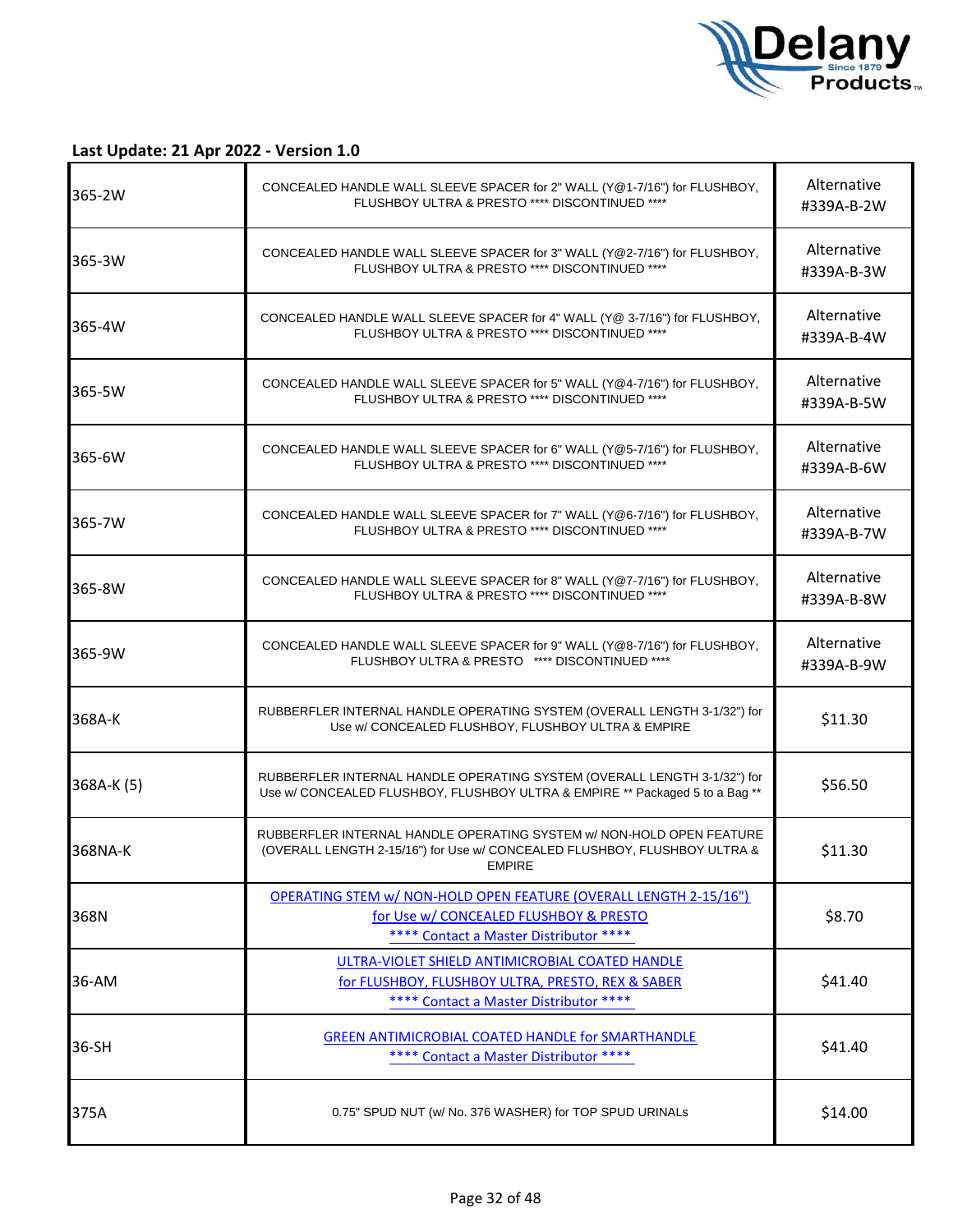

| 375A-K    | 0.75" SPUD NUT, 0.75" SPUD WASHER & 0.75" SPUD FLANGE KIT                                                               | \$18.50           |
|-----------|-------------------------------------------------------------------------------------------------------------------------|-------------------|
| 381A      | 1.25" SPUD NUT(w/ No. 382P PLASTIC WASHER) **** NLA - REPLACED by #381A-K ****                                          | See #381A-K       |
| 381A-K    | 1.25" SPUD NUT, 1.25" WASHER & 1.25" FLANGE KIT                                                                         | \$45.00           |
| 382P      | 1.25" PLASTIC SPUD WASHER **** NOT SOLD SEPARATELY ****                                                                 | See #381A-K       |
| 383A      | 1.25" X 1.25" COUPLING NUT (w/ No. 382P PLASTIC WASHER) *** DISCONTINUED ***                                            | \$0.00            |
| 386A-K    | 1.5" SPUD NUT w/ No. 387P & 1.5" SPUD FLANGE                                                                            | \$34.40           |
| 387P      | 1.5" PLASTIC SPUD WASHER<br>**** Contact a Master Distributor ****                                                      | \$0.96            |
| 388A      | 1.5" x 1.5" COUPLING NUT (w/ No. 238P PLASTIC WASHER)                                                                   | \$12.60           |
| 4(10)     | REGULATING SCREW for FLUSHBOY, FLUSHBOY ULTRA, PRESTO, & REX **** Packaged 10<br>to a Bag ****                          | \$29.00           |
| 427A      | RUBBER SLEEVE VACUUM BREAKER ASSEMBLY w/ INSERT & FIBER WASHER<br>for ALL DELANY VALVES                                 | \$6.10            |
| 427A-INDV | RUBBER SLEEVE VACUUM BREAKER ASSEMBLY w/ INSERT & FIBER WASHER<br>for ALL DELANY VALVES **** Individually Packaged **** | \$7.30            |
| 427A-OS   | "OLD STYLE" RUBBER SLEEVE VACUUM BREAKER ASSEMBLY w/ INSERT (for USE w/ 4.5<br>GPF, 3.5 GPF & SECURITY FIXTURES)        | \$6.90            |
| 428-12    | VENTED FLUSH CONNECTION (1.5" x 1.25" x 12") **** NOT SOLD SEPARATELY ****                                              | See #50VB-2-12    |
| 428-12-RB | VENTED FLUSH CONNECTION (1.5" x 1.25" x 12") in ROUGH BRASS w/ SCORING<br>**** NOT SOLD SEPARATELY ****                 | See #50VB-2-12-RB |
| 428-15    | VENTED FLUSH CONNECTION (1.5" x 1.25" x 15") **** NOT SOLD SEPARATELY ****                                              | See #50VB-2-15    |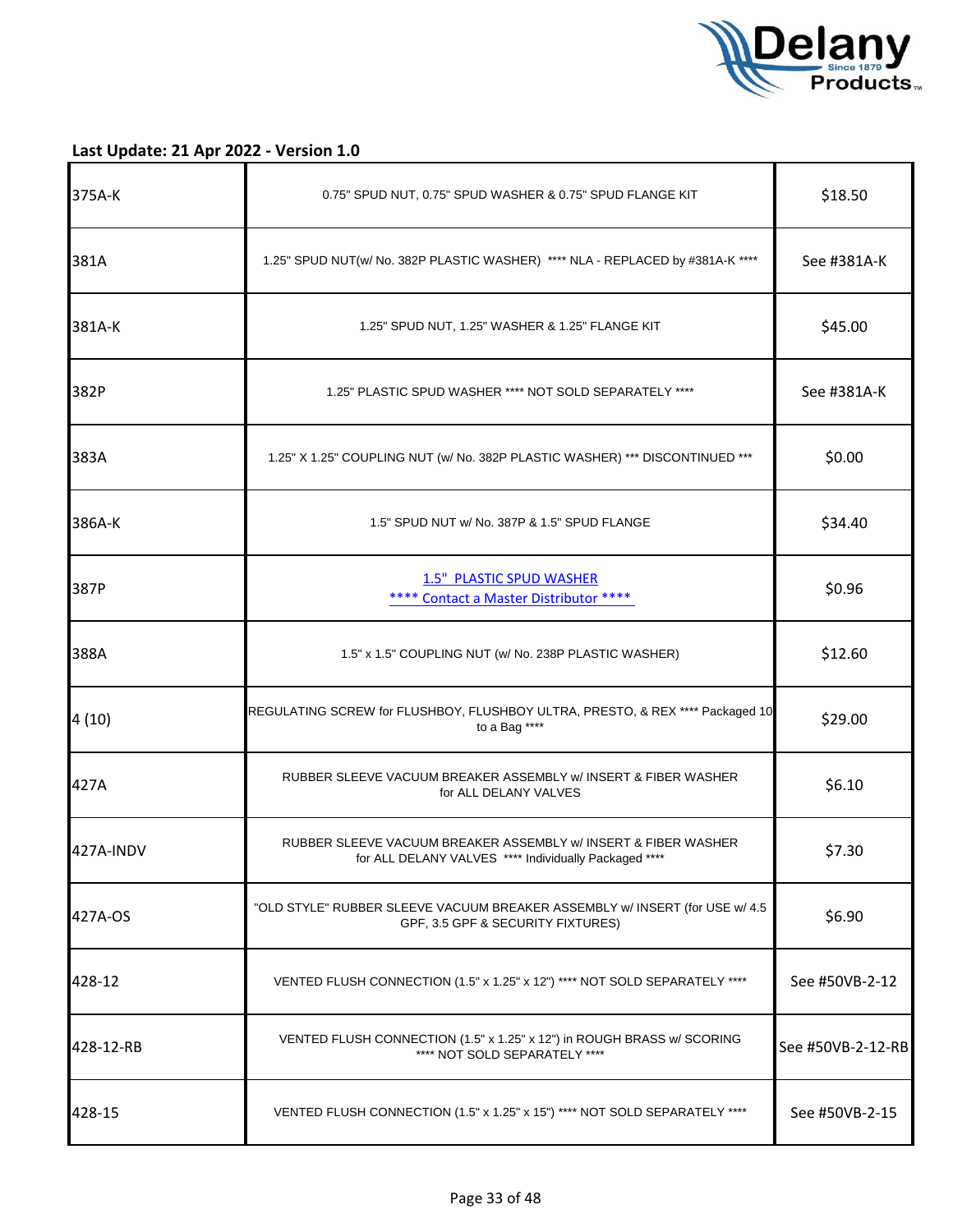

| 428-15-RB    | VENTED FLUSH CONNECTION (1.5" x 1.25" x 15") in ROUGH BRASS w/ SCORING<br>**** NOT SOLD SEPARATELY ****         | See #50VB-2-15-RB              |
|--------------|-----------------------------------------------------------------------------------------------------------------|--------------------------------|
| 428-18       | VENTED FLUSH CONNECTION (1.5" x 1.25" x 18") **** NOT SOLD SEPARATELY ****                                      | See #50VB-2-18                 |
| 428-18-RB    | VENTED FLUSH CONNECTION (1.5" x 1.25" x 18") in ROUGH BRASS w/ SCORING<br>**** NOT SOLD SEPARATELY ****         | See #50VB-2-18-RB              |
| 428-22.5     | VENTED FLUSH CONNECTION (1.5" x 1.25" x 22.5") **** NOT SOLD SEPARATELY ****                                    | See #50VB-2-22.5               |
| 428-22.5-RB  | VENTED FLUSH CONNECTION (1.5" x 1.25" x 22.5") in ROUGH BRASS w/ SCORING **** NOT<br>SOLD SEPARATELY ****       | See #50VB-2-22.5-<br><b>RB</b> |
| 428-9        | VENTED FLUSH CONNECTION (1.5" x 1.25" x 9") **** NOT SOLD SEPARATELY ****                                       | See #50VB-2-9                  |
| 428-9-RB     | VENTED FLUSH CONNECTION (1.5" x 1.25" x 9") in ROUGH BRASS w/ SCORING<br>**** NOT SOLD SEPARATELY ****          | See #50VB-2-9-RB               |
| 428A-12      | <b>VENTED FLUSH CONNECTION (1.5" x 1.5" x 12")</b><br>**** Contact a Master Distributor ****                    | \$43.30                        |
| 428A-12-RB   | VENTED FLUSH CONNECTION (1.5" x 1.5" x 12") in ROUGH BRASS w/ SCORING<br>**** Contact a Master Distributor **** | \$41.50                        |
| 428A-15      | VENTED FLUSH CONNECTION (1.5" x 1.5" x 15") **** NOT SOLD SEPARATELY ****                                       | See #50VB-1-15                 |
| 428A-18      | VENTED FLUSH CONNECTION (1.5" x 1.5" x 18") **** NOT SOLD SEPARATELY ****                                       | See #50VB-1-18                 |
| 428A-22.5    | VENTED FLUSH CONNECTION (1.5" x 1.5" x 22.5")                                                                   | See #50VB-1-22.5               |
| 428A-22.5-RB | VENTED FLUSH CONNECTION (1.5" x 1.5" x 22.5") in ROUGH BRASS w/ SCORING                                         | See #50VB-1-22.5-<br><b>RB</b> |
| 428A-9       | VENTED FLUSH CONNECTION (1.5" x 1.5" x 9")                                                                      | \$31.70                        |
| 428A-9-RB    | VENTED FLUSH CONNECTION (1.5" x 1.5" x 9") in ROUGH BRASS w/ SCORING<br>**** Contact a Master Distributor ****  | \$30.20                        |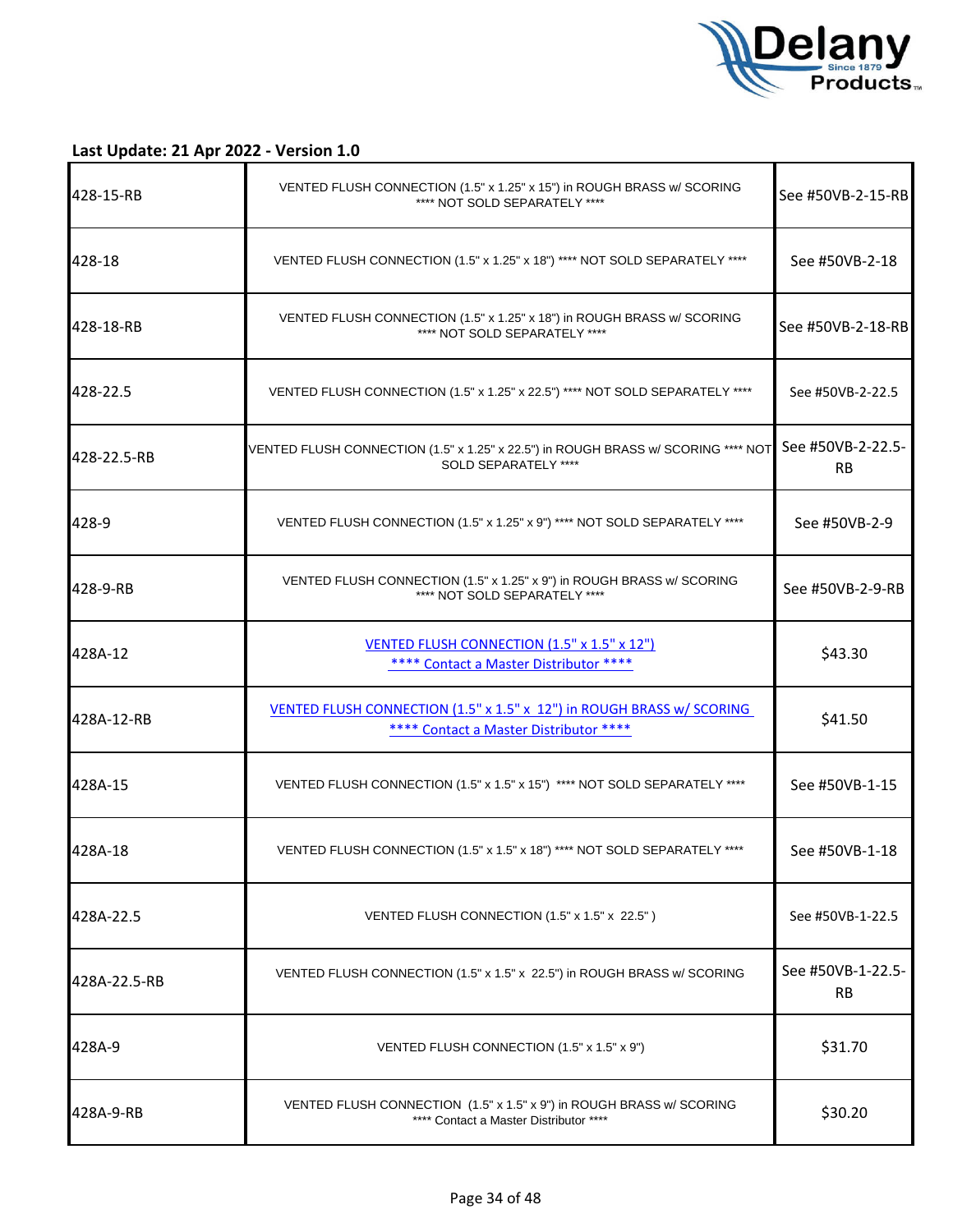

| 428A-9 (6) | VENTED FLUSH CONNECTION (1.5" x 1.5" x 9")** Packaged 6 to a Box **                                                                                                 | \$190.20          |
|------------|---------------------------------------------------------------------------------------------------------------------------------------------------------------------|-------------------|
| 428B-12    | VENTED FLUSH CONNECTION (1.5" X 0.75" X 12") **** NOT SOLD SEPARATELY ****                                                                                          | See #50VB-3-12    |
| 428B-12-RB | VENTED FLUSH CONNECTION (1.5" X 0.75" X 12") in ROUGH BRASS w/ SCORING<br>**** NOT SOLD SEPARATELY ****                                                             | See #50VB-3-12-RB |
| 428B-15    | VENTED FLUSH CONNECTION (1.5" X 0.75" X 15") **** NOT SOLD SEPARATELY ****                                                                                          | See #50VB-3-15    |
| 428B-18    | VENTED FLUSH CONNECTION (1.5" X 0.75" X 18") **** NOT SOLD SEPARATELY ****                                                                                          | See #50VB-3-18    |
| 428B-22.5  | VENTED FLUSH CONNECTION (1.5" X 0.75" X 22.5") **** NOT SOLD SEPARATELY ****                                                                                        | See #50VB-3-22.5  |
| 428B-9     | VENTED FLUSH CONNECTION (1.5" X 0.75" x 9") **** NOT SOLD SEPARATELY ****                                                                                           | \$23.60           |
| 428B-9-RB  | VENTED FLUSH CONNECTION (1.5" X 0.75" x 9") in ROUGH BRASS w/ SCORING<br>**** NOT SOLD SEPARATELY ****                                                              | See #50VB-3-9-RB  |
| 44-5       | ONE PIECE BONNET for SCREWDRIVER OPERATED CONTROL STOPS<br>**** NOT SOLD SEPARATELY ****                                                                            | \$0.00            |
| 445A-10W   | 1.5" FLUSH ELBOW, SCORED ON ONE END, w/ONE SLIP NUT + WASHER for CONCEALED<br>VALVE for 10" WALL *** ORDER #445A-12W & CUT TO SIZE ***                              | Order #445A-12W   |
| 445A-11W   | 1.5" FLUSH ELBOW, SCORED ON ONE END, w/ ONE SLIP NUT + WASHER for CONCEALED<br>VALVE for 11" WALL *** ORDER #445A-12W & CUT TO SIZE ***                             | Order #445A-12W   |
| 445A-12W   | 1.5" FLUSH ELBOW, SCORED ON ONE END, w/ ONE SLIP NUT + WASHER for CONCEALED<br>VALVE for 12" WALL (15" OVERALL LENGTH) *** For Use w/ Wall Sizes from 9" to 12" *** | \$108.30          |
| 1445A-1W   | 1.5" FLUSH ELBOW, SCORED ON ONE END, w/ONE SLIP NUT + WASHER for CONCEALED<br>VALVE for 1" WALL *** ORDER #445A-4W & CUT TO SIZE ***                                | Order #445A-4W    |
| I445A-2W   | 1.5" FLUSH ELBOW, SCORED ON ONE END, w/ONE SLIP NUT + WASHER for CONCEALED<br>VALVE for 2" WALL *** ORDER #445A-4W & CUT TO SIZE ***                                | Order #445A-4W    |
| 1445A-3W   | 1.5" FLUSH ELBOW, SCORED ON ONE END, w/ONE SLIP NUT + WASHER for CONCEALED<br>VALVE for 3" WALL *** ORDER #445A-4W & CUT TO SIZE ***                                | Order #445A-4W    |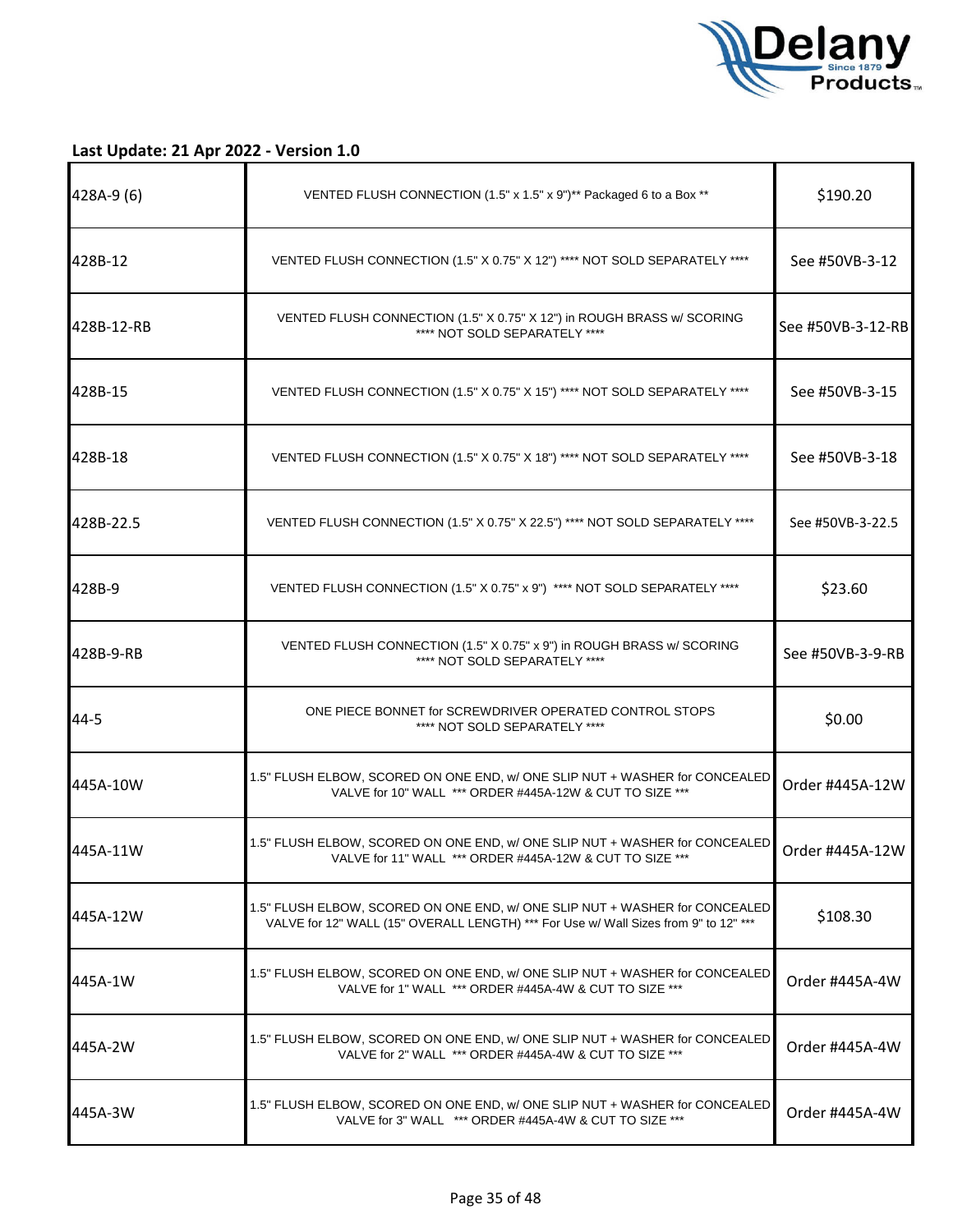

| 445A-4W     | 1.5" FLUSH ELBOW, SCORED ON ONE END, w/ ONE SLIP NUT + WASHER for CONCEALED<br>VALVE for 4" WALL (7" OVERALL LENGTH) *** For Use w/ Wall Sizes from 1" to 4" ***                                 | \$75.70         |
|-------------|--------------------------------------------------------------------------------------------------------------------------------------------------------------------------------------------------|-----------------|
| 445A-5W     | 1.5" FLUSH ELBOW, SCORED ON ONE END, w/ONE SLIP NUT + WASHER for CONCEALED<br>VALVE for 5" WALL *** ORDER #445A-6W & CUT TO SIZE ***                                                             | Order #445A-6W  |
| 445A-6W     | 1.5" FLUSH ELBOW, SCORED ON ONE END, w/ONE SLIP NUT + WASHER for CONCEALED<br>VALVE for 6" WALL (9" OVERALL LENGTH) *** For Use w/ Wall Sizes 5" & 6" ***                                        | \$83.50         |
| 445A-7W     | 1.5" FLUSH ELBOW, SCORED ON ONE END, w/ ONE SLIP NUT + WASHER for CONCEALED<br>VALVE for 7" WALL *** ORDER #445A-8W & CUT TO SIZE ***                                                            | Order #445A-8W  |
| 445A-8W     | 1.5" FLUSH ELBOW, SCORED ON ONE END, w/ ONE SLIP NUT + WASHER for CONCEALED<br>VALVE for 8" WALL (11" OVERALL LENGTH) *** For Use w/ Wall Sizes 7" & 8" ***                                      | \$91.50         |
| 445A-9W     | 1.5" FLUSH ELBOW, SCORED ON ONE END, w/ONE SLIP NUT + WASHER for CONCEALED<br>VALVE for 9" WALL *** ORDER #445A-12W & CUT TO SIZE ***                                                            | Order #445A-12W |
| 44-5A-G     | ONE PIECE BONNET ASSEMBLY for "TURN-TO-SILENCE" CONTROL STOPS,<br>SCREWDRIVER OPERATED w/ SEAT BUMPER ** Individually Packaged **                                                                | \$53.70         |
| 44-5A-G-VPS | ONE PIECE BONNET ASSEMBLY for "TURN-TO-SILENCE" CONTROL STOPS w/ VANDAL<br>PROOF FEATURE, SCREWDRIVER OPERATED w/ SEAT BUMPER                                                                    | \$60.10         |
| 44-5A-J     | ONE PIECE BONNET ASSEMBLY for "TURN-TO-SILENCE" CONTROL STOPS,<br>SCREWDRIVER OPERATED w/ PROTECTING CAP ** Individually Packaged **                                                             | \$53.70         |
| 44-5A-J-VPS | ONE PIECE BONNET ASSEMBLY for "TURN-TO-SILENCE" CONTROL STOPS w/ VANDAL<br>PROOF FEATURE, SCREWDRIVER OPERATED W/ PROTECTING CAP                                                                 | \$60.10         |
| 44-5A-R     | ONE PIECE BONNET ASSEMBLY for "TURN-TO-SILENCE" CONTROL STOPS, WHEEL<br><b>HANDLE OPERATED</b>                                                                                                   | \$53.70         |
| 44-5A-R-RB  | ONE PIECE BONNET ASSEMBLY for "TURN-TO-SILENCE" CONTROL STOPS in ROUGH<br>BRASS, WHEEL HANDLE OPERATED                                                                                           | \$48.40         |
| 447A-10W    | 1.25" FLUSH ELBOW, SCORED ON ONE END, w/ONE SLIP NUT + WASHER for<br>CONCEALED VALVE for 10" WALL *** ORDER #447A-12W & CUT TO SIZE ***                                                          | Order #447A-12W |
| 447A-11W    | 1.25" FLUSH ELBOW, SCORED ON ONE END, w/ ONE SLIP NUT + WASHER for<br>CONCEALED VALVE for 11" WALL *** ORDER #447A-12W & CUT TO SIZE ***                                                         | Order #447A-12W |
| 447A-12W    | 1.25" FLUSH ELBOW, SCORED ON ONE END, w/ONE SLIP NUT + WASHER for<br>CONCEALED VALVE for 9", 10", 11" & 12" WALL (15" OVERALL LENGTH) *** CUT to SIZE for<br>Wall Sizes from under 12" to 9" *** | \$88.30         |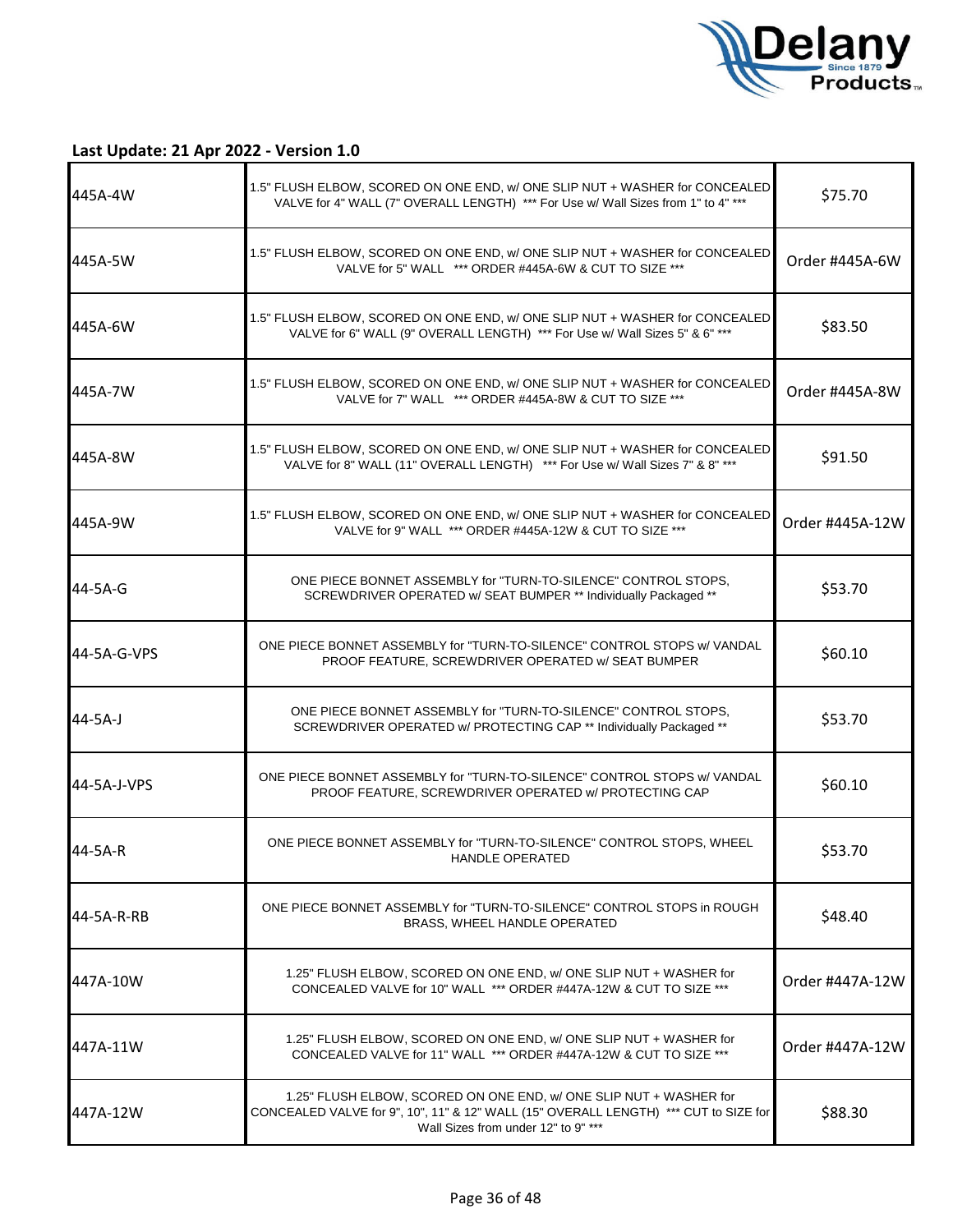

| 447A-1W  | 1.25" FLUSH ELBOW, SCORED ON ONE END, w/ ONE SLIP NUT + WASHER for<br>CONCEALED VALVE for 1" WALL *** ORDER #447A-4W & CUT TO SIZE ***                                           | Order #447A-4W  |
|----------|----------------------------------------------------------------------------------------------------------------------------------------------------------------------------------|-----------------|
| 447A-2W  | 1.25" FLUSH ELBOW, SCORED ON ONE END, w/ ONE SLIP NUT + WASHER for<br>CONCEALED VALVE for 2" WALL *** ORDER #447A-4W & CUT TO SIZE ***                                           | Order #447A-4W  |
| 447A-3W  | 1.25" FLUSH ELBOW, SCORED ON ONE END, w/ONE SLIP NUT + WASHER for<br>CONCEALED VALVE for 3" WALL *** ORDER #447A-4W & CUT TO SIZE ***                                            | Order #447A-4W  |
| 447A-4W  | 1.25" FLUSH ELBOW, SCORED ON ONE END, w/ ONE SLIP NUT + WASHER for<br>CONCEALED VALVE for 1" to 4" WALL (7" OVERALL LENGTH) *** CUT to Size for Wall Sizes<br>under 4" to 1" *** | \$55.10         |
| 447A-5W  | 1.25" FLUSH ELBOW, SCORED ON ONE END, w/ONE SLIP NUT + WASHER for<br>CONCEALED VALVE for 5" WALL *** ORDER #447A-6W & CUT TO SIZE ***                                            | Order #447A-6W  |
| 447A-6W  | 1.25" FLUSH ELBOW, SCORED ON ONE END, w/ ONE SLIP NUT + WASHER for<br>CONCEALED VALVE for 5" & 6" WALL (9" OVERALL LENGTH) *** For Use w/ Wall Sizes 5" &<br>$6"$ ***            | \$63.40         |
| 447A-7W  | 1.25" FLUSH ELBOW, SCORED ON ONE END, w/ONE SLIP NUT + WASHER for<br>CONCEALED VALVE for 7" WALL *** ORDER #447A-8W & CUT TO SIZE ***                                            | Order #447A-8W  |
| 447A-8W  | 1.25" FLUSH ELBOW, SCORED ON ONE END, w/ ONE SLIP NUT + WASHER for<br>CONCEALED VALVE for 7" & 8" WALL (11" OVERALL LENGTH) *** For Use w/ Wall Sizes 7" &<br>$R''$ ***          | \$71.60         |
| 450A-10W | 0.75" FLUSH ELBOW, SCORED ON ONE END, w/ONE SLIP NUT + WASHER for 10" WALL<br>*** ORDER #450A-12W & CUT TO SIZE ***                                                              | Order #450A-12W |
| 450A-11W | 0.75" FLUSH ELBOW, SCORED ON ONE END, w/ONE SLIP NUT + WASHER for 11" WALL<br>*** ORDER #450A-12W & CUT TO SIZE ***                                                              | Order #450A-12W |
| 450A-12W | 0.75" FLUSH ELBOW, SCORED ON ONE END, w/ONE SLIP NUT + WASHER for 9" to 12"<br>WALL (16" OVERALL LENGTH) *** CUT to SIZE for Wall Sizes under 12" to 9" ***                      | \$80.70         |
| 450A-1W  | 0.75" FLUSH ELBOW, SCORED ON ONE END, w/ ONE SLIP NUT + WASHER for 1" WALL ***<br>ORDER #450A-4W & CUT TO SIZE ***                                                               | Order #450A-4W  |
| 450A-2W  | 0.75" FLUSH ELBOW, SCORED ON ONE END, w/ ONE SLIP NUT + WASHER for 2" WALL ***<br>ORDER #450A-4W & CUT TO SIZE ***                                                               | Order #450A-4W  |
| 450A-3W  | 0.75" FLUSH ELBOW, SCORED ON ONE END, w/ONE SLIP NUT + WASHER for 3" WALL ***<br>ORDER #450A-4W & CUT TO SIZE ***                                                                | Order #450A-4W  |
| 450A-4W  | 0.75" FLUSH ELBOW, SCORED ON ONE END, w/ ONE SLIP NUT + WASHER for 1" to 4"<br>WALL (8" OVERALL LENGTH) *** CUT to SIZE for Wall Sizes under 4" to 1" ***                        | \$47.40         |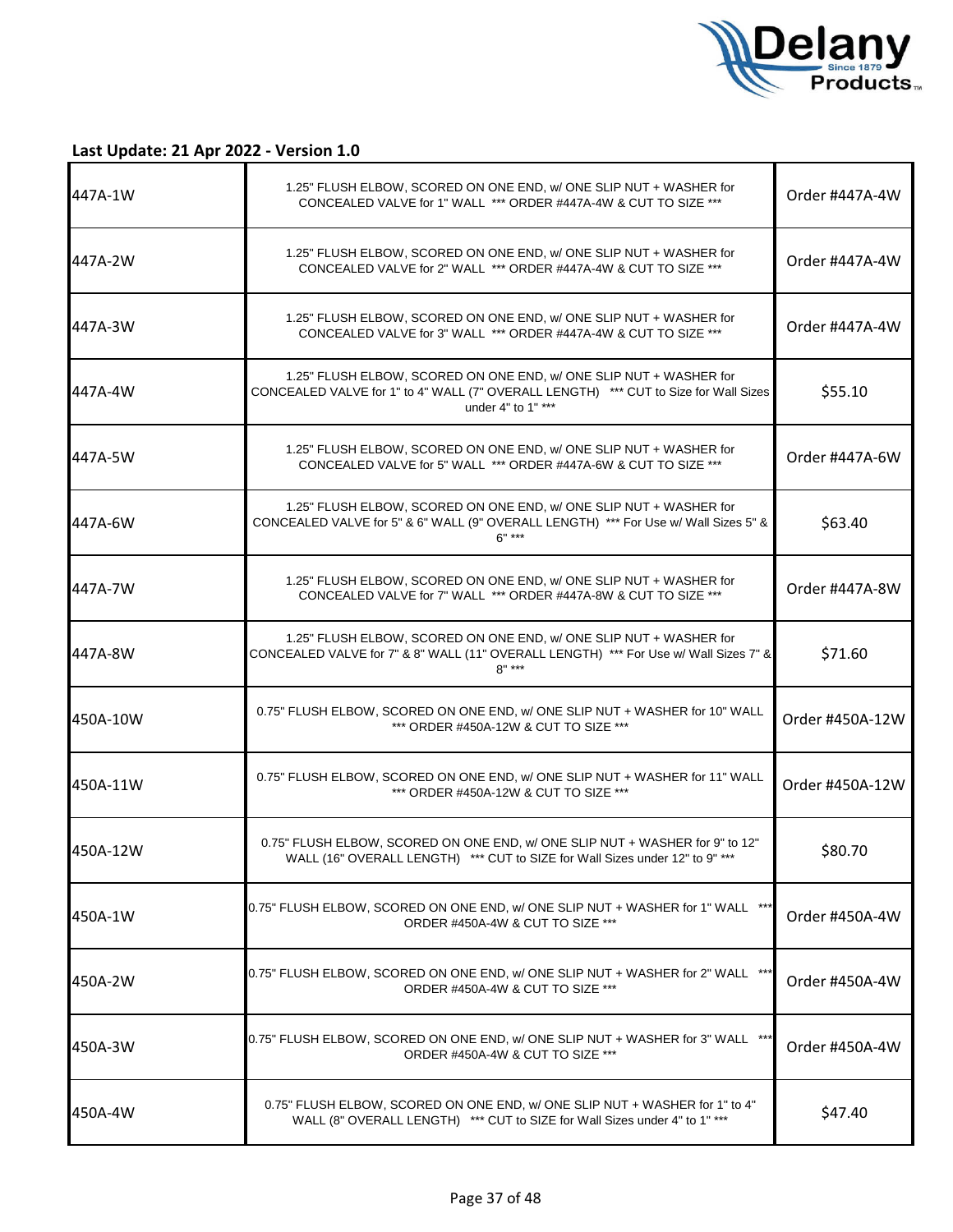

| 450A-5W          | 0.75" FLUSH ELBOW, SCORED ON ONE END, w/ ONE SLIP NUT + WASHER for 5" WALL ***<br>ORDER #450A-6W & CUT TO SIZE ***                      | Order #450A-6W  |
|------------------|-----------------------------------------------------------------------------------------------------------------------------------------|-----------------|
| 450A-6W          | 0.75" FLUSH ELBOW, SCORED ON ONE END, w/ ONE SLIP NUT + WASHER for 5" & 6"<br>WALL (10" OVERALL *** CUT to SIZE for 5" WALL ***         | \$55.60         |
| 450A-7W          | 0.75" FLUSH ELBOW, SCORED ON ONE END, w/ ONE SLIP NUT + WASHER for 7" WALL ***<br>ORDER #450A-8W & CUT TO SIZE ***                      | Order #450A-8W  |
| 450A-8W          | 0.75" FLUSH ELBOW, SCORED ON ONE END, w/ ONE SLIP NUT + WASHER for 7" & 8"<br>WALL (12" OVERALL LENGTH) *** CUT to SIZE for 7" WALL *** | \$64.00         |
| 450A-9W          | 0.75" FLUSH ELBOW, SCORED ON ONE END, w/ ONE SLIP NUT + WASHER for 9" WALL ***<br>ORDER #450A-12W & CUT TO SIZE ***                     | Order #450A-12W |
| 50VB-1-12        | VACUUM BREAKER ASSEMBLY (1.5" x 1.5" x 12")                                                                                             | \$57.10         |
| 50VB-1-12-1.5-OS | VACUUM BREAKER ASSEMBLY (1.5" x 1.5" x 12") w/ 1.5" OFFSET                                                                              | \$145.10        |
| 50VB-1-12-2-OS   | VACUUM BREAKER ASSEMBLY (1.5" x 1.5" x 12") w/ 2" OFFSET                                                                                | \$161.90        |
| 50VB-1-12-RB     | VACUUM BREAKER ASSEMBLY (1.5" x 1.5" x 12") in ROUGH BRASS                                                                              | \$51.10         |
| 50VB-1-15        | VACUUM BREAKER ASSEMBLY (1.5" x 1.5" x 15")                                                                                             | \$66.60         |
| 50VB-1-15-1.5-OS | VACUUM BREAKER ASSEMBLY (1.5" x 1.5" x 15") w/ 1.5" OFFSET                                                                              | \$173.60        |
| 50VB-1-15-RB     | VACUUM BREAKER ASSEMBLY (1.5" x 1.5" x 15") in ROUGH BRASS                                                                              | \$58.60         |
| 50VB-1-18        | VACUUM BREAKER ASSEMBLY (1.5" x 1.5" x 18")                                                                                             | \$74.10         |
| 50VB-1-18-RB     | VACUUM BREAKER ASSEMBLY (1.5" x 1.5" x 18") in ROUGH BRASS                                                                              | \$66.90         |
| 50VB-1-22.5      | VACUUM BREAKER ASSEMBLY (1.5" x 1.5" x 22.5")                                                                                           | \$91.20         |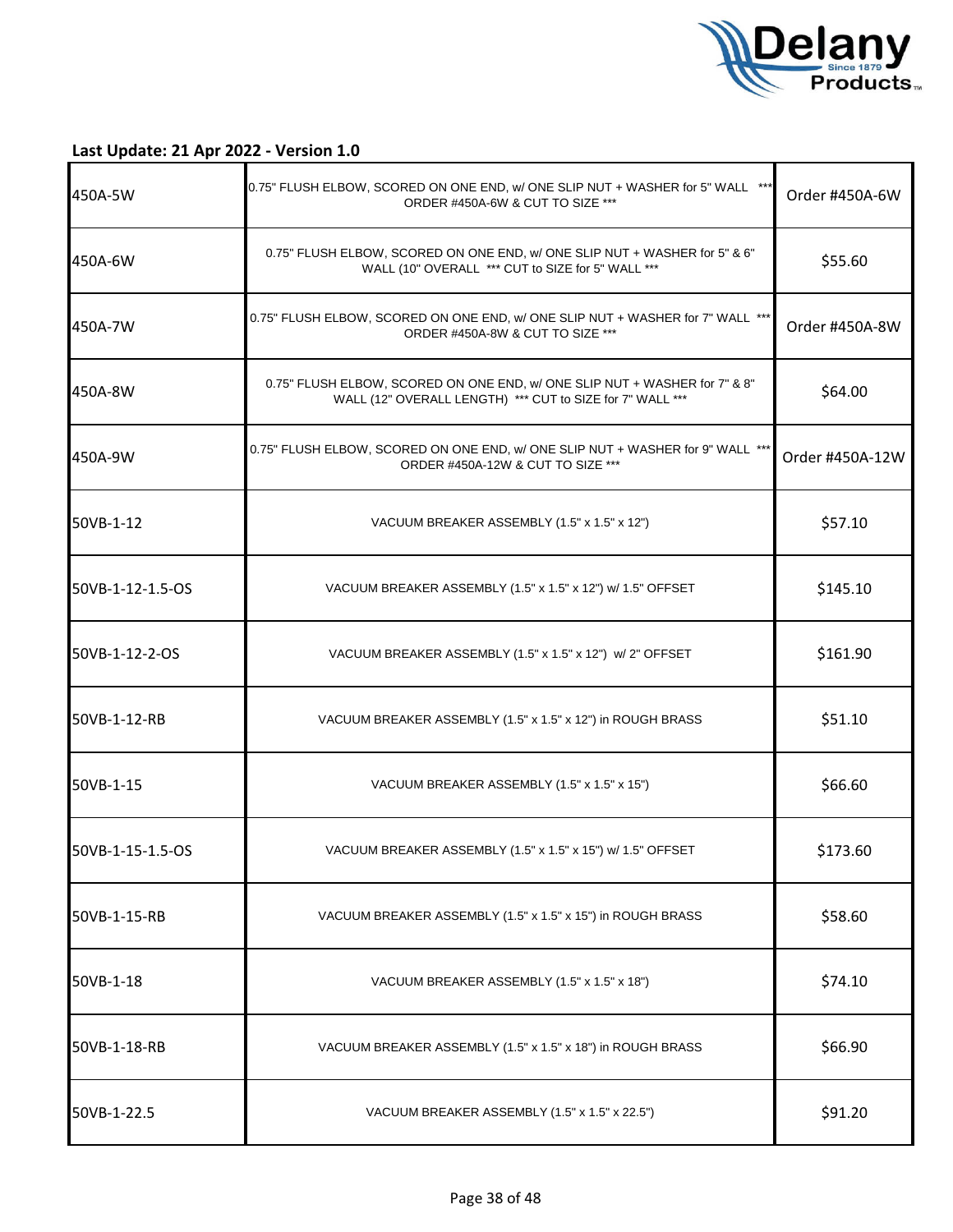

| 50VB-1-22.5-RB | VACUUM BREAKER ASSEMBLY (1.5" x 1.5" x 22.5") in ROUGH BRASS                                   | \$89.70          |
|----------------|------------------------------------------------------------------------------------------------|------------------|
| 50VB-1-9       | VACUUM BREAKER ASSEMBLY (1.5" x 1.5" x 9")                                                     | \$50.20          |
| 50VB-2-12-RB   | VACUUM BREAKER ASSEMBLY (1.5" x 1.25" x 12") in ROUGH BRASS                                    | \$52.10          |
| 50VB-2-15      | VACUUM BREAKER ASSEMBLY (1.5" x 1.25" x 15")                                                   | \$66.60          |
| 50VB-2-18      | VACUUM BREAKER ASSEMBLY (1.5" x 1.25" x 18")                                                   | \$75.30          |
| 50VB-2-9       | VACUUM BREAKER ASSEMBLY (1.5" x 1.25" x 9")                                                    | \$49.50          |
| 50VB-3-12-RB   | VACUUM BREAKER ASSEMBLY (1.5" x 0.75" x 12") in ROUGH BRASS                                    | \$50.10          |
| 50VB-3-18      | VACUUM BREAKER ASSEMBLY (1.5" x 0.75" x 18")                                                   | \$74.60          |
| 50VB-3-9       | VACUUM BREAKER ASSEMBLY (1.5" x 0.75" x 9")                                                    | \$50.20          |
| 51-VPRT        | VANDAL PROOF REMOVAL TOOL W/ KEY RING                                                          | \$4.30           |
| $52 - 5$       | CONTROL STOP SHUT-OFF STEM *** NOT SOLD SEPARATELY ***                                         | See #44-5A-J     |
| 52-5R          | CONTROL STOP SHUT-OFF STEM for WHEEL HANDLE STOPS w/ No. 49R<br>*** NOT SOLD SEPARATELY ***    | See #44-5A-R     |
| 52-7-VP        | CONTROL STOP SHUT-OFF STEM for VANDAL PROOF STOPS<br>*** NOT SOLD SEPARATELY ***               | See #44-5A-J-VPS |
| 57-RB          | CLAMPING NUT in ROUGH BRASS for FLUSHBOY & PRESTO<br>*** NO SOLD SEPARATELY ***                | <b>NLA</b>       |
| 58-RB          | UNION NUT in ROUGH BRASS for FLUSHBOY, FLUSHBOY ULTRA, & PRESTO<br>*** NOT SOLD SEPARATELY *** | <b>NLA</b>       |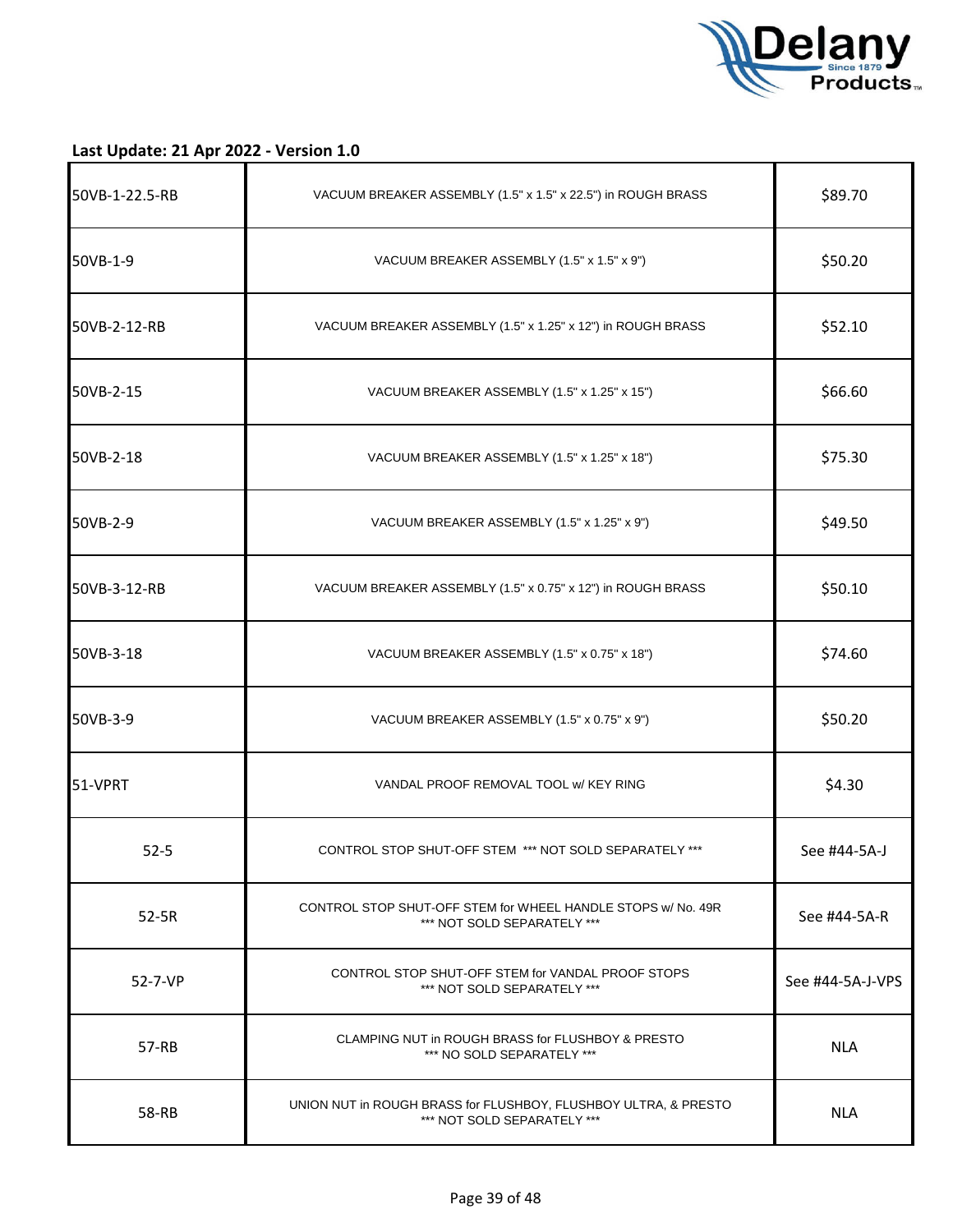

| 6(5)     | AUXILIARY VALVE SEAT HOLDER for FLUSHBOY, FLUSHBOY ULTRA, PULSAR & SABER ***<br>Packaged 5 to a Bag ***                                                                                                         | \$57.46     |
|----------|-----------------------------------------------------------------------------------------------------------------------------------------------------------------------------------------------------------------|-------------|
| $64-1$   | KWIKFIT UNION TAILPIECE w/ No. 65 & No. 66 (3" OVERALL LENGTH - Allows for 5-1/2" to 6-<br>1/2" Centers)<br>for GROUND JOINT versions of FLUSHBOY, FLUSHBOY ULTRA, PRESTO & REX                                 | \$76.10     |
| $64 - 2$ | KWIKFIT UNION TAILPIECE w/ No. 65 & No. 66 (4" OVERALL LENGTH - Allows for 6-1/2" to 7-<br>1/2" Centers)<br>for GROUND JOINT versions of FLUSHBOY, FLUSHBOY ULTRA, PRESTO & REX                                 | \$84.70     |
| $64-3$   | KWIKFIT UNION TAILPIECE w/ No. 65 & No. 66 (5" OVERALL LENGTH - Allows for 7-1/2" to 8-<br>1/2" Centers)<br>for GROUND JOINT versions of FLUSHBOY, FLUSHBOY ULTRA, PRESTO & REX                                 | \$95.10     |
| 64A      | KWIKFIT UNION TAILPIECE w/ No. 65 & No. 66 (INCLUDES No. 57 & No. 58 Parts) (2"<br>OVERALL LENGTH - Allows for 4-1/2" to 5-1/2" Centers) for GROUND JOINT versions of<br>FLUSHBOY, FLUSHBOY ULTRA, PRESTO & REX | \$47.30     |
| 64-RB    | KWIKFIT UNION TAILPIECE CASTING in ROUGH BRASS - (2" OVERALL LENGTH - Allows for<br>4-1/2" to 5-1/2" Centers) for GROUND JOINT versions of FLUSHBOY, FLUSHBOY ULTRA &<br><b>PRESTO</b>                          | \$28.30     |
| 750A     | BEDPAN DIVERTER SPRAY HEAD ASSEMBLY                                                                                                                                                                             | \$11.90     |
| 755A     | BEDPAN DIVERTER SPRAY ARM ASSEMBLY (Packaged)                                                                                                                                                                   | \$150.30    |
| 757 (10) | SHEAR PLATE WASHER for BEDPAN DIVERTER SPRAY ARM ASSEMBLY<br>*** Packaged 10 to a Bag ***                                                                                                                       | \$129.00    |
| 758A     | BEDPAN DIVERTER SIDE PLATE ASSEMBLY                                                                                                                                                                             | \$175.00    |
| 760P     | WASHER (PLASTIC) for USE on BEDPAN DIVERTER SPINDLE NUT **** NOT SOLD<br>SEPERATELY ****                                                                                                                        | Order #761A |
| 761A     | BLANK SPINDLE NUT ASSEMBLY                                                                                                                                                                                      | \$21.90     |
| 770A     | WALL SUPPORT ASSEMBLY for BEDPAN DIVERTER (w/ WALL SUPPORT ROD, SCREWS &<br><b>WALL FLANGE)</b>                                                                                                                 | \$58.00     |
| 776A     | BEDPAN DIVERTER BODY ASSEMBLY                                                                                                                                                                                   | \$427.10    |
| 799A     | BEDPAN DIVERTER LOWER FLUSH CONNECTION ASSEMBLY                                                                                                                                                                 | \$42.80     |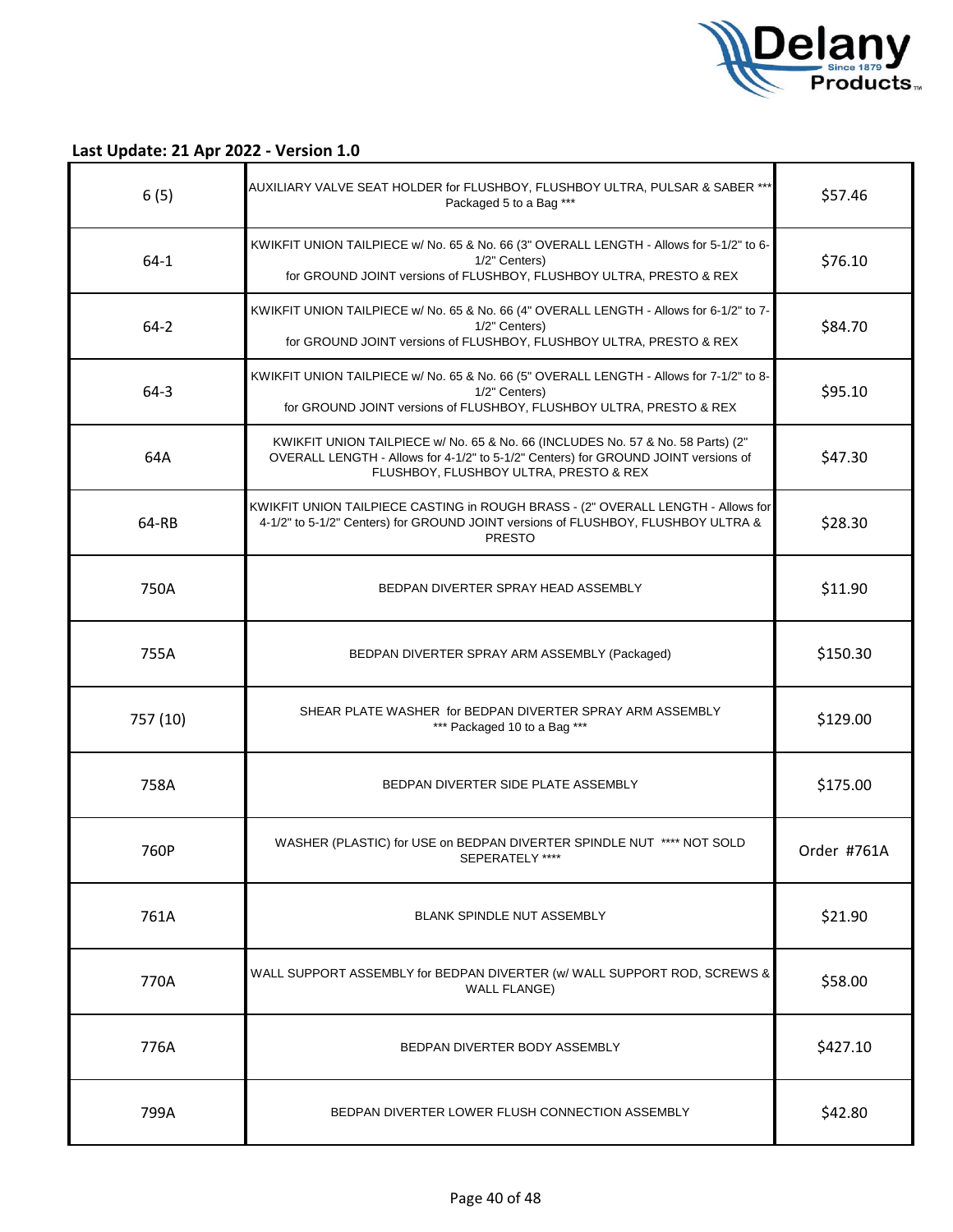

| 799A-OS      | BEDPAN DIVERTER LOWER FLUSH CONNECTION ASSEMBLY w/ 1.5' OFFSET                                                         | \$85.20                                  |
|--------------|------------------------------------------------------------------------------------------------------------------------|------------------------------------------|
| 83A          | SEAT BUMPER ASSEMBLY for FLUSHBOY, PRESTO, & REX                                                                       | \$5.50                                   |
| E1001A-1.6   | PISTON CARTRIDGE REPAIR KIT for EMPIRE VALVE (1.6 GPF)                                                                 | \$44.50                                  |
| E1002A-1.28  | PISTON CARTRIDGE REPAIR KIT for EMPIRE VALVE (1.28 GPF)                                                                | \$44.50                                  |
| E1005A-0.125 | PISTON CARTRIDGE REPAIR KIT for EMPIRE VALVE (0.125 GPF)                                                               | \$44.50                                  |
| E1006A-1.1   | PISTON CARTRIDGE REPAIR KIT for EMPIRE VALVE (1.1 GPF)                                                                 | \$44.50                                  |
| E125A        | COVER ASSEMBLY for ALL EMPIRE VALVES                                                                                   | \$23.80                                  |
| E2147A       | INTERNAL PISTON OPERATING ASSEMBLY (w/ No. 2140 WASHER PART) for EMPIRE<br><b>HYDRO-FLUSH</b>                          | \$41.90                                  |
| E2154A       | PISTON VALVE ASSEMBLY (w/ 1 No. 2129 PART) for EMPIRE HYDRO-FLUSH                                                      | \$160.40                                 |
| E253         | CUP WASHER for PISTON CARTRIDGE ASSMBLY for EMPIRE VALVE<br>*** NOT SOLD SEPARATELY ***                                | Order Full Piston<br>Cart.               |
| E275         | SEAT GUIDE WASHER for EMPIRE PISTON CARTRIDGE<br>**** NOT SOLD SEPARATELY ****                                         | Order Full Piston<br>Cart.               |
| E400A-SC     | VALVE BODY ASSEMBLY (Includes COVER) w/ No. E135A PART for EMPIRE<br>*** NOT SOLD SEPARATELY ***                       | Order Appropriate<br>"Valve Only" Models |
| E4600-SC-ARA | ROUGH BRASS VALVE BODY ASSEMBLY w/ PARTS No. E135A-RB & No. 2130 for EMPIRE<br>HYDRO-FLUSH *** NOT SOLD SEPARATELY *** | Order Appropriate<br>"Valve Only" Models |
| F159-A       | COVER ASSEMBLY for FLUSHBOY (ALL GPFs - WC & URINAL) ** Individually Packaged **                                       | \$81.00                                  |
| F159-A-RB    | COVER ASSEMBLY in ROUGH BRASS for FLUSHBOY (ALL GPFs - WC & URINAL) **<br>Individually Packaged **                     | \$73.20                                  |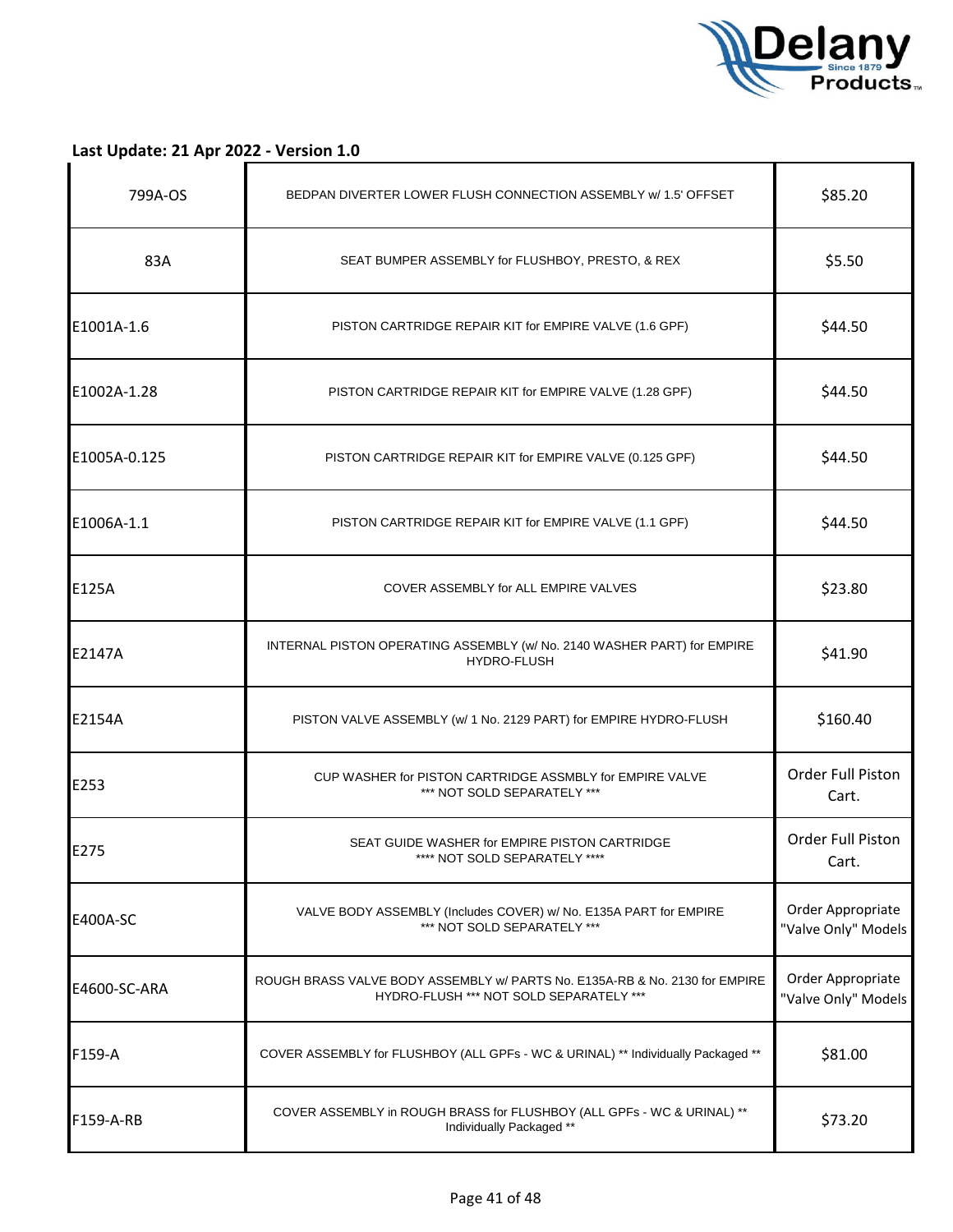

| F400A-ARA          | GROUND JOINT VALVE BODY ASSEMBLY W/ No. 64 PART for FLUSHBOY & FLUSHBOY<br>ULTRA *** NOT SOLD SEPARATELY ***                                                                             | Order Appropriate<br>"Valve Only"<br><b>Models</b> |
|--------------------|------------------------------------------------------------------------------------------------------------------------------------------------------------------------------------------|----------------------------------------------------|
| <b>F5600-AR</b>    | GROUND JOINT CASTING in ROUGH BRASS VALVE BODY ONLY for CONCEALED<br>FLUSHBOY & FLUSHBOY ULTRA *** NOT SOLD SEPARATELY ***                                                               | Order Appropriate<br>"Valve Only"<br><b>Models</b> |
| G141-1.28-ACQ-T106 | DIAPHRAGM OPERATING ASSEMBLY for TruEDGE VALVES for HIGH EFFICIENCY TOILETS<br>w/ 1" SUPPLY LINES or LARGER (Includes No. 171-4-P1 & No. 25 Parts) (1.28 GPF)                            | \$97.10                                            |
| G141-1.6-ACQ-T106  | DIAPHRAGM OPERATING ASSEMBLY for TruEDGE VALVES for LOW CONSUMPTION<br>TOILETS w/ 1" SUPPLY LINES or LARGER (Includes No. 171-4-P1 & No. 25 Parts) (1.6 GPF)                             | \$97.10                                            |
| G141-0.125-AU-T106 | DIAPHRAGM OPERATING ASSEMBLY for TruEDGE VALVES for HIGH EFFICIENCY URINALS<br>(Includes No. 171-4-P1 & No. 25 Parts) (0.125 GPF)                                                        | \$97.10                                            |
| G141-0.5-AU-T106   | DIAPHRAGM OPERATING ASSEMBLY for TruEDGE VALVES for HIGH EFFICIENCY URINALS<br>(Includes No. 171-4-P1 & No. 25 Parts) (0.5 GPF)                                                          | \$97.10                                            |
| G141-1-AU-T106     | DIAPHRAGM OPERATING ASSEMBLY for TruEDGE VALVES for LOW CONSUMPTION<br>URINALS (Includes No. 171-4-P1 & No. 25 Parts) (1 GPF)                                                            | \$97.10                                            |
| G141-1.28-KC-T106  | DIAPHRAGM RENEWAL KIT w/ MASHAERATOR BYPASS<br>for TruEDGE VALVES for HIGH EFFECIENCY TOILETS (1.28 GPF)<br>**** Contact a Master Distributor ****                                       | \$35.80                                            |
| G141-1.6-KC-T106   | DIAPHRAGM RENEWAL KIT w/ MASHAERATOR BYPASS<br>for TruEDGE VALVES for LOW CONSUMPTION TOILETS (1.6 GPF)<br>**** Contact a Master Distributor ****                                        | \$35.80                                            |
| G141-0.125-KU-T106 | DIAPHRAGM RENEWAL KIT w/ MASHAERATOR BYPASS for TruEDGE URINALS for<br>HIGH EFFICIENCY URINALS w/ 0.75" SUPPLY LINE or SMALLER (0.125 GPF) (Includes<br>No. 141-0.125-U and No. 8 parts) | \$35.80                                            |
| G141-0.5-KU-T106   | DIAPHRAGM RENEWAL KIT w/ MASHAERATOR BYPASS<br>for TruEDGE VALVES for HIGH EFFICIENCY URINALS (0.5 GPF)<br>**** Contact a Master Distributor ****                                        | \$35.80                                            |
| G141-1-KU-T106     | DIAPHRAGM RENEWAL KIT w/ MASHAERATOR BYPASS<br>for TruEDGE URINALS for LOW CONSUMPTION URINALS (1.0 GPF)<br>**** Contact a Master Distributor ****                                       | \$35.80                                            |
| G143-1.28-ACQ-T106 | DIAPHRAGM DROP-IN KIT w/ MASHAERATOR BYPASS for TruEDGE VALVES for HIGH<br>EFFICIENCY TOILETS (1.28 GPF)                                                                                 | \$80.00                                            |
| G143-1.6-ACQ-T106  | DIAPHRAGM DROP-IN KIT w/ MASHAERATOR BYPASS for TruEDGE VALVES for HIGH<br>EFFICIENCY TOILETS (1.6 GPF)                                                                                  | \$80.00                                            |
| G143-0.125-AU-T106 | DIAPHRAGM DROP-IN KIT w/ MASHAERATOR BYPASS for TruEDGE VALVES for HIGH<br>EFFICIENCY URINALS (0.125 GPF)                                                                                | \$67.40                                            |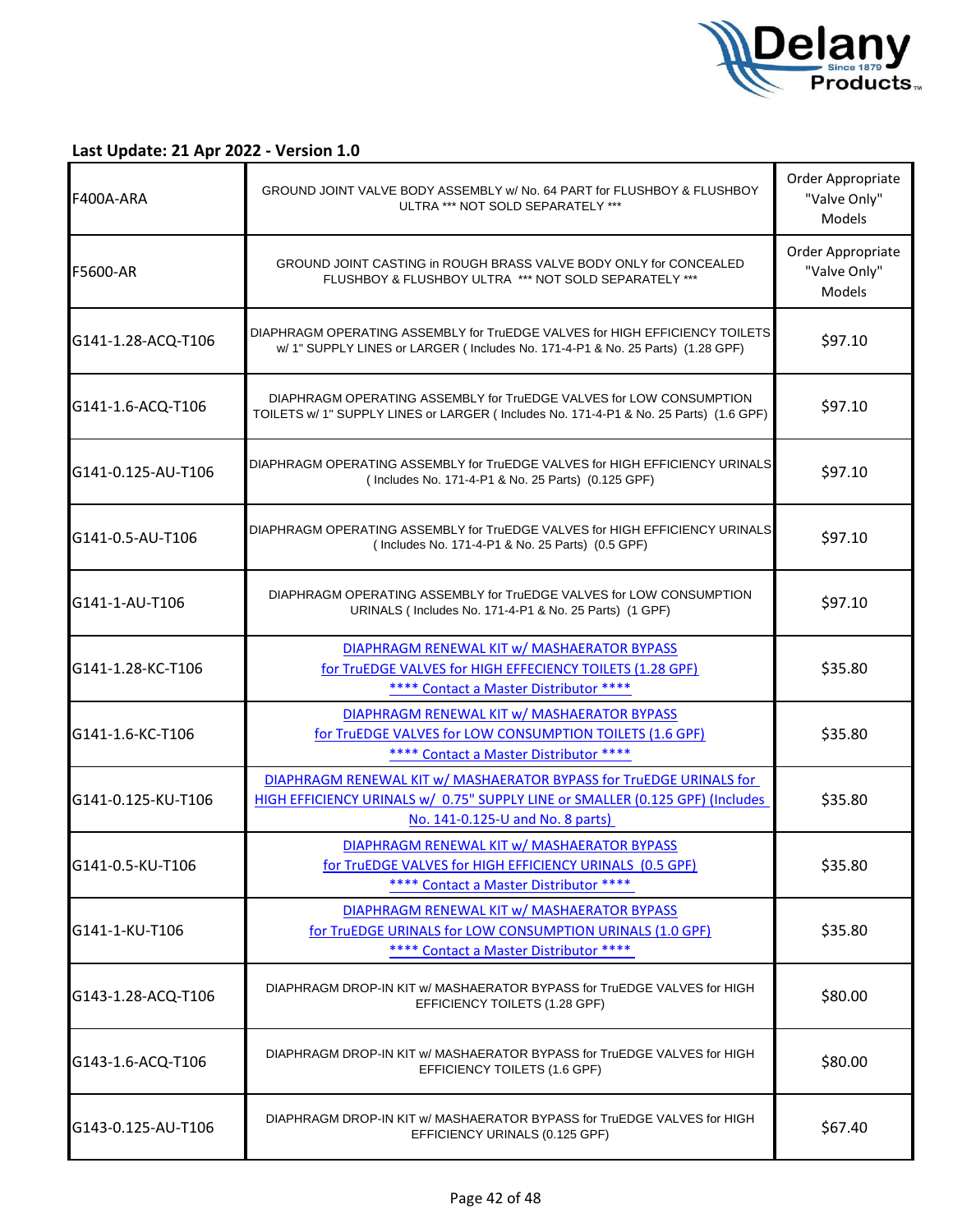

| G143-0.5-AU-T106 | DIAPHRAGM DROP-IN KIT w/ MASHAERATOR BYPASS for TruEDGE VALVES for HIGH<br>EFFICIENCY URINALS (0.5 GPF)                                                                   | \$67.40  |
|------------------|---------------------------------------------------------------------------------------------------------------------------------------------------------------------------|----------|
| G143-1-AU-T106   | DIAPHRAGM DROP-IN KIT w/ MASHAERATOR BYPASS for TruEDGE VALVES for HIGH<br>EFFICIENCY URINALS (1.0 GPF)                                                                   | \$67.40  |
| GP3003A-0.125    | TruEDGE HANDS-FREE BATTERY POWERED, SENSOR OPERATED RETROFIT KIT w/<br>OVERRIDE BUTTON for FLUSHBOY & FLUSHBOY ULTRA URINAL VALVES (0.125 GPF)                            | \$596.90 |
| GP3003A-0.5      | TruEDGE HANDS-FREE BATTERY POWERED, SENSOR OPERATED RETROFIT KIT w/<br>OVERRIDE BUTTON for FLUSHBOY & FLUSHBOY ULTRA URINAL VALVES (0.5 GPF)                              | \$596.90 |
| GP3003A-1        | TruEDGE HANDS-FREE BATTERY POWERED, SENSOR OPERATED RETROFIT KIT w/<br>OVERRIDE BUTTON for FLUSHBOY & FLUSHBOY ULTRA URINAL VALVES (1.0 GPF)                              | \$596.90 |
| GP3003A-1.28     | TruEDGE HANDS-FREE BATTERY POWERED, SENSOR OPERATED RETROFIT KIT w/<br>OVERRIDE BUTTON for FLUSHBOY & FLUSHBOY ULTRA WATER CLOSET VALVES (1.28<br>GPF)                    | \$596.90 |
| GP3003A-1.6      | TruEDGE HANDS-FREE BATTERY POWERED, SENSOR OPERATED RETROFIT KIT w/<br>OVERRIDE BUTTON for FLUSHBOY & FLUSHBOY ULTRA WATER CLOSET VALVES (1.6<br>GPF)                     | \$596.90 |
| GP3003A-1.6-DF   | TruEDGE V2.0 HANDS-FREE BATTERY POWERED, SENSOR OPERATED, AUTOMATIC<br>DUAL FLUSH RETROFIT KIT w/ OVERRIDE BUTTON for FLUSHBOY ULTRA WATER<br>CLOSET VALVES (1.6/1.1 GPF) | \$638.60 |
| GP3003A-3        | TruEDGE HANDS-FREE BATTERY POWERED, SENSOR OPERATED RETROFIT KIT w/<br>OVERRIDE BUTTON for FLUSHBOY WATER CLOSET VALVES (3.5 GPF)                                         | \$596.90 |
| G3008            | SOLENOID VALVE for TruEDGE                                                                                                                                                | \$95.30  |
| G3009            | 6 VOLT LITHIUM "CR-P2" BATTERY for TruEdge                                                                                                                                | \$57.70  |
| G3015A-DF        | TruEDGE V2.0 ELECTRONIC HOUSING HEAD w/ BATTERY and OVERRIDE BUTTON (DUAL<br>FLUSH VERSION)                                                                               | \$456.20 |
| G3015A-U         | TruEDGE ELECTRONIC HOUSING HEAD w/ BATTERY and OVERRIDE BUTTON (Set for<br>Urinal)                                                                                        | \$540.50 |
| G3015A-WC        | TruEDGE ELECTRONIC HOUSING HEAD w/ BATTERY and OVERRIDE BUTTON (Set for<br>Water Closet)                                                                                  | \$540.50 |
| P102-P1A         | MAIN VALVE SEAT ASSEMBLY for PRESTO w/ MAIN VALVE SEAT WASHER (#108)                                                                                                      | \$17.50  |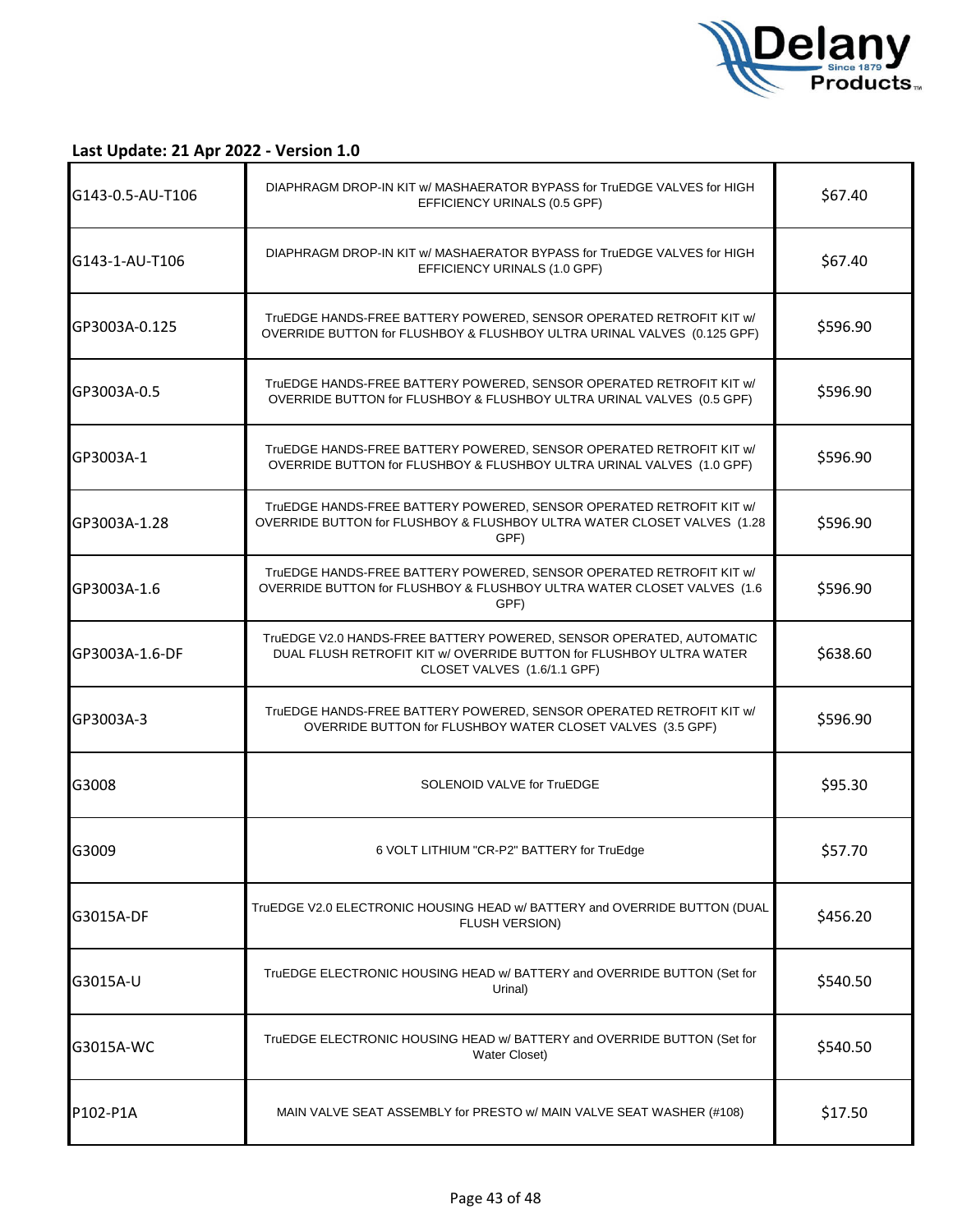

| P107-1.6-AC    | DIAPHRAGM OPERATING ASSEMBLY for PRESTO for LOW CONSUMPTION TOILETS (1.6<br>GPF)                                 | \$73.00 |
|----------------|------------------------------------------------------------------------------------------------------------------|---------|
| P107-1-AU      | DIAPHRAGM OPERATING ASSEMBLY for PRESTO for LOW CONSUMPTION URINALS (1.0<br>GPF)                                 | \$73.00 |
| P107-3-AC      | DIAPHRAGM OPERATING ASSEMBLY for PRESTO for WATER SAVER TOILETS (3.5 GPF)                                        | \$73.00 |
| P107-AC        | DIAPHRAGM OPERATING ASSEMBLY for PRESTO for WATER CLOSETS (4.5 GPF) **<br>Indivdiually Packaged **               | \$73.00 |
| P108           | <b>MAIN VALVE SEAT WASHER for PRESTO</b><br>**** Contact a Master Distributor ****                               | \$0.80  |
| <b>P186A-K</b> | RUBBERFLEX INTERNAL HANDLE ASSEMBLY REPAIR KIT for NON-HOLD OPEN PRESTO -<br>OVERALL LENGTH 1-5/8"               | \$10.80 |
| P109A          | COVER ASSEMBLY for PRESTO VALVE (ALL GPFs - WC & URINAL)                                                         | \$59.80 |
| P180           | AUXILIARY VALVE for PRESTO w/ NON-HOLD OPEN FEATURE                                                              | \$22.40 |
| P186           | <b>OPERATING STEM for NON-HOLD OPEN PRESTO - OVERALL LENGTH 1-5/8"</b><br>**** Contact a Master Distributor **** | \$7.80  |
| P186A-K        | RUBBERFLEX INTERNAL HANDLE ASSEMBLY REPAIR KIT for NON-HOLD OPEN PRESTO -<br>OVERALL LENGTH 1-5/8"               | \$10.80 |
| P223-2         | <b>OPERATING STEM (OVERALL LENGTH 1-11/16") for PRESTO</b><br>**** Contact a Master Distributor ****             | \$8.70  |
| P223-2A-K      | RUBBERFLEX INTERNAL HANDLE ASSEMBLY REPAIR KIT for PRESTO<br>(OPERATING STEM OVERALL LENGTH 1-11/16")            | \$12.20 |
| <b>P333A</b>   | RUBBERFLEX HANDLE ASSEMBLY for PRESTO ** Individually Packaged **                                                | \$50.20 |
| R107-0.5-AU    | DIAPHRAGM OPERATING ASSEMBLY for REX for HIGH EFFICIENCY URINALS (0.5 GPF)                                       | \$51.00 |
| R107-0.5-AU-L  | DIAPHRAGM OPERATING ASSEMBLY for REX for HIGH EFFICIENCY URINALS (0.5 GPF)<br>**** LEATHER VERSION ****          | \$54.50 |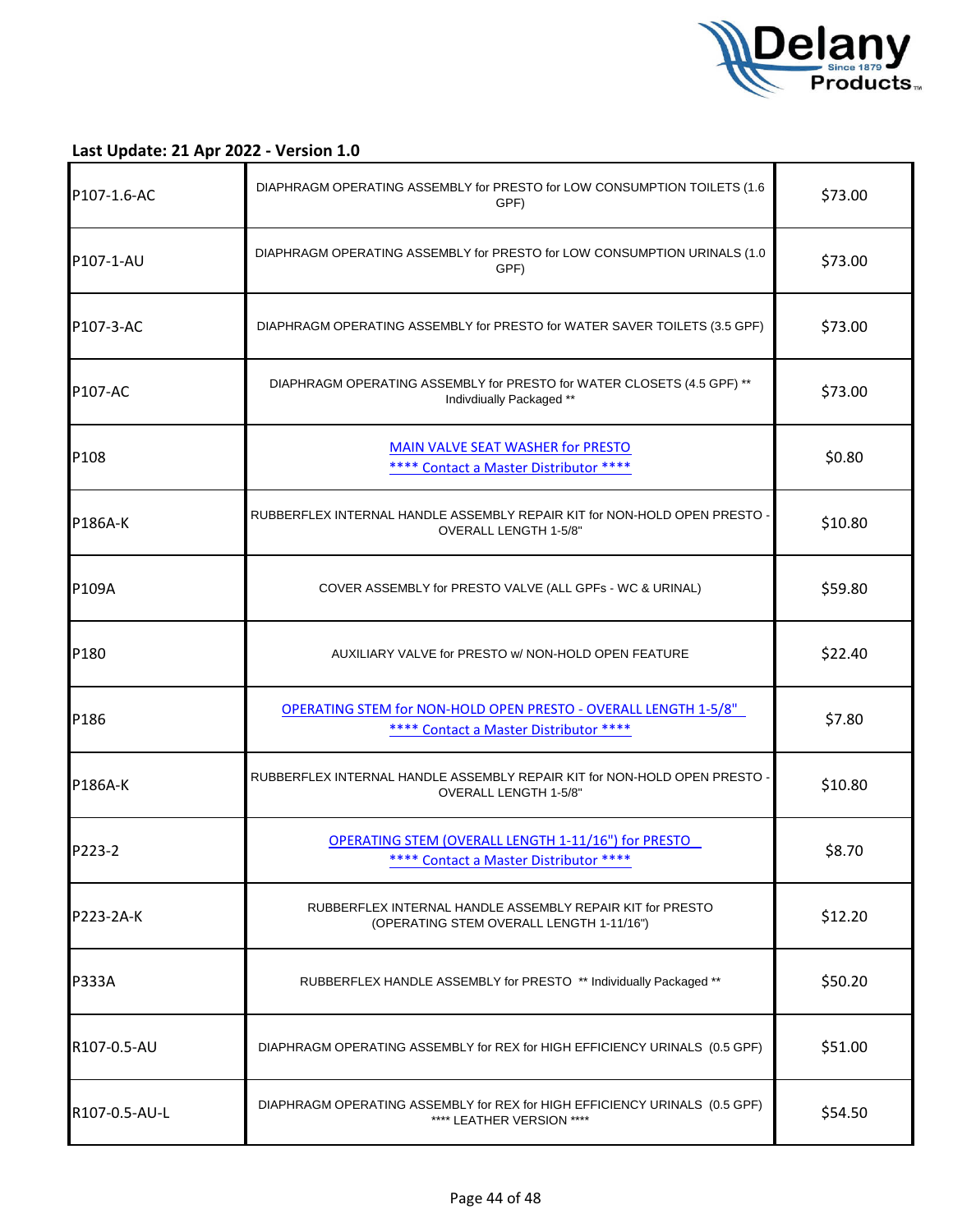

| R107-1.28-AC      | DIAPHRAGM OPERATING ASSEMBLY for REX for HIGH EFFICIENCY TOILETS (1.28 GPF)                                                           | \$51.00 |
|-------------------|---------------------------------------------------------------------------------------------------------------------------------------|---------|
| R107-1.28-AC-L    | DIAPHRAGM OPERATING ASSEMBLY for REX for HIGH EFFICIENCY TOILETS (1.28 GPF)<br>**** LEATHER VERSION ****                              | \$54.50 |
| R107-1.6-AC       | DIAPHRAGM OPERATING ASSEMBLY for REX for LOW CONSUMPTION TOILETS (1.6 GPF)                                                            | \$51.00 |
| R107-1.6-AC-L     | DIAPHRAGM OPERATING ASSEMBLY for REX for LOW CONSUMPTION TOILETS (1.6 GPF)<br>**** LEATHER DIAPHRAGM VERSION ****                     | \$54.50 |
| R107-1-AU         | DIAPHRAGM OPERATING ASSEMBLY for REX for LOW CONSUMPTION URINALS (1.0 GPF)                                                            | \$51.00 |
| R107-1-AU-L       | DIAPHRAGM OPERATING ASSEMBLY for REX for LOW CONSUMPTION URINALS (1.0 GPF)<br>**** LEATHER VERSION ****                               | \$54.80 |
| <b>R107-3-AC</b>  | DIAPHRAGM OPERATING ASSEMBLY for REX for WATER SAVER TOILETS (3.5 GPF)                                                                | \$51.00 |
| R107-3-AC-L       | DIAPHRAGM OPERATING ASSEMBLY for REX for WATER SAVER TOILETS (3.5 GPF) ***<br>LEATHER DIAPHRAGM VERSION ***                           | \$54.50 |
| <b>R107-AC</b>    | DIAPHRAGM OPERATING ASSEMBLY for REX for TOILETS (4.5 GPF)                                                                            | \$51.00 |
| R107-AC-L         | DIAPHRAGM OPERATING ASSEMBLY for REX for TOILETS (4.5 GPF)<br>*** LEATHER DIAPHRAGM VERSION ***                                       | \$54.50 |
| <b>R107-AU</b>    | DIAPHRAGM OPERATING ASSEMBLY for REX for URINALS (1.5 GPF)                                                                            | \$51.00 |
| R107-AU-L         | DIAPHRAGM OPERATING ASSEMBLY for REX for LOW CONSUMPTION URINALS (1.5 GPF)<br>**** LEATHER VERSION ****                               | \$54.50 |
| R109              | COVER for ALL REX COVERS w/ REX MARKINGS                                                                                              | \$55.10 |
| <b>R109A</b>      | COVER ASSEMBLY for REX (ALL GPFs - WC & URINAL)                                                                                       | \$62.80 |
| R112-C-1.28-MRK   | MASTER REBUILD KIT for REX WATER CLOSET VALVES (1.28 GPF) (Includes: 107-1.28-KC,<br>223-2, 222-3, & 427A)                            | \$26.30 |
| R112-C-1.28-MRK-L | MASTER REBUILD KIT for REX WATER CLOSET VALVES (1.28 GPF) (Includes: 107-1.28-KC-<br>L, 223-2, 222-3, & 427A) *** LEATHER VERSION *** | \$32.90 |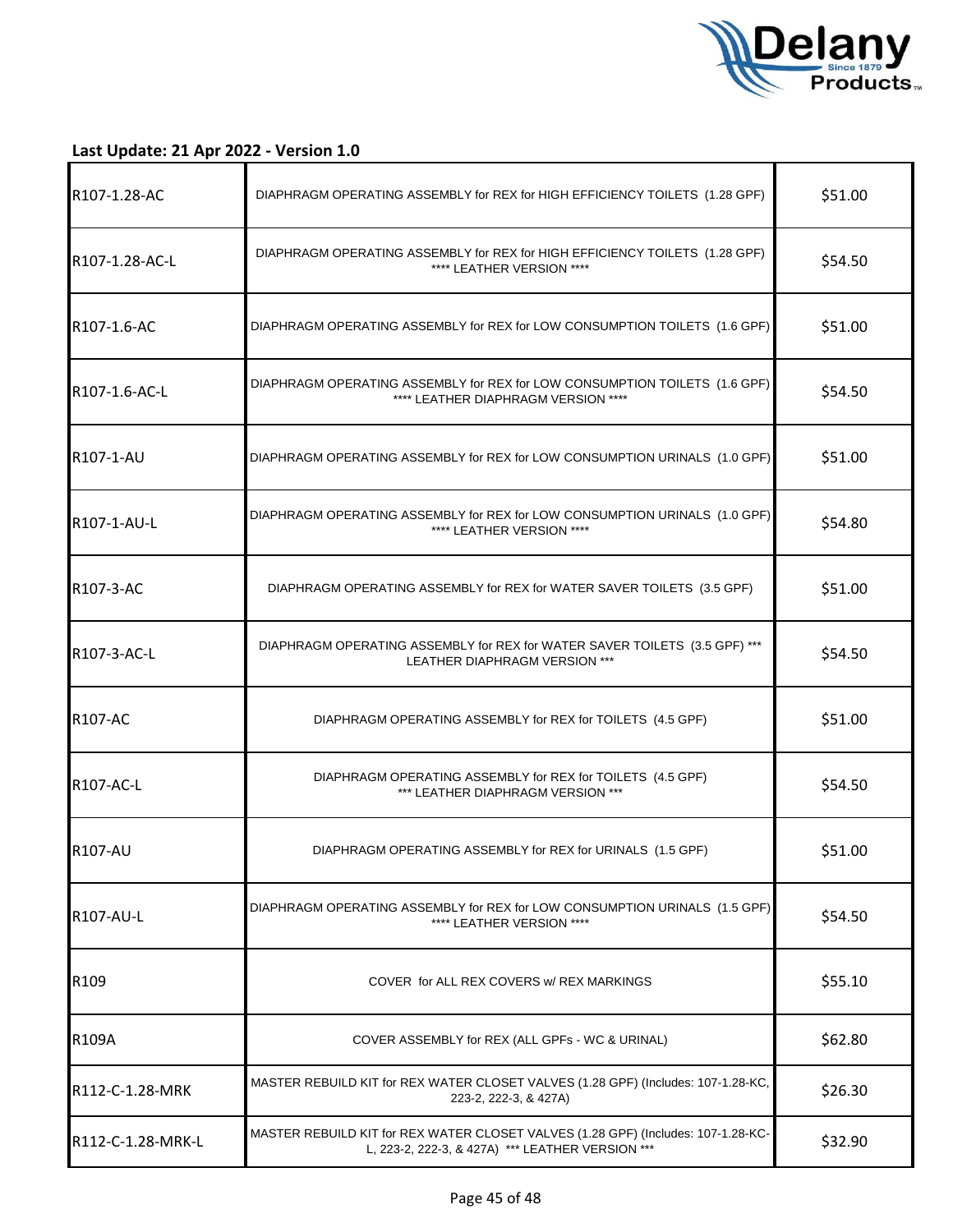

| R112-C-1.6-MRK     | MASTER REBUILD KIT for REX WATER CLOSET VALVES (1.6 GPF) (Includes: 107-1.6-KC,<br>223-2, 222-3, & 427A)                           | \$26.30                  |
|--------------------|------------------------------------------------------------------------------------------------------------------------------------|--------------------------|
| R112-C-1.6-MRK-L   | MASTER REBUILD KIT for REX WATER CLOSET VALVES (1.6 GPF) (Includes: 107-1.6-KC-L,<br>223-2, 222-3, & 427A) *** LEATHER VERSION *** | \$32.90                  |
| R112-C-3-MRK       | MASTER REBUILD KIT for REX WATER CLOSET VALVES (3.5 GPF) (Includes: 107-3-KC, 223-<br>2, 222-3, & 427A)                            | \$26.30                  |
| R112-C-3-MRK-L     | MASTER REBUILD KIT for REX WATER CLOSET VALVES (3.5 GPF) (Includes: 107-3-KC-L,<br>223-2, 222-3, & 427A) *** LEATHER VERSION ***   | \$32.90                  |
| R112-C-MRK         | MASTER REBUILD KIT for REX WATER CLOSET VALVES (4.5 GPF) (Includes: 107-KC, 223-2,<br>222-3, & 427A)                               | \$26.30                  |
| R112-C-MRK-L       | MASTER REBUILD KIT for REX WATER CLOSET VALVES (4.5 GPF) (Includes: 107-KC-L, 223-<br>2, 222-3, & 427A) *** LEATHER VERSION ***    | \$32.90                  |
| R112-U-0.125-MRK   | MASTER REBUILD KIT for REX URINAL VALVES (0.125 GPF) (Includes: 107-0.125-KU, 223-2,<br>222-3, & 427A)                             | \$26.30                  |
| R112-U-0.125-MRK-L | MASTER REBUILD KIT for REX URINAL VALVES (0.125 GPF) (Includes: 107-0.125-KU-L, 223-<br>2, 222-3, & 427A) *** LEATHER VERSION ***  | \$32.90                  |
| R112-U-0.5-MRK     | MASTER REBUILD KIT for REX URINAL VALVES (0.5 GPF) (Includes: 107-0.5-KU, 223-2, 222-<br>3, 8, 427A                                | \$26.30                  |
| R112-U-0.5-MRK-L   | MASTER REBUILD KIT for REX URINAL VALVES (0.5 GPF) (Includes: 107-0.5-KU-L, 223-2,<br>222-3, & 427A) *** LEATHER VERSION ***       | \$32.90                  |
| R112-U-1-MRK       | MASTER REBUILD KIT for REX URINAL VALVES (1.0 GPF) (Includes: 107-1-KU, 223-2, 222-3,<br>& 427A)                                   | \$26.30                  |
| R112-U-1-MRK-L     | MASTER REBUILD KIT for REX URINAL VALVES (1.0 GPF) (Includes: 107-1-KU-L, 223-2, 222-<br>3, & 427A) *** LEATHER VERSION ***        | \$32.90                  |
| R <sub>13</sub>    | MAIN VALVE SEAT for REX                                                                                                            | \$7.60                   |
| R180               | AUXILIARY VALVE for NON-HOLD OPEN REX *** NOT SOLD SEPARATELY ***                                                                  | See R107 Drop-in<br>Kits |
| S125A              | COVER CAP ASSEMBLY w/ O'RING (#S125-O) for SABER                                                                                   | \$8.70                   |
| S126-0.125A        | COVER ASSEMBLY for SABER (0.125 GPF)                                                                                               | \$98.70                  |
| S126-0.5A          | COVER ASSEMBLY for SABER (0.5 GPF)                                                                                                 | \$98.70                  |
| S126-1.28A         | COVER ASSEMBLY for SABER (1.28 GPF)                                                                                                | \$98.70                  |
| S126-1.6A          | COVER ASSEMBLY for SABER (1.6 GPF)                                                                                                 | \$98.70                  |
| S126-1A            | COVER ASSEMBLY for SABER (1.0 GPF)                                                                                                 | \$98.70                  |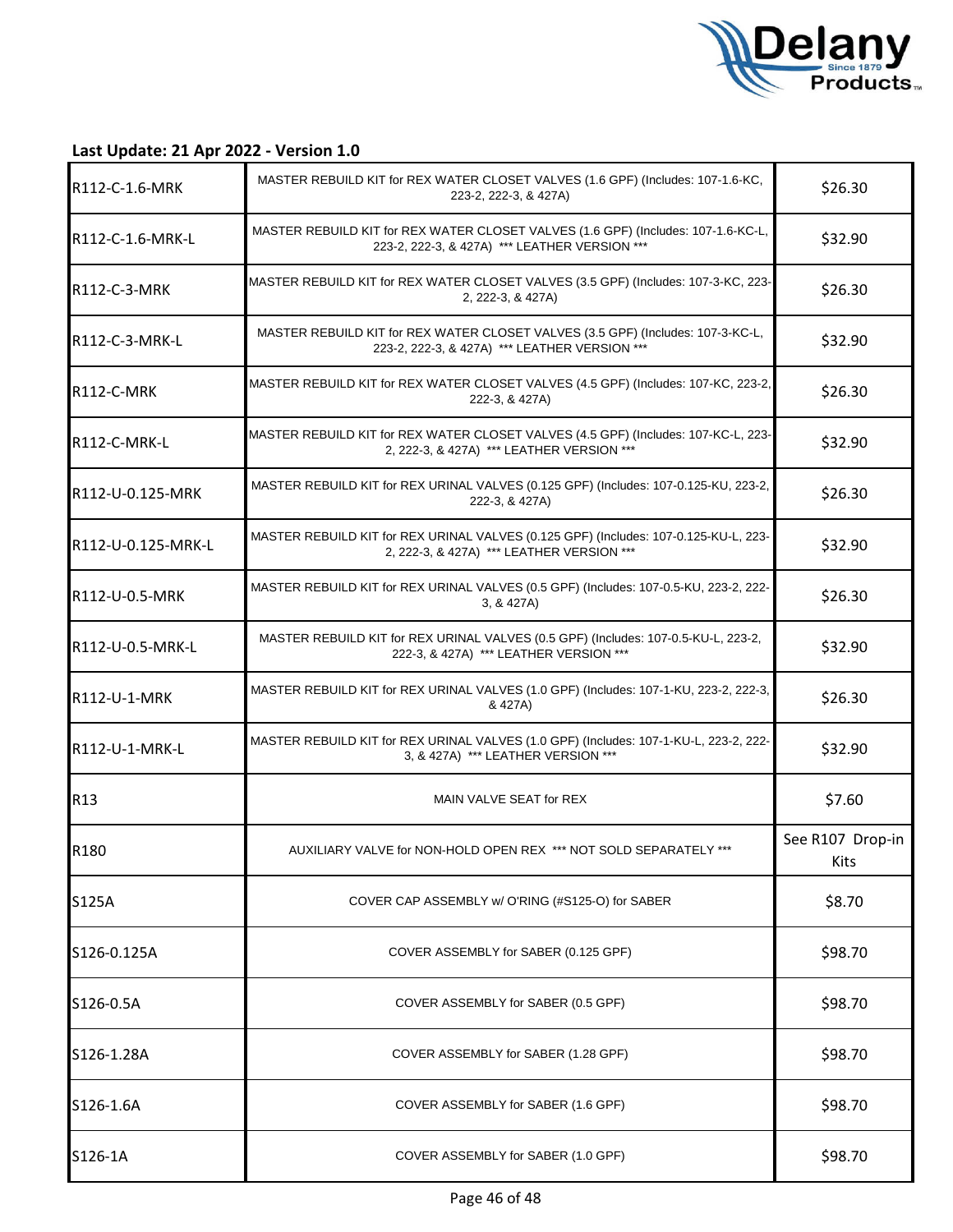

| S126-3A          | COVER ASSEMBLY for SABER (3.5 GPF)                                                                                                                   | \$98.70  |
|------------------|------------------------------------------------------------------------------------------------------------------------------------------------------|----------|
| S141-0.125-AU    | SABER DIAPHRAGM w/ MASHAERATOR BYPASS OPERATING ASSEMBLY for HIGH<br>EFFICIENCY URINALS (0.125 GPF)                                                  | \$102.70 |
| S141-0.5-AU      | SABER DIAPHRAGM w/ MASHAERATOR BYPASS OPERATING ASSEMBLY for HIGH<br>EFFICIENCY URINALS (0.5 GPF)                                                    | \$100.50 |
| S141-1-AU        | SABER DIAPHRAGM w/ MASHAERATOR BYPASS OPERATING ASSEMBLY for URINALS<br>(Includes No. 171-P & No. 25 Parts) (1.0 GPF)                                | \$100.50 |
| S141-1.28-ACQ    | SABER DIAPHRAGM w/ MASHAERATOR BYPASS OPERATING ASSEMBLY for HIGH<br>EFFICIENCY TOILETS (1.28 GPF) (Includes No. 171-4-P1 & 25 Parts)                | \$105.70 |
| S141-1.28-ACQ-T5 | SABER DIAPHRAGM w/ MASHAERATOR BYPASS OPERATING ASSEMBLY for NON-HOLD<br>OPEN HIGH EFFICIENCY TOILETS (Includes No. 171-4-P1, & 25 PARTS) (1.28 GPF) | \$108.00 |
| S141-1.6-ACQ     | SABER DIAPHRAGM w/ MASHAERATOR BYPASS OPERATING ASSEMBLY for LOW<br>CONSUMPTION CLOSETS (1.6 GPF) (Includes No. 171-4-P1 & 25 Parts)                 | \$108.00 |
| S141-1.6-ACQ-T5  | SABER DIAPHRAGM w/ MASHAERATOR BYPASS OPERATING ASSEMBLY for NON-HOLD<br>OPEN LOW CONSUMPTION VALVES (Includes No. 171-4-P1, & 25 PARTS) (1.6 GPF)   | \$108.00 |
| S141-3-ACQ       | SABER DIAPHRAGM w/ MASHAERATOR BYPASS OPERATING ASSEMBLY for WATER<br>SAVER CLOSETS (3.5 GPF) (Includes No. 171-4-PA & 25 Parts)                     | \$105.70 |
| S143-0.125-AU    | SABER DIAPHRAGM DROP-IN KIT w/ MASHAERATOR BYPASS for HIGH EFFICIENCY<br>URINALS (0.125 GPF)                                                         | \$69.30  |
| S143-0.5-AU      | SABER DIAPHRAGM DROP-IN KIT w/ MASHAERATOR BYPASS for HIGH EFFICIENCY<br>URINALS (0.5 GPF)                                                           | \$69.30  |
| S143-1-AU        | SABER DIAPHRAGM DROP-IN KIT w/ MASHAERATOR BYPASS for LOW CONSUMPTION<br>URINALS (1 GPF)                                                             | \$69.30  |
| S143-1.28-ACQ    | SABER DIAPHRAGM DROP-IN KIT w/ MASHAERATOR BYPASS for HIGH EFFICIENCY<br>TOILETS (1.28 GPF)                                                          | \$81.90  |
| S143-1.6-ACQ     | SABER DIAPHRAGM DROP-IN KIT w/ MASHAERATOR BYPASS for LOW CONSUMPTION<br>TOILETS (1.6 GPF)                                                           | \$81.90  |
| S143-3-ACQ       | SABER DIAPHRAGM DROP-IN KIT w/ MASHAERATOR BYPASS for WATER SAVER TOILETS<br>(3.5 GPF)                                                               | \$81.90  |
| S144-C-1.28-MRK  | MASTER REBUILD KIT for SABER WATER CLOSET VALVES (1.28 GPF) (Includes: S141-1.28-<br>KC, 223-2, 222-3, & 427A)                                       | \$36.90  |
| S144-C-1.6-MRK   | MASTER REBUILD KIT for SABER WATER CLOSET VALVES (1.6 GPF) (Includes: S141-1.6-<br>KC, 223-2, 222-3, & 427A)                                         | \$36.90  |
| S144-U-1-MRK     | MASTER REBUILD KIT for SABER URINAL VALVES (1.0 GPF) (Includes: S141-KU, 223-2, 222-<br>3, & 427A)                                                   | \$36.90  |
| S144-U-0.5-MRK   | MASTER REBUILD KIT for SABER URINAL VALVES (0.50 GPF) (Includes: S141-0.5-KU, 223-2,<br>222-3, & 427A)                                               | \$36.90  |
| S144-U-0.125-MRK | MASTER REBUILD KIT for SABER URINAL VALVES (0.125 GPF) (Includes: S141-0.125-KU,<br>223-2, 222-3, & 427A)                                            | \$36.90  |